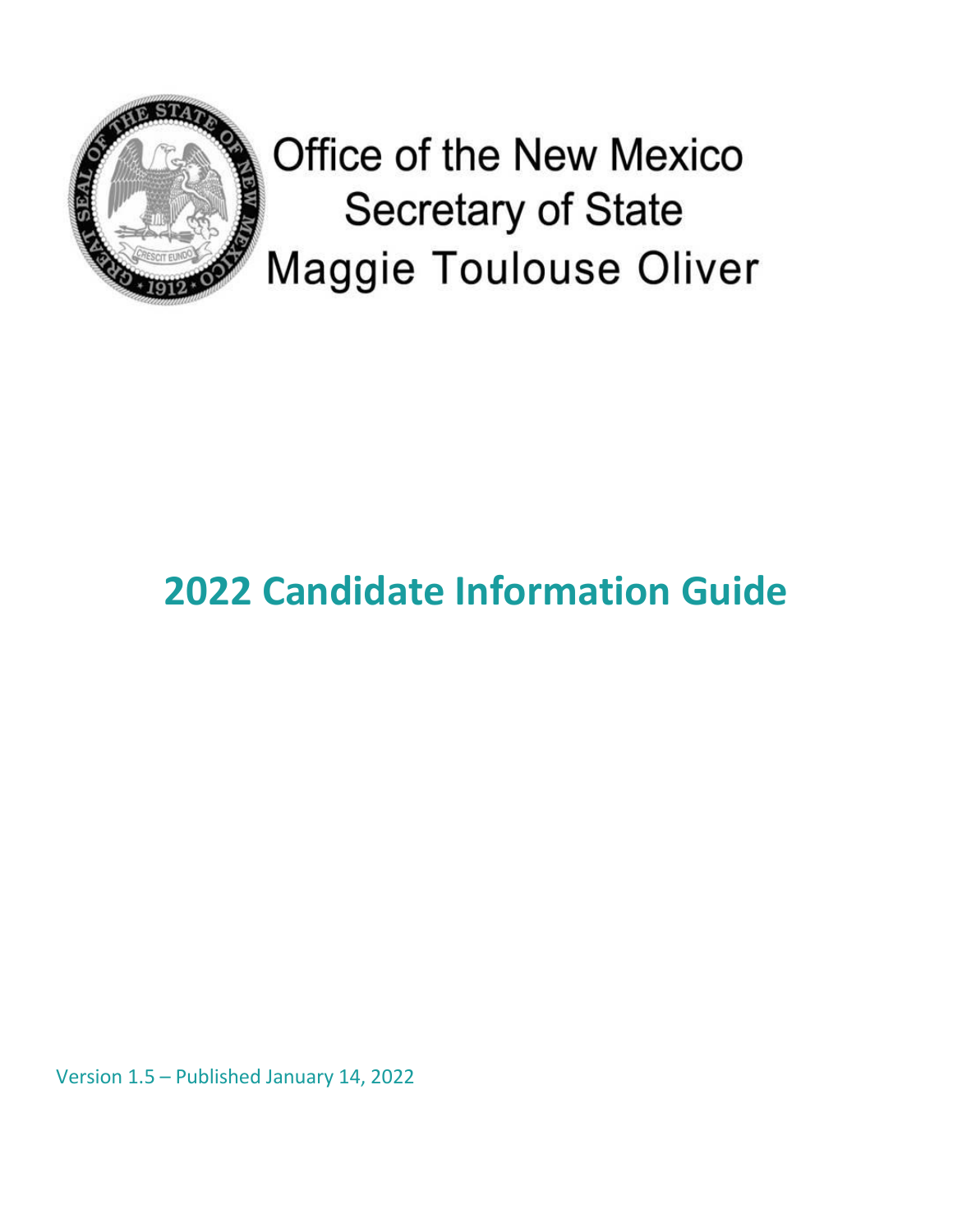## **About This Guide**

<span id="page-1-0"></span>This publication has been prepared by the Bureau of Elections to serve as a reference for candidates seeking office in the 2022 Primary Election, as well as for anyone interested in the election process in New Mexico. It is recommended that all candidates, including those with experience, review this guide as the laws that govern this process continue to change.

Please note, this guide is intended as a reference. It is not intended as a legal authority on the elections process. This guide is not a substitute for statutory research or for the advice of an attorney.

Copies of the New Mexico Election Code and other applicable laws are available in the *2021 [Election](https://www.sos.state.nm.us/wp-content/uploads/2021/10/NM-Election-Handbook-SOS.pdf) [Handbook](https://www.sos.state.nm.us/wp-content/uploads/2021/10/NM-Election-Handbook-SOS.pdf) of the State of New Mexico*, which is published on our website and can be found on the following webpage: [https://www.sos.state.nm.us/candidate-and-campaigns/how-to-become-a](https://www.sos.state.nm.us/candidate-and-campaigns/how-to-become-a-candidate/nm-election-handbook/)[candidate/nm-election-handbook/.](https://www.sos.state.nm.us/candidate-and-campaigns/how-to-become-a-candidate/nm-election-handbook/) Users of this guide should read it in conjunction with the law referenced herein.

This guide contains information for all candidate types. While independent and minor party candidates do not participate in the Primary Election, they may be required to circulate petitions and file declarations of candidacy shortly following the Primary Election (required forms will be available in March 2022). When the information provided in this guide for independent and minor party candidates differs from major party candidates, it is specified.

For candidates interested in public financing, please refer to the information on the Secretary of State's website: [https://www.sos.state.nm.us/candidate-and-campaigns/how-to-become-a-candidate/2022](https://www.sos.state.nm.us/candidate-and-campaigns/how-to-become-a-candidate/2022-new-mexico-public-financing-information/) [new-mexico-public-financing-information/](https://www.sos.state.nm.us/candidate-and-campaigns/how-to-become-a-candidate/2022-new-mexico-public-financing-information/)

Please contact the Bureau of Elections at (505) 827-3600, and select option 2, or email the office at [SOS.Elections@state.nm.us](mailto:SOS.Elections@state.nm.us) with additional questions.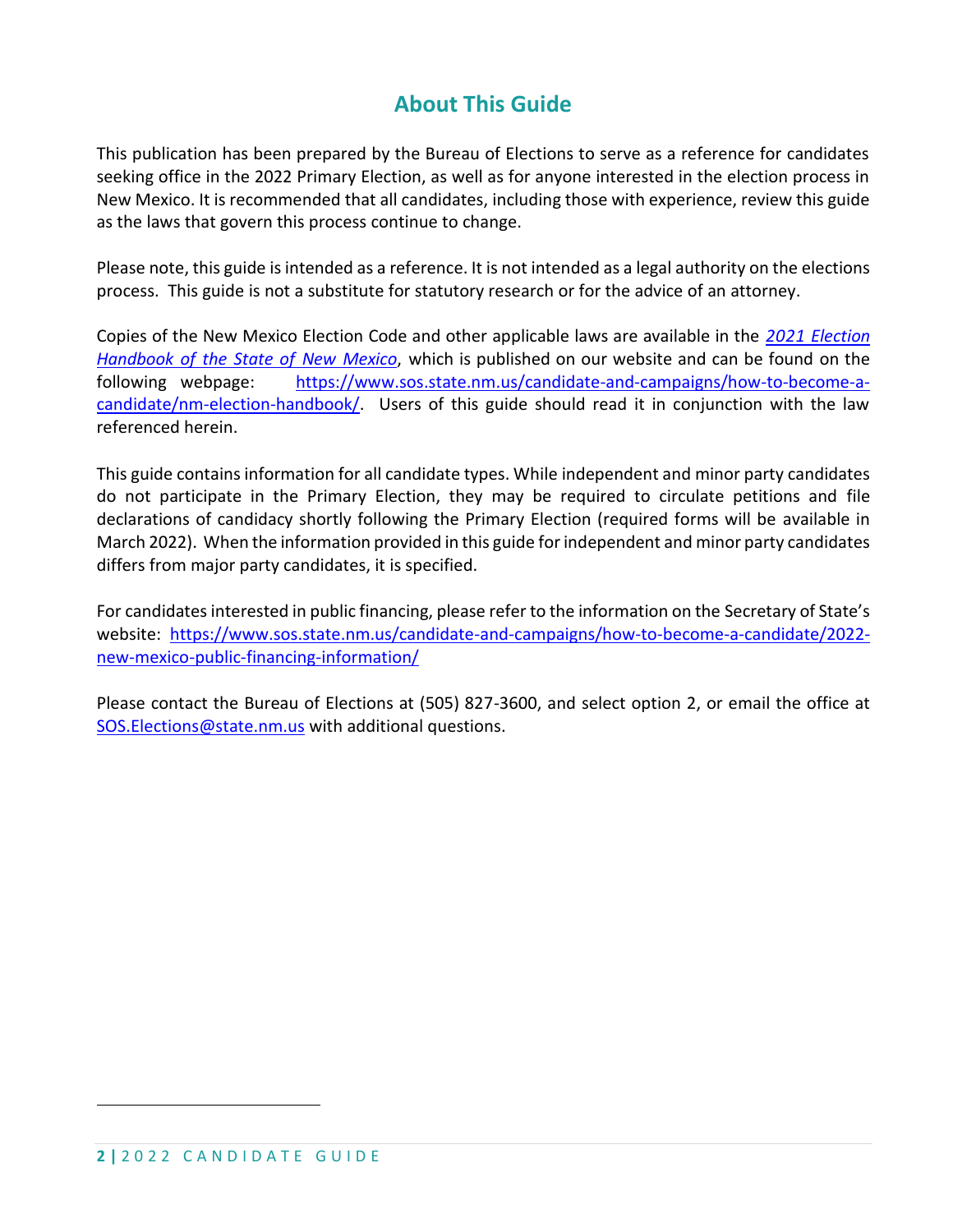## **2022 Candidate Information Guide Revision History**

<span id="page-2-1"></span><span id="page-2-0"></span>

| <b>Revision Number</b> | Date       | <b>Updates</b>                                                                                                                                                                                                                                                                                                                                                         |
|------------------------|------------|------------------------------------------------------------------------------------------------------------------------------------------------------------------------------------------------------------------------------------------------------------------------------------------------------------------------------------------------------------------------|
| 1.0                    | 12/9/2021  | <b>Original Publication</b>                                                                                                                                                                                                                                                                                                                                            |
| 1.1                    | 12/17/2021 | Required number of nominating petition signatures<br>for Congressional Districts (based on chaptering of<br>S.B. 1, 55 <sup>th</sup> Legislature, 2021 2nd Special Session).                                                                                                                                                                                           |
| 1.2                    | 12/27/2021 | Required number of nominating petition signatures<br>for Public Education Districts (based on chaptering of<br>H.B. 9, 55 <sup>th</sup> Legislature, 2021 2nd Special Session).                                                                                                                                                                                        |
| 1.3                    | 1/4/2022   | Required number of nominating petition signatures<br>for State House of Representatives Districts (based<br>on chaptering of H.B. 8, 55 <sup>th</sup> Legislature, 2021 2nd<br>Special Session).                                                                                                                                                                       |
| 1.4                    | 1/6/2022   | Required number of nominating petition signatures<br>for State Senate Districts (based on chaptering of S.B.<br>2, 55 <sup>th</sup> Legislature, 2021 2nd Special Session).                                                                                                                                                                                            |
| 1.5                    | 1/14/2022  | Updated offices scheduled to appear on the ballot<br>(Removed info referencing State Senate Districts 28 &<br>35, and District Attorney, 12 <sup>th</sup> Judicial District. Added<br>info related to Curry County Commission District 2,<br>Mora County Magistrate Judge, Roosevelt County<br>Commission District 4, and Taos County Magistrate<br>Judge Division 2). |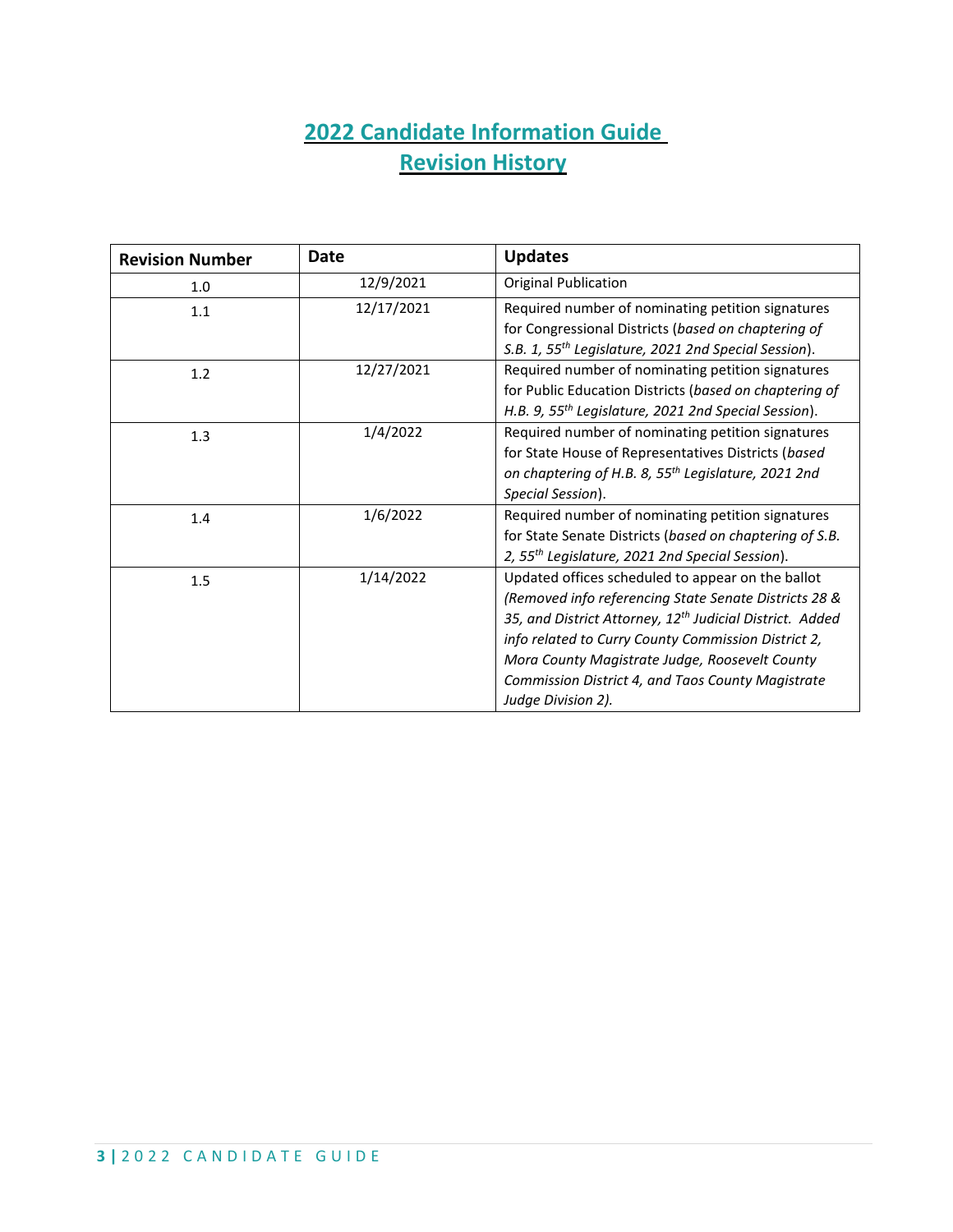## **Contents**

| Candidates for the following offices shall file with the appropriate County Clerk:33 |
|--------------------------------------------------------------------------------------|
|                                                                                      |
|                                                                                      |
|                                                                                      |
|                                                                                      |
|                                                                                      |
|                                                                                      |
|                                                                                      |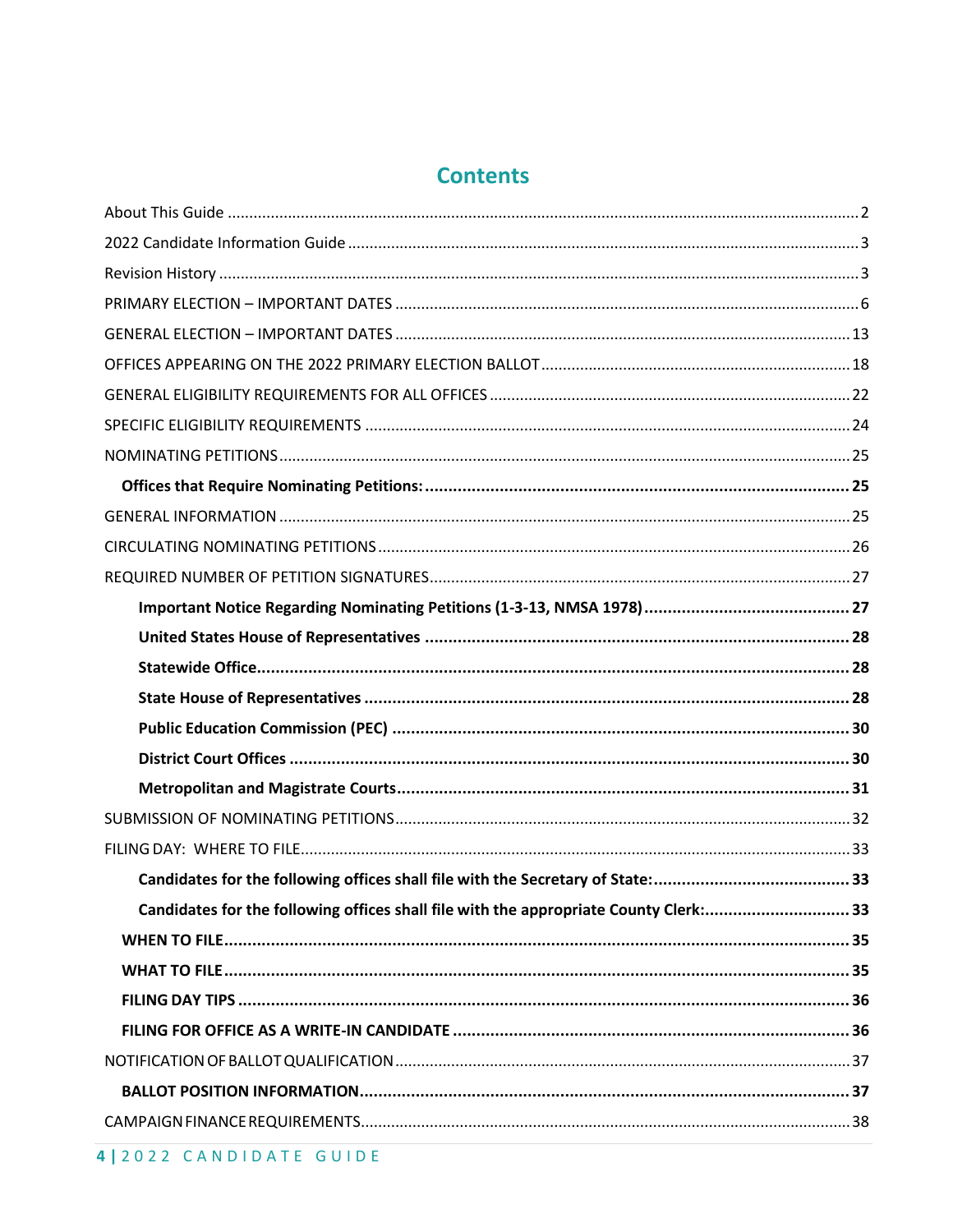| Candidates - Political or Campaign Committees - Treasurer - Bank Account - Anonymous<br>Contributions - Contributions from Special Events - Credit and Debit Card Contributions (Section 1-               |
|-----------------------------------------------------------------------------------------------------------------------------------------------------------------------------------------------------------|
| Reports and Statements - Late Filing Penalty - Failure to File (Section 1-19-35, NMSA 1978) 39                                                                                                            |
|                                                                                                                                                                                                           |
|                                                                                                                                                                                                           |
|                                                                                                                                                                                                           |
|                                                                                                                                                                                                           |
| Candidates are required to file reports or a statement of no activity according to the schedule<br>prescribed in Section 1-19-29, NMSA 1978 until the reporting individual files a "Final" report in CFIS |
|                                                                                                                                                                                                           |
|                                                                                                                                                                                                           |
|                                                                                                                                                                                                           |
|                                                                                                                                                                                                           |
|                                                                                                                                                                                                           |
|                                                                                                                                                                                                           |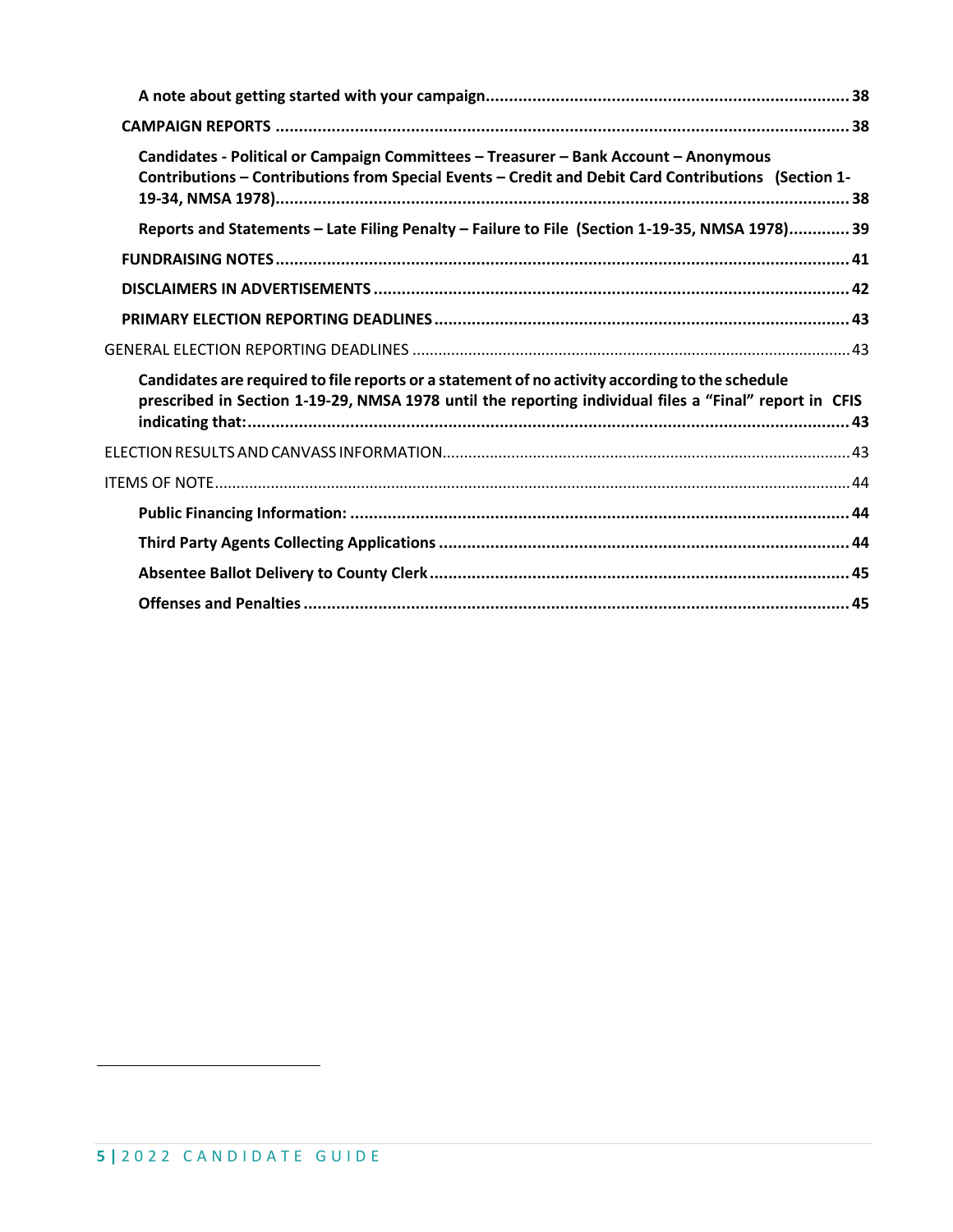## <span id="page-5-0"></span>**PRIMARY ELECTION – IMPORTANT DATES**

The New Mexico Secretary of State's office is committed to providing the most helpful and practical information for candidates seeking public office. One of the first steps candidates take to get on the ballot is gathering signatures on petition forms from registered voters in their district. Petition signatures must be gathered on the prescribed form published by our Office.

### **IMPORTANT NOTICE REGARDING NOMINATING PETITIONS (1-3-13, NMSA 1978)**

Forms used by candidates seeking districted office will be delayed this year, due to delays in census data gathering and the redistricting process (1-3-13(G), NMSA 1978). Receipt of valid signatures on a petition form are based on the official district boundaries set by the legislature and, by law, our Office cannot publish petition forms for districted offices until the legislature has completed its work. We expect to publish petition forms for districted offices as soon as is practicable after the redistricting process has been completed.

To ensure that candidates are collecting valid signatures from the proper district, it is essential that districted office candidates use the correct forms published by our Office. While we cannot provide an exact timeline at this point, we anticipate publishing the official nominating petition forms for districted offices in January of 2022. We encourage candidates or their representatives to contact our Office with any questions about this process.

## **August 31, 2021: PUBLIC FINANCING PERIOD BEGINS**

Candidates interested in public financing may file their Declaration of Intent and may begin collecting qualifying contributions as of August 31, 2021. *For further information on the Voter Action Act and public financing please refer to Section 1-19A-3, NMSA 1978 and 1.10.27 NMAC.*

## **October 1, 2021: POST NOMINATING PETITIONS**

Secretary of State publishes petition forms and required signature numbers for major party candidates. *Refer to Section 1-8-30 (D), NMSA 1978. Please see note on redistricting timeline above.*

## **October 11, 2021: SECOND BIANNUAL REPORT DUE**

Reporting period is April 6, 2021, to October 4, 2021. *Refer to Section 1-19-29 (A), NMSA 1978.*

### **INFORMATION REGARDING CAMPAIGN REPORTS**

All candidates must file the proper campaign finance reports on the dates established by law. Federal candidates will file reports through the Federal Elections Commission (FEC), and all other candidates have a filing obligation through the state. With the exception of federal candidates, all other candidates vying for office during the 2022 election cycle will use the Campaign Finance Information System (CFIS) to file their campaign finance reports. All campaigns (with the exception of federal offices filing with the FEC) are required to register and file reports online at [https://login.cfis.sos.state.nm.us/.](https://login.cfis.sos.state.nm.us/) Once a CFIS registration form has been approved by the SOS, the candidate will receive an email with instructions to setup a password and gain access to the system. Please check junk and spam folders if you haven't received the email within about 24 hours from the time the registration is submitted. Additional resources to register and file reports can be found on the Secretary of State's website.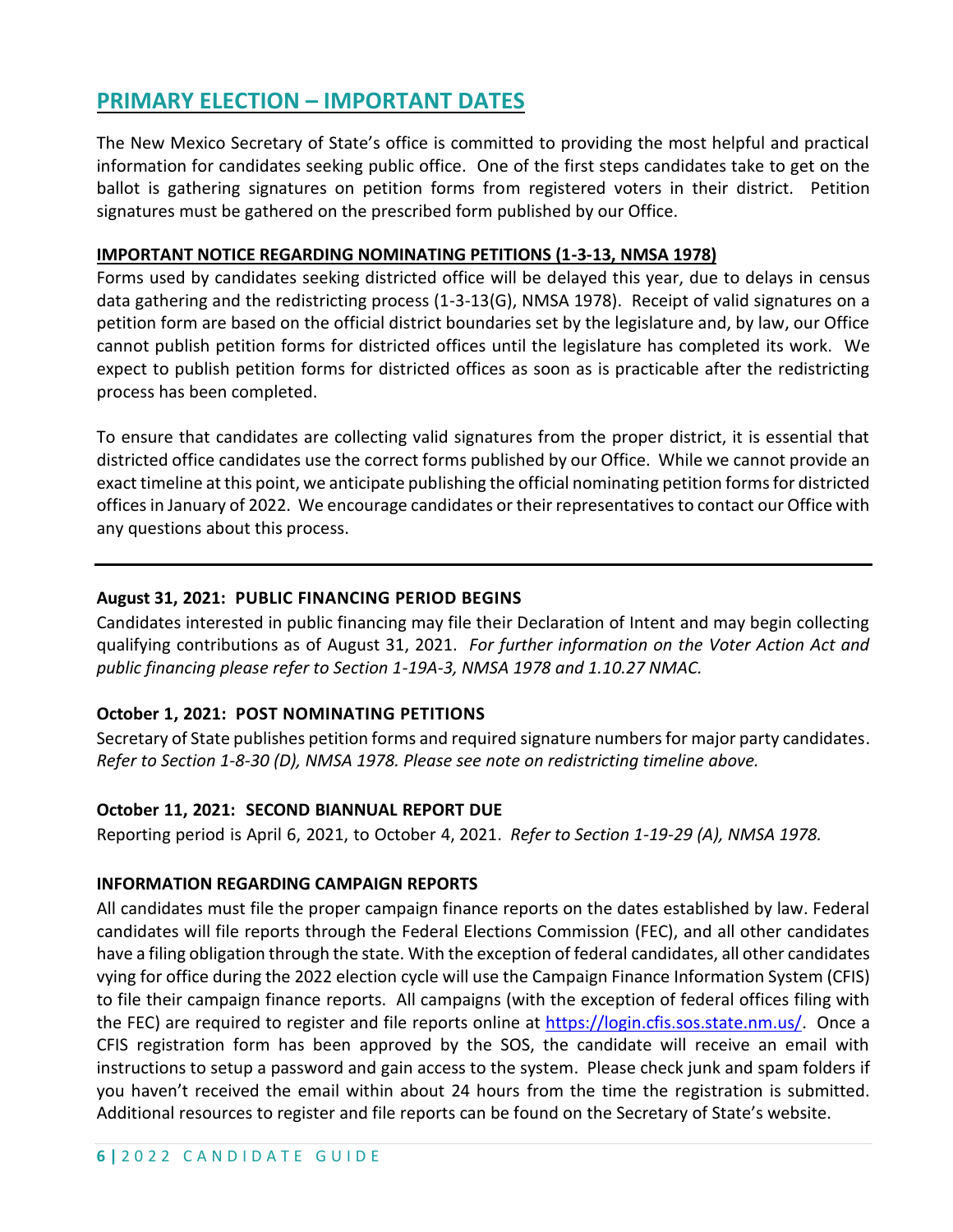## **January 1, 2022: LEGISLATIVE SESSION FUNDRAISING PROHIBITION**

- It is unlawful during the prohibited period for a state legislator, the attorney general, the secretary of state, the state treasurer, the commissioner of public lands or the state auditor or a candidate for these positions, or any agent on behalf of an elected official or candidate for these positions, to knowingly solicit a contribution governed by the Campaign Reporting Act.
- It is unlawful during the prohibited period for the governor or the lieutenant governor, or any agent on the governor's or the lieutenant governor's behalf, to knowingly solicit a contribution governed by the Campaign Reporting Act.
- As explained in NMSA 1978, Section 1-19-34.1, the Prohibited Period refers to the period of time before and during any session of the New Mexico State Legislature during which it is unlawful for certain elected officials, candidates for office, and their agents to knowingly solicit a contribution for any campaign or committee governed by the Campaign Reporting Act. The parties to whom the Prohibited Period applies are as follows:
	- 1. A state legislator, the attorney general, the secretary of state, the state treasurer, the commissioner of public lands or the state auditor.
	- 2. A candidate for state legislator, attorney general, secretary of state, state treasurer, commissioner of public lands or state auditor.
	- 3. Any agent on behalf of the attorney general, the secretary of state, the state treasurer, the commissioner of public lands or the state auditor.
	- 4. Any agent on behalf of a candidate for attorney general, the secretary of state, state treasurer, commissioner of public lands or state auditor.
- In a regular legislative session, the Prohibited Period begins on January 1 prior to the start of the session and lasts through the adjournment of the session. In a special legislative session, the Prohibited Period begins after the proclamation declaring the special session has been issued and lasts through the adjournment of the session.
- In the case of the following parties:
	- 1. The governor or the lieutenant governor.
	- 2. Any agent on the governor's or the lieutenant governor's behalf.
- The fundraising restrictions imposed by the Prohibited Period function are the same, but the duration of the Prohibited Period is longer.
- In a regular legislative session, the Prohibited Period begins on January 1 prior to the start of the session and ends on the twentieth day following the adjournment of the session. In a special legislative session, the Prohibited Period begins after the proclamation declaring the special session has been issued and ends on the twentieth day following the adjournment of the session.
- *Note:* In a **special legislative session**, the Prohibited Period begins after the proclamation declaring the special session has been issued and lasts through the adjournment of the session.

## **January 31, 2022: ELECTION PROCLAMATION**

The secretary of state shall issue a public proclamation calling a general election to be held in each county and precinct of the state, on the date prescribed by Article 20, Section 6 of the constitution of New Mexico. **The general election proclamation shall also call for a primary election to nominate the general election candidates for each major political party, to be held in each county and precinct of the state, on the date prescribed in statute.** The proclamation shall be filed by the secretary of state in the office of the secretary of state on the last Monday in January of each even-numbered year. *Refer to Section 1-8-12, NMSA 1978.*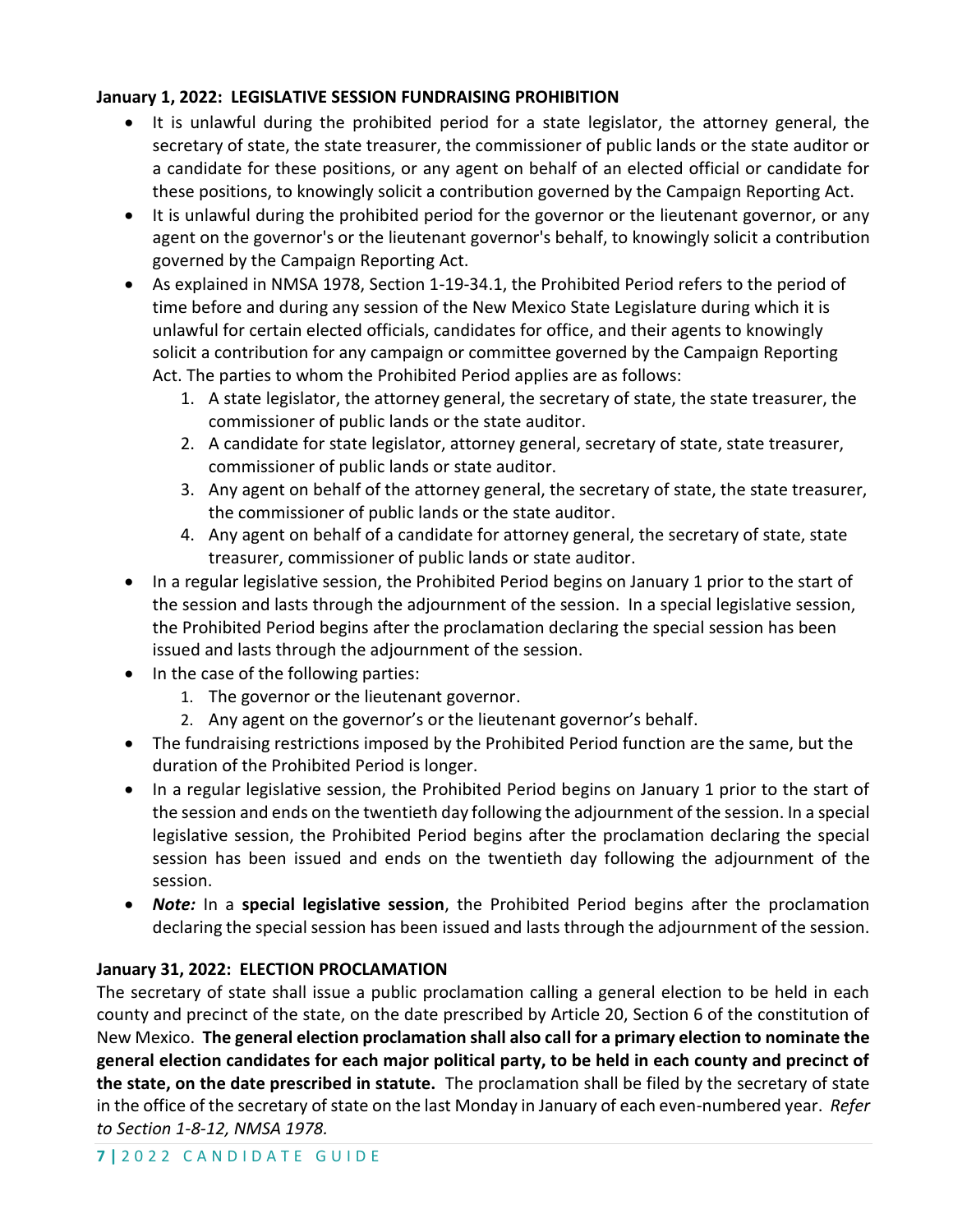## **January 26 – January 31, 2022: PREPRIMARY CONVENTIONS TO BE HELD BY MAJOR POLITICAL PARTIES**

Major political parties may designate candidates for nomination to statewide office at their state convention. These conventions will take place prior to the filing date established for preprimary designated candidates (set to occur on February 1, 2022) and no later than the second Sunday in March, preceding the primary election. Delegates to the state convention shall be elected according to state party rules filed in the office of the secretary of state. The state convention shall take only one ballot upon candidates for each office to be filled. Every candidate receiving twenty percent (20%) or more of the votes of the duly elected delegates to the convention for the office to be voted upon at the ensuing primary election shall be certified to the secretary of state as a convention-designated nominee for that office by the political party. Certification shall take place no later than 5:00 p.m. on the first Tuesday succeeding the state convention. *Refer to Section 1-8-21.1, NMSA 1978*

### **MAJOR PARTY CONVENTION INFORMATION**

- Democratic Party of New Mexico <https://nmdemocrats.org/>
- Republican Party of New Mexico <https://newmexico.gop/>
- Libertarian Party of New Mexico <https://lpnm.us/>

**February 1, 2022: FILING DAY FOR PREPRIMARY CONVENTION DESIGNATION CANDIDATES** Declarations of candidacy by preprimary convention designation for any statewide office or for the office of United States representative shall be filed with the secretary of state on the first Tuesday in February of each even-numbered year **between the hours of 9:00 a.m. and 5:00 p.m.** *Refer to Section 1-8-26 (A), NMSA 1978.*

- **Nominating Petition Signatures:** Candidates who seek preprimary convention designation shall file nominating petitions at the time of filing declarations of candidacy. Nominating petitions for those candidates shall be signed by a number of voters equal to at least two percent (2%) of the total vote of the candidate's party in the state or congressional district (based on the total votes cast for all of the party's candidates for governor, at the last preceding primary election in which the party's candidate for governor was nominated), or whichever is greater: for statewide offices, two hundred and thirty (230) voters; and for congressional candidates, seventy-seven (77) voters. *Refer to Section 1-8-33 (A)(B), NMSA 1978.*
- **Financial Disclosures Statements (FDS):** A candidate for legislative or statewide office who has not already filed a financial disclosure statement with the secretary of state in the same calendar year shall file a financial disclosure statement at the time of filing a declaration of candidacy. Financial disclosure statements must be filed online, using the Campaign Finance Information System: [https://login.cfis.sos.state.nm.us/#/index.](https://login.cfis.sos.state.nm.us/#/index) Pursuant to Section 10-16A-2(H) NMSA 1978, a candidate for legislative or statewide offices who does not file a FDS before the date for qualification of the person as a candidate shall be disqualified by the proper filing officer as a candidate.

### **February 8, 2022: CERTIFICATION OF PREPRIMARY CANDIDATES**

SOS shall certify to the chairman of each state political party the names of that party's candidates for federal or statewide office who have filed their declaration of candidacy. *Refer to Section 1-8-39.1, NMSA 1978*.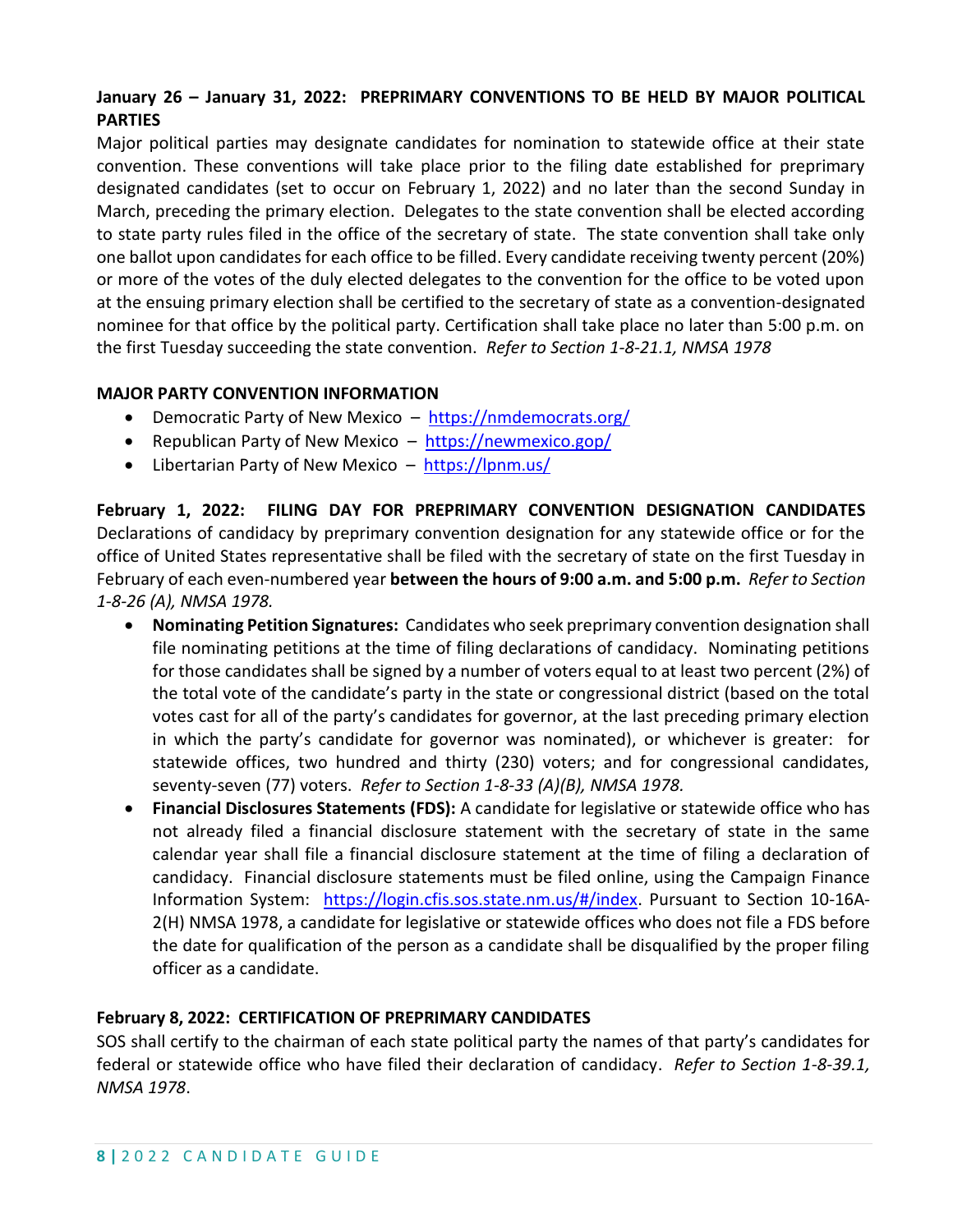## **February 11, 2022: DEADLINE TO CHALLENGE NOMINATING PETITIONS THAT WERE FILED ON PREPRIMARY CONVENTION FILING DAY (FEBRUARY 1, 2022)**

Any voter filing any court action challenging a nominating petition provided for in the Primary Election Law shall do so within ten (10) days after the last day for filing the declaration of candidacy with which the nominating petition was filed. *Refer to Section 1-8-35, NMSA 1978.*

## **March 1, 2022: INDEPENDENT & MINOR PARTY CANDIDATE NOMINATING PETITIONS AVAILABLE FOR GENERAL ELECTION**

Secretary of State publishes petition forms and the required number of signatures for independent and minor party candidates, who may then begin circulating petitions. *Refer to Section 1-8-50 (E), NMSA 1978.*

## **March 8, 2022: FILING DAY FOR ALL OTHER OFFICES (NON-PREPRIMARY DESIGNATION CANDIDATES) – AND FIRST FILING OPPORTUNITY FOR CANDIDATES THAT FAILED TO RECEIVE PARTY DESIGNATION**

- **Declarations of Candidacy for any other office** to be nominated in the primary election shall be filed with the county clerk in which the candidate resides (except for federal and statewide offices), **between the hours of 9:00 a.m. and 5:00 p.m.** *Refer to Section 1-8-26 (B), NMSA 1978.*
- **Filling Fees for County Candidates:** The filing fee in the primary election for any county office shall be fifty dollars (\$50.00), which shall be paid at the time of the filing of the declaration of candidacy for nomination by a political party. *Refer to Section 1-8-41, NMSA 1978.*
- **Declarations of Candidacy and additional nominating petitions for candidates that failed to receive party designation** shall be filed with the secretary of state either ten (10) days following the date of the preprimary convention at which the candidate failed to receive the designation, or on the date all declarations of candidacy and nominating petitions are due pursuant to the provisions of the Primary Election Law, whichever is later. A candidate who fails to receive the preprimary convention designation that the candidate sought may collect additional signatures to total at least four percent (4%) of the total vote of the candidate's party in the state. *Refer to Section 1-8-33 (D), NMSA 1978.*
- **Financial Disclosures Statements (FDS):** A candidate for legislative or statewide office who has not already filed a financial disclosure statement with the secretary of state in the same calendar year shall file a financial disclosure statement at the time of filing a declaration of candidacy. Financial disclosure statements must be filed online, using the Campaign Finance Information System: [https://login.cfis.sos.state.nm.us/#/index.](https://login.cfis.sos.state.nm.us/#/index) Pursuant to Section 10-16A-2(H) NMSA 1978, a candidate for legislative or statewide offices who does not file a FDS before the date for qualification of the person as a candidate shall be disqualified by the proper filing officer as a candidate.

## **March 13, 2022: LAST DAY MAJOR PARTIES CAN HOLD PREPRIMARY CONVENTIONS**

Major political parties may designate candidates for nomination to statewide office at their state convention. These conventions will take place prior to the filing date for preprimary designated candidates (which occurs on February 1, 2022), and no later than the second Sunday in March, preceding the primary election. *Refer to Section 1-8-21.1, NMSA 1978.*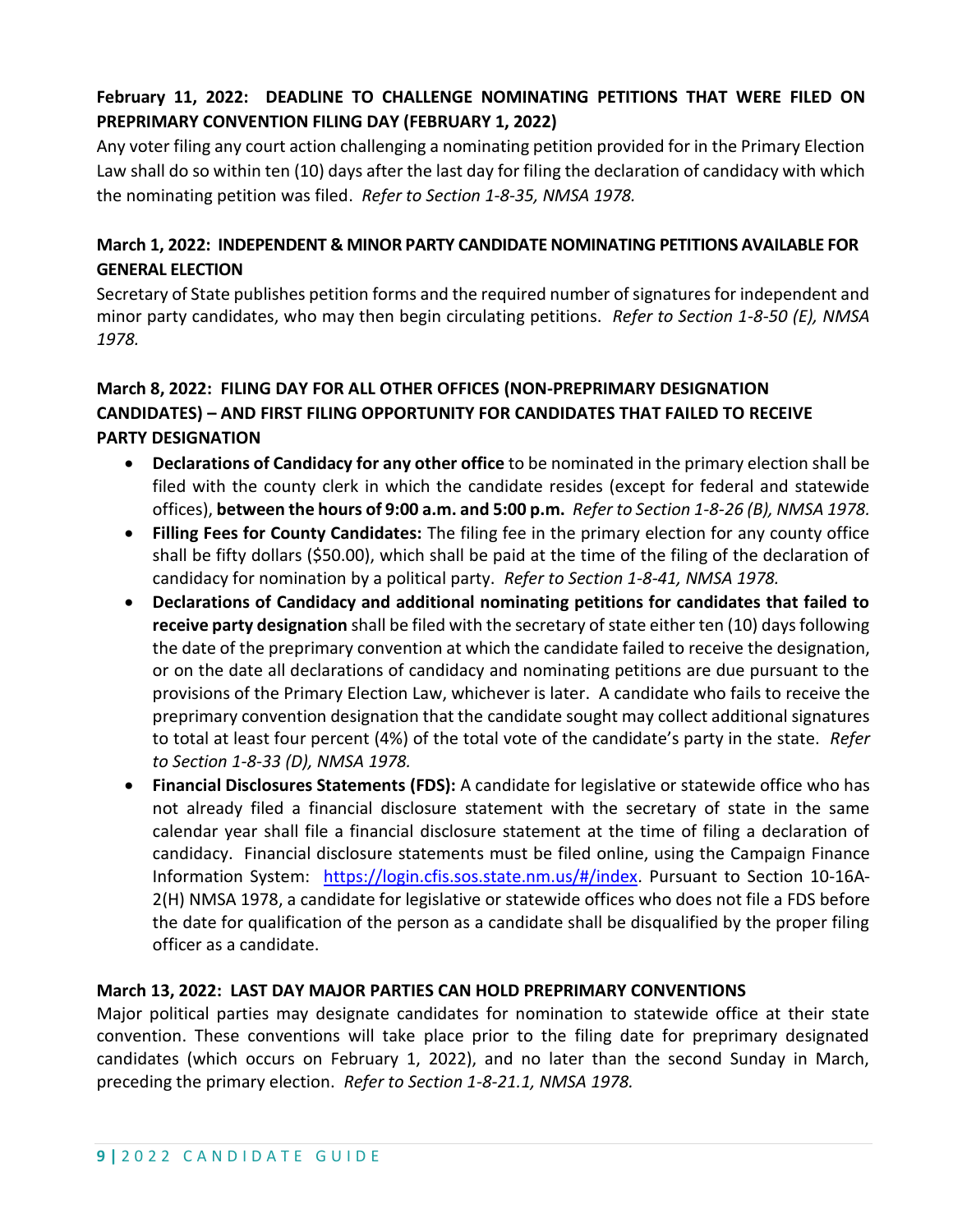## **March 15, 2022: NOTIFICATION BY FILING OFFICER** (**FOR THE MARCH 8TH FILING)**

No name shall be placed on the ballot until the person has been notified in writing by the proper filing officer that the certificate of registration on file, the declaration of candidacy and the petition, if required, are in proper order and that the person, based on those documents, is qualified to be a candidate. The proper filing officer shall mail the notice no later than 5:00 p.m. on the Tuesday following the filing date. *Refer to Section 1-8-26 (D), NMSA 1978.*

## **March 15, 2022: FILING DAY FOR WRITE-IN CANDIDATES AND FINAL FILING OPPORTUNITY FOR PREPRIMARY CONVENTION CANDIDATES THAT RECEIVED PARTY DESIGNATION**

- Write-in candidates are permitted in the primary election only for the offices of United States representative, members of the legislature, district judges, district attorneys, public education commission, magistrates and any office voted upon by all voters of the state. *Refer to Section 1-8-36.1 (A), NMSA 1978.*
- A person desiring to be a write-in candidate for one of the offices listed in Subsection A of 1-8- 36.1, NMSA 1978 in the primary election, shall file with the proper filing officer a declaration of intent to be a write-in candidate. **Such declaration of intent shall be filed between 9:00 a.m. and 5:00 p.m.** *Refer to Section 1-8-36.1 (C), NMSA 1978*.
- *Primary Election write-in candidates are not required to file Nominating Petitions.*
- Certification of candidates that received party designation shall take place no later than 5:00 p.m. on the first Tuesday succeeding the state convention.

## **March 18, 2022: DEADLINE TO CHALLENGE NOMINATING PETITIONS FILED ON MARCH 8TH**

Any voter filing any court action challenging a nominating petition provided for in the Primary Election Law shall do so within ten (10) days after the last day for filing the declaration of candidacy with which the nominating petition was filed. *Refer to Section 1-8-35, NMSA 1978.*

## **March 24, 2022: FINAL FILING OPPORTUNITY FOR CANDIDATES THAT FAILED TO RECEIVE PARTY DESIGNATION**

A candidate who fails to receive the preprimary convention designation that the candidate sought may collect additional signatures to total at least four percent (4%) of the total vote of the candidate's party in the state or congressional district, whichever applies to the office the candidate seeks, and file a new declaration of candidacy and nominating petitions for the office for which the candidate failed to receive a preprimary designation. **The declaration of candidacy and nominating petitions shall be filed with the secretary of state either ten (10) days following the date of the preprimary convention at which the candidate failed to receive the designation** or on the date all declarations of candidacy and nominating petitions are due, pursuant to the provisions of the Primary Election Law, whichever is later. *Refer to Section 1-8-33 (D), NMSA 1978.*

## **April 5, 2022: LAST DAY TO WITHDRAW CANDIDACY AHEAD OF THE PRIMARY ELECTION**

A candidate shall withdraw no later than the first Tuesday in April before that primary election by filing a signed and notarized statement of withdrawal with the proper filing officer. *Refer to Section 1-8-44, NMSA 1978.*

## **April 11, 2022: FIRST PRIMARY CAMPAIGN REPORT OR STATEMENT OF NO ACTIVITY DUE**

In an election year, instead of the biannual reports, all reporting individuals (except for public officials who are not candidates in an election that year), shall file campaign reports containing all expenditures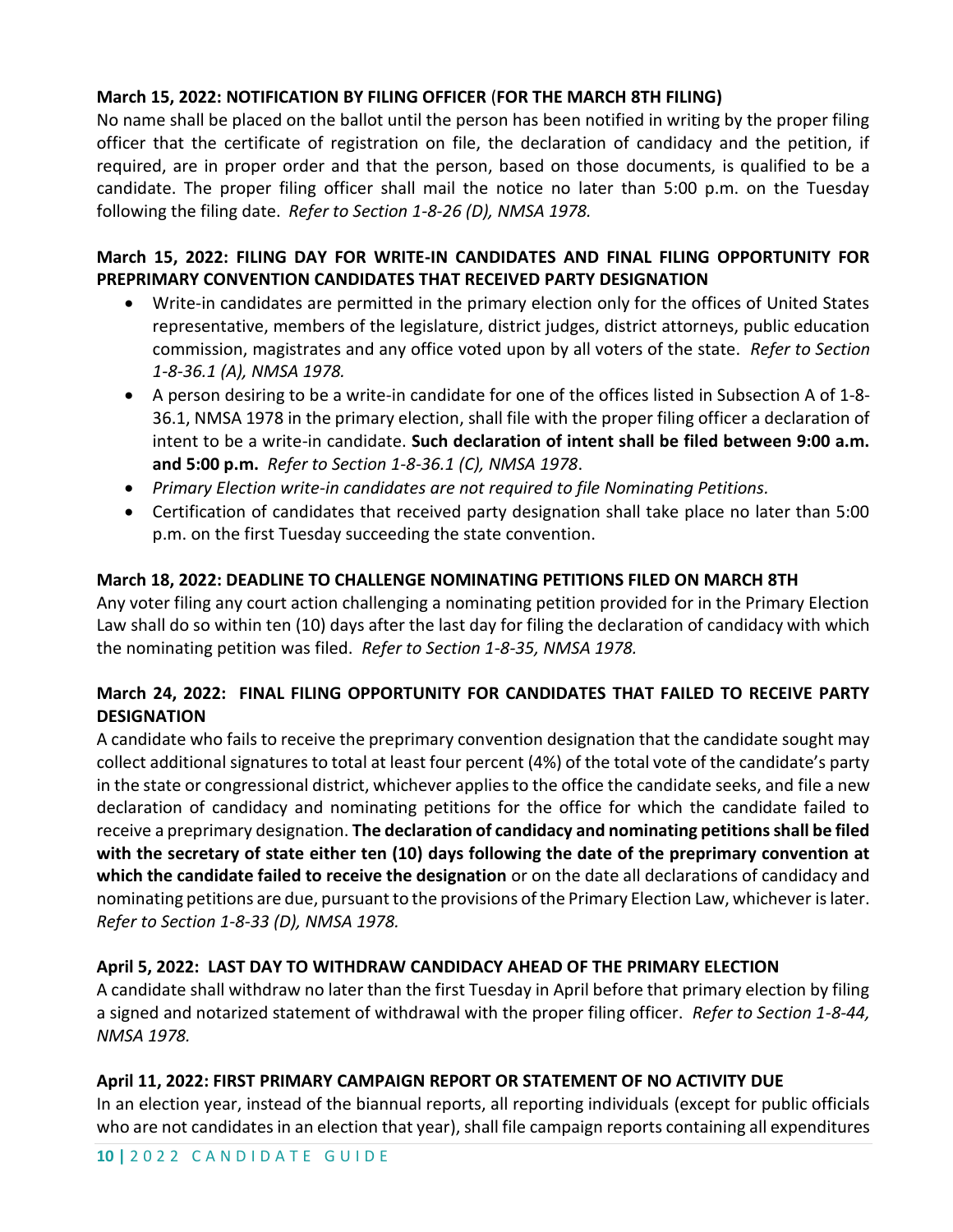made and contributions received or, if applicable, statements of no activity. *Refer to Section 1-19-29 (B)(1), NMSA 1978.* 

- **Any candidate who fails or refuses to file a campaign report** or statement of no activity or to pay a penalty imposed by the secretary of state (as required by the Campaign Reporting Act), shall not, in addition to any other penalties provided by law: (1) have the candidate's name printed upon the ballot if the violation occurs before and through the final date for the withdrawal of candidates; or (2) be issued a certificate of nomination or election, if the violation occurs after the final date for withdrawal of candidates or after the election, until the candidate satisfies all reporting requirements of the Campaign Reporting Act and pays all penalties owed. *Refer to Section 1-19-35 (F), NMSA 1978.*
- **Any candidate who loses an election and who failed or refused to file a report of expenditures and contributions,** or a statement of no activity, or to pay a penalty imposed by the secretary of state (as required by the Campaign Reporting Act) shall not be, in addition to any other penalties provided by law, permitted to file a declaration of candidacy or nominating petition for any future election until the candidate satisfies all reporting requirements of that act and pays all penalties owed. *Refer to Section 1-19-35 (G), NMSA 1978.*

## **April 23, 2022: TRANSMISSION OF UNVOTED MILITARY-OVERSEAS BALLOTS TO FEDERAL QUALIFIED ELECTORS**

Not later than forty-five (45) days before an election, even if the forty-fifth (45) day before an election falls on a weekend or a holiday, the county clerk shall transmit a ballot and balloting materials to all federal qualified electors who by that date submit a valid military-overseas ballot application. *Refer to Section 1-6B-7 (A), NMSA 1978.*

## **May 9, 2022: SECOND PRIMARY CAMPAIGN REPORT OR STATEMENT OF NO ACTIVITY**

No later than the second Monday in May, a report is due for all expenditures made, and contributions received on or before the first Monday in May and not previously reported. *Refer to Section 1-19-29 (B)(2), NMSA 1978.*

## **May 10, 2022:**

- **VOTER REGISTRTAION BY MAIL OR ONLINE CLOSES**  *Refer to Section 1-4-8 (A), NMSA 1978.*
- **EARLY IN-PERSON VOTING BEGINS (OFFICES OF THE COUNTY CLERK)**  *Refer to Section 1-6-5.7 (F), NMSA 1978.*
- **COUNTY CLERKS BEGIN MAILING ABSENTEE BALLOTS**  *Refer to Section 1-6-5 (F), NMSA 1978<sup>1</sup> .*

## **May 21, 2022: EXPANDED EARLY VOTING BEGINS (ALTERNATE SITES)**

Commencing on the third Saturday prior to a statewide election and ending on the Saturday immediately prior to the date of the election, an early voter may vote in person on a voting system at alternate voting locations that may be established by the county clerk. *Refer to Section 1-6-5.7 (B), NMSA 1978.*

 $1$  Absentee voting is primarily managed by the individual county clerks. Voters who wish to vote absentee must apply for an absentee ballot. Applications are available from the county clerks and from the on-line application on our website at nmvote.org. Voters may apply for an absentee ballot at any time but should note that the county clerks have a strict timeline under which they may issue and accept them.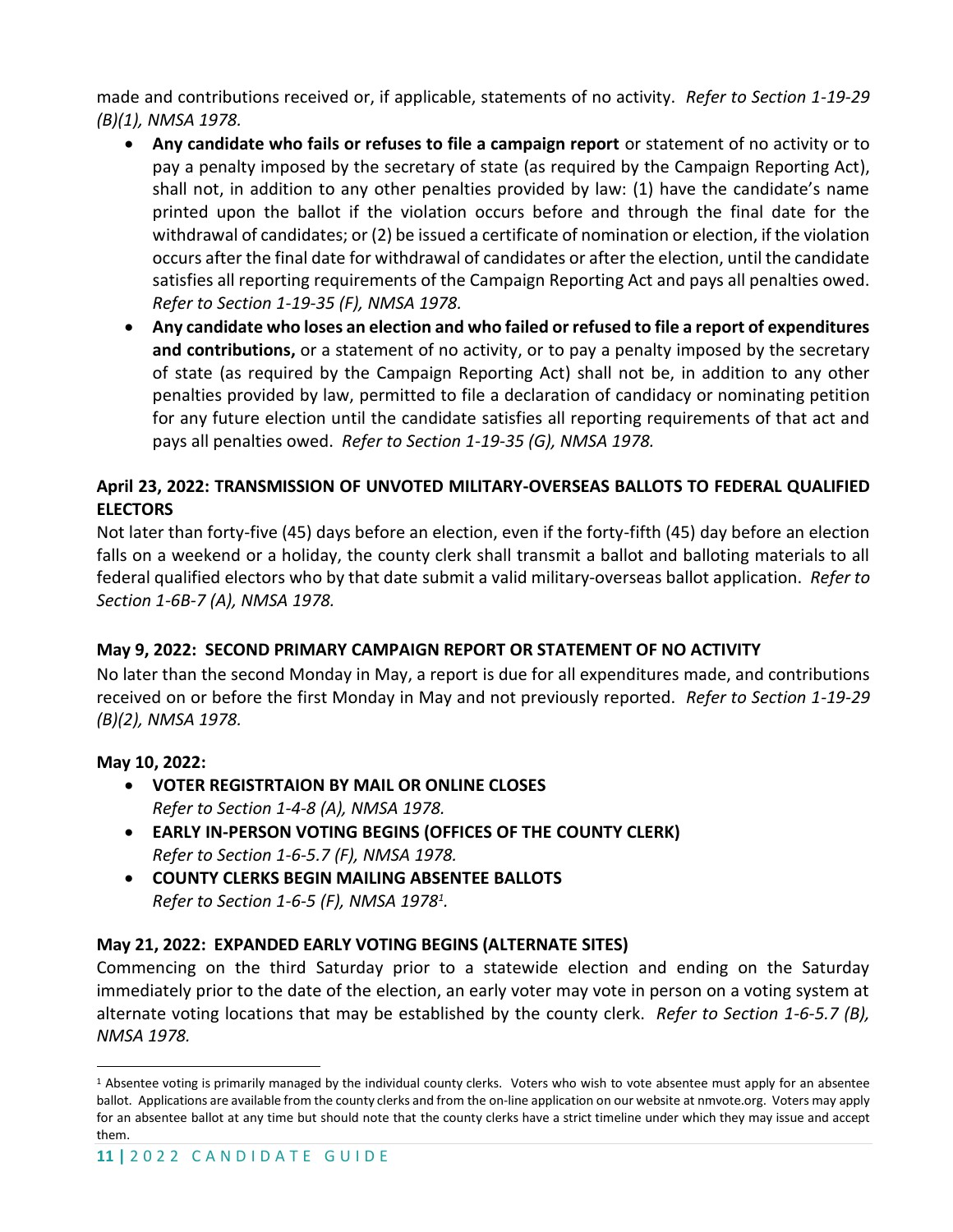Information related to early voting sites and sample ballots will be available on the Secretary of State's website: <https://www.sos.state.nm.us/voting-and-elections/voter-information/>

## **June 2, 2022: LAST DAY FOR VOTERS TO SUBMIT A TIMELY ABSENTEE APPLICATION**

*Refer to Section 1-6-5 (F), NMSA 1978.* 

## **June 2, 2022: THIRD PRIMARY CAMPAIGN REPORT OR STATEMENT OF NO ACTIVITY**

No later than the Thursday before a primary, general or statewide special election, a report of all expenditures made and contributions received by 5:00 p.m. on the Tuesday before the election and not previously reported. *Refer to Section 1-19-29 (B)(5), NMSA 1978.*

## **SUPPLEMENTAL REPORTS**

Any contribution or pledge to contribute that is received after 5:00 p.m. on the Tuesday before the election and that is for more than one thousand dollars (\$1,000) in a non-statewide election, or more than three thousand dollars (\$3,000) in a statewide election, shall be reported to the secretary of state either in a supplemental report on a prescribed form within twenty-four hours of receipt or in the report to be filed no later than the Thursday before a primary, general or statewide special election, except that any such contribution or pledge to contribute that is received after 5:00 p.m. on the Friday before the election may be reported by 12:00 noon on the Monday before the election. *Refer to Section 1-19-29 (B)(5), NMSA 1978.*

### **June 3, 2022: LAST DAY COUNTY CLERKS MAY MAIL AN ABSENTEE BALLOT**

*Refer to Section 1-6-5 (F), NMSA 1978.*

## **June 4, 2022: EARLY VOTING ENDS**

*Refer to Section 1-6-5.7 (B), NMSA 1978.*

## **June 7, 2022: Primary Election Day**

• **POLLS OPEN FROM 7:00 A.M. TO 7:00 P.M.**  *Refer to Section 1-12-1, NMSA 1978.*

## • **ABSENTEE BALLOTS DUE BY 7:00 P.M. IN THE OFFICE OF THE COUNTY CLERK**

A voter who requested and received an absentee ballot shall be allowed to deliver the official mailing envelope containing the voter's absentee ballot on Election Day to any polling location in the county in which the voter is registered if the voter presents the official mailing envelope to the presiding judge before the polls close on Election Day. *Refer to Sections 1-6-10 (C), and 1-12-8.2 (A), NMSA 1978.*

## **July 8, 2022: CERTIFICATE OF NOMINATION**

Upon approval of the report of the state canvass, but not sooner than the thirty-first (31) day after any primary or general election, the secretary of state shall issue to those candidates entitled by law the appropriate certificate of election or, in the case of a primary election, a certificate of nomination. *Refer to Section 1-13-16, NMSA 1978.*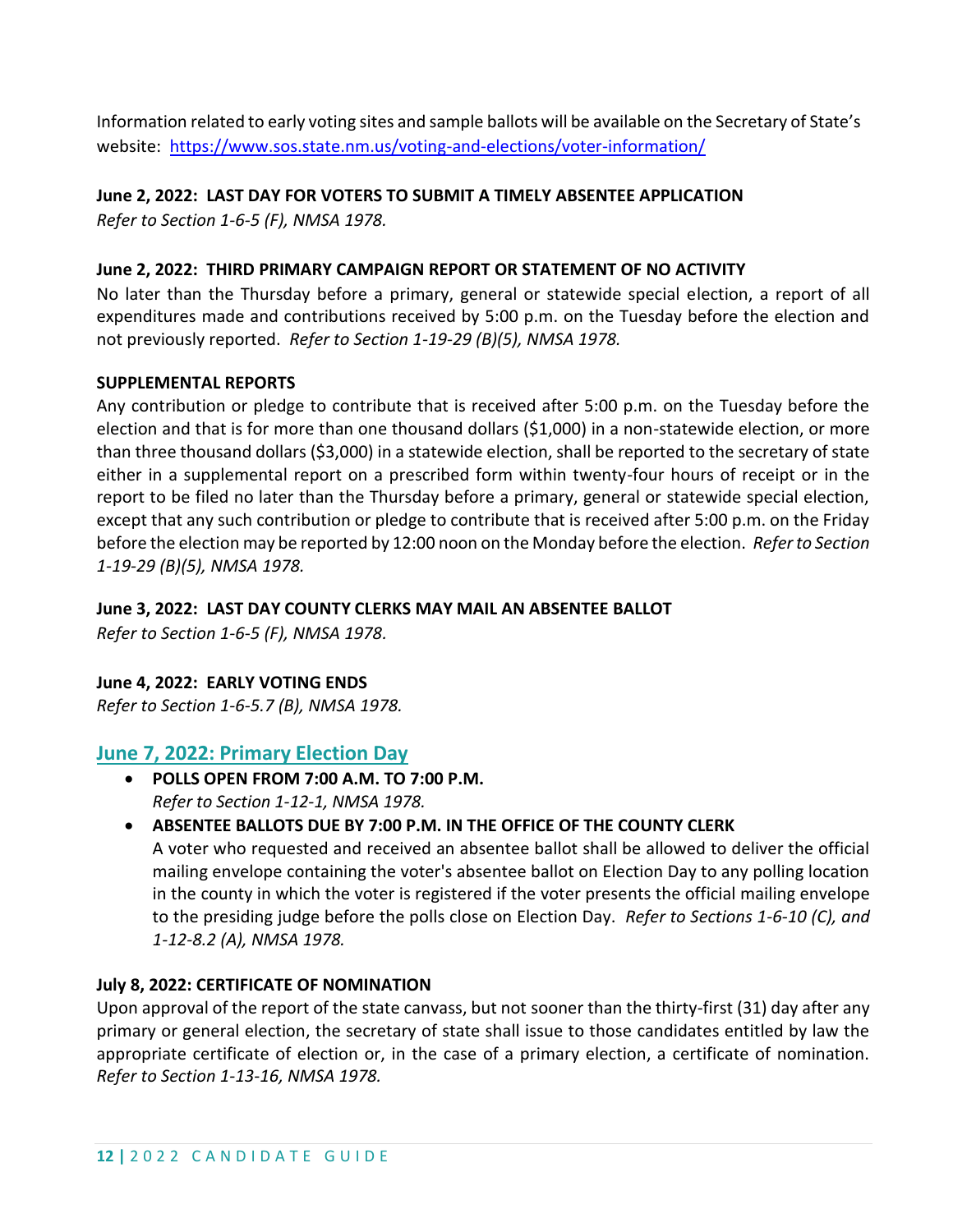## <span id="page-12-0"></span>**GENERAL ELECTION – IMPORTANT DATES**

## **March 1, 2022: INDEPENDENT & MINOR PARTY CANDIDATE NOMINATING PETITIONS AVAILABLE**

Secretary of State publishes petition forms and the required number of signatures for independent and minor party candidates, who may then begin circulating petitions. *Refer to Section 1-8-50 (E), NMSA 1978.*

## **June 30, 2022: INDEPENDENT CANDIDATE, MINOR PARTY CANDIDATE, JUDICIAL RETENTION CANDIDATE AND GENERAL ELECTION WRITE-IN CANDIDATE**

- **Independent candidates** shall file declarations of candidacy and nominating petitions, if required, with the proper filing officer **between 9:00 a.m. and 5:00 p.m.** on the twenty-third (23) day following the primary election of each even-numbered year. *Refer to Section 1-8-52 (A), NMSA 1978.*
- **Minor Party candidates** shall file declarations of candidacy and nominating petitions, if required, with the proper filing officer **between 9:00 a.m. and 5:00 p.m.** on the twenty-third (23) day following the primary election. *Refer to Sections 1-8-2 and 1-8-3, NMSA 1978.*
- **Write-in candidates** shall file declarations of intent to be a write-in candidate **between 9:00 a.m. and 5:00 p.m.** on the twenty-third (23) day following the primary election. *Refer to Section 1-8-66 (A), NMSA 1978.* No person shall be a write-in candidate in the general election who was a candidate or who filed a declaration of candidacy in the primary election immediately prior to the general election*. Refer to Section 1-8-66 (E), NMSA 1978.*
- **Declarations of candidacy for nonpartisan judicial retention** for the Supreme Court, Court of Appeals, District Court or Metropolitan Court shall be filed with the proper filing officer **between 9:00 a.m. and 5:00 p.m.** *Refer to Section 1-26-2 (C), NMSA 1978.*
- Candidates for legislative or statewide office who have not already filed a financial disclosure statement with the secretary of state in the same calendar year shall file a financial disclosure statement at the time of filing a declaration of candidacy. Financial disclosure statements must be filed online, using the Campaign Finance Information System: [https://login.cfis.sos.state.nm.us/#/index.](https://login.cfis.sos.state.nm.us/#/index) Pursuant to Section 10-16A-2(H) NMSA 1978, a candidate for legislative or statewide offices who does not file a FDS before the date for qualification of the person as a candidate shall be disqualified by the proper filing officer as a candidate.

## **NEW MEXICO MINOR PARTY INFORMATION**

• New Mexico Working Families Party: **<https://workingfamilies.org/state/new-mexico/>**

## **June 30, 2022: VACANCY ON GENERAL ELECTION BALLOT; DEATH OF CANDIDATE OR RESIGNATION OR DEATH OF OFFICE HOLDER BEFORE PRIMARY**

Vacancies on the general election ballot may be filled as provided in Subsection B of 1-8-7, NMSA 1978, if:

• After a primary election, there is no nominee of a major political party for a public office to be filled in the general election and if the vacancy was caused by: (1) the death of a candidate after filing of the declaration of candidacy or after certification as a convention-designated nominee and before the primary election; (2) the failure of a major political party to nominate a candidate for lieutenant governor; provided that the major political party nominated a candidate for governor; or (3) the resignation or death of a person holding a public office after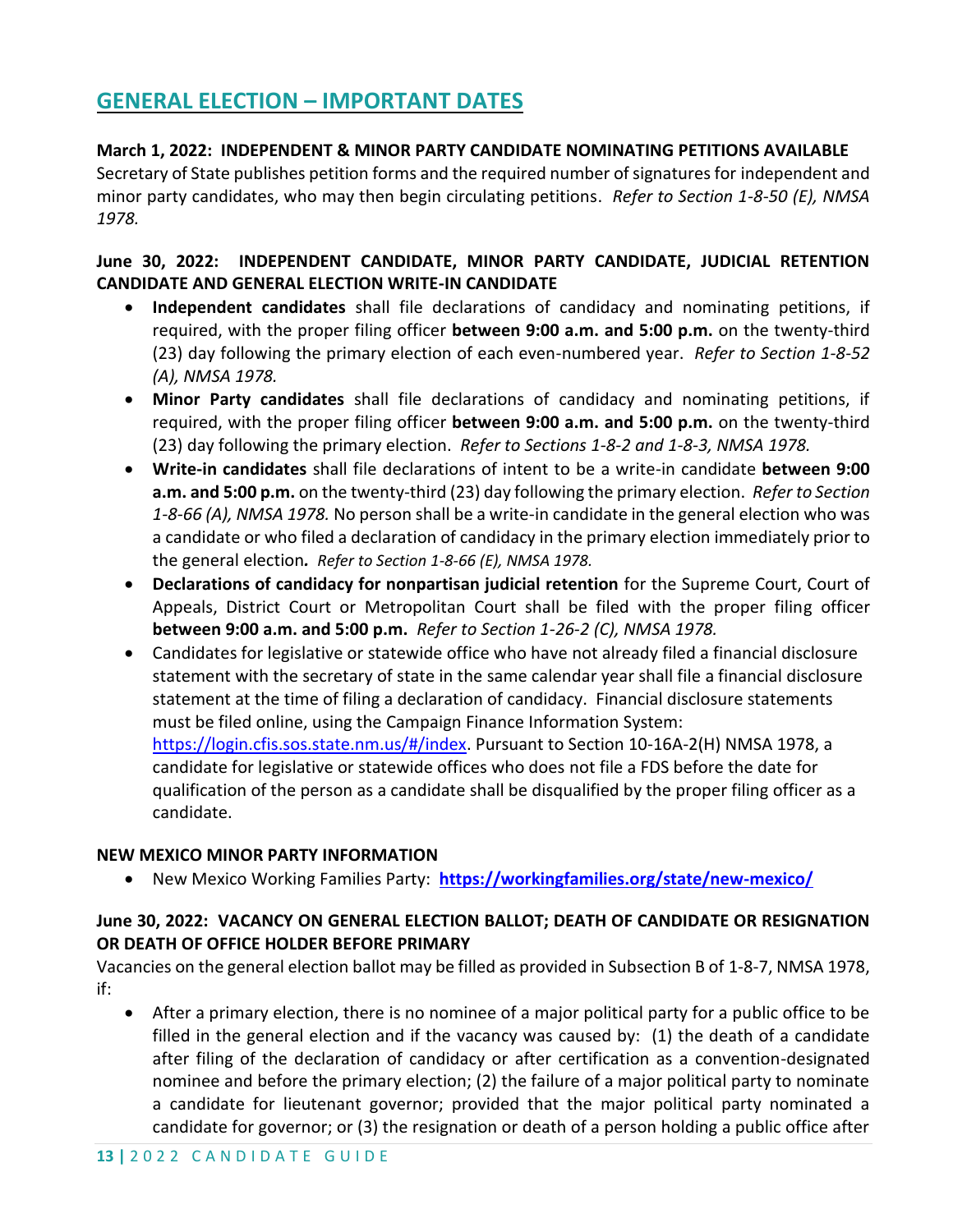the last Friday before the first Tuesday in March, when such office was not included in the general election proclamation and is required by law to be filled at the next succeeding general election after the vacancy is created. The vacancy may be filled subsequent to the primary election by the central committee of the state or county political party, as the case may be, as provided by Subsection A of 1-8-8, NMSA 1978.

- $\circ$  If after a primary election, but seventy or more days before the general election, a vacancy occurs, for any cause, in the list of the nominees of a qualified political party for any public office to be filled in the general election, or a vacancy occurs because of the resignation or death of a person holding a public office not included in the secretary of state's general election proclamation and which office is required by law to be filled at the next succeeding general election, or a vacancy occurs because a new public office is created and was not included in the secretary of state's general election proclamation but is capable by law of being filled at the next succeeding general election, the vacancy on the general election ballot may be filled by:
	- The central committee of the state political party filing the name of its nominee for the office with the proper filing officer when the office is a federal, state, district office, or a multicounty legislative office; and
	- The central committee of the county political party filing the name of its nominee for the office with the proper filing officer when the office is a magistrate office, county office or legislative district office where the district is entirely within the boundaries of a single county.
- The name of the person to fill the vacancy on the general election ballot shall be filed with the proper filing officer on a form approved by the secretary of state on the twenty-third (23) day after the primary election, along with a declaration of candidacy subscribed and sworn by the selected nominee. The nominee shall also register and begin filing reports pursuant to the Campaign Reporting Act. Upon being nominated, the candidate shall fill out the online registration form located at [https://login.cfis.sos.state.nm.us/.](https://login.cfis.sos.state.nm.us/) Upon approval of the registration by the SOS, the candidate will receive an email with instructions to complete the setup of the CFIS account. *Refer to Sections 1-19-25 through 1-19-36, NMSA 1978.*
- The subscribed Declaration of Candidacy to fill a vacancy on the general election ballot will be available *AFTER* the primary election.

## **June 30, 2022: LAST DAY TO FILE AS A NEW POLITICAL PARTY TO PARTICIPATE IN THE PRIMARY OR GENERAL ELECTION**

To qualify as a political party in New Mexico:

• Each political party through its governing body shall adopt rules providing for the organization and government of that party and shall file the rules with the secretary of state. Uniform rules shall be adopted throughout the state by the county organizations of that party, where a county organization exists, and shall be filed with the county clerks. At the same time the rules are filed with the secretary of state, the governing body of the political party shall also file with the secretary of state a petition containing the hand-printed names, signatures, addresses of registration and counties of residence of at least one-half (1/2) of one percent (1%) of the total votes cast for the office of governor at the preceding general election, who declare by their signatures on the petition that they are voters of New Mexico and that they desire the party to be a qualified political party in New Mexico. Blank petition forms shall be available at any time from the secretary of state. *Refer to Sections 1-7-2 and 1-7-3, NMSA 1978.*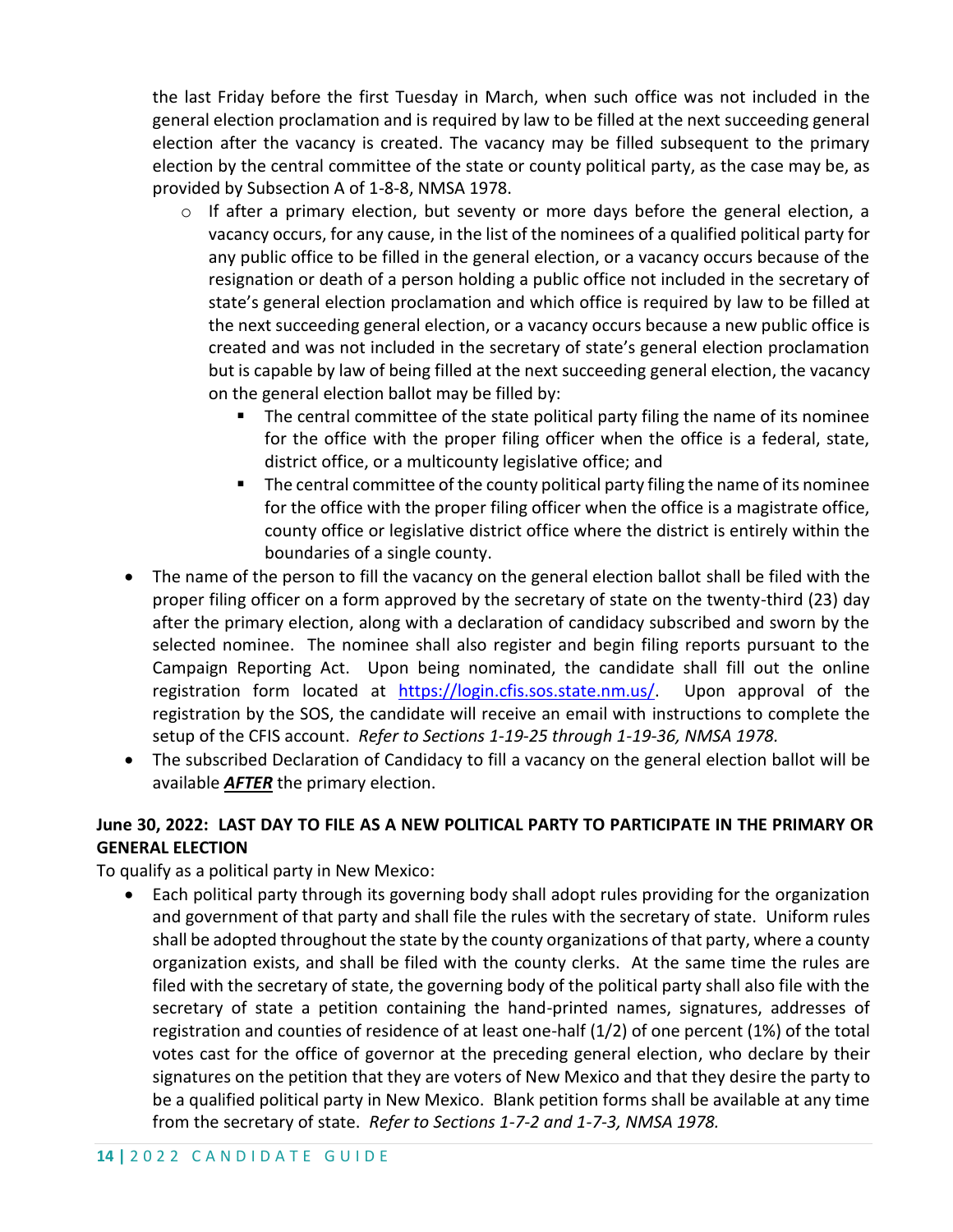- Organized state and county committees are required to register as a political action committee under the Campaign Reporting Act (CRA) and file campaign reports. *Refer to Article 19, NMSA 1978.*
- Except in the case of a political party certified in the year of the election, persons certified as candidates shall be members of that party on the day the secretary of state issues the general election proclamation. When a political party is certified in the year of the general election, and after the day the secretary of state issues the general election proclamation, a person certified as a candidate shall be:
	- o A member of that party not later than the date the political party filed its rules and qualifying petitions (pursuant to Sections 1-7-2 and 1-7-4, NMSA 1978); and
	- $\circ$  A resident in the district of the office for which the person is a candidate on the date of the secretary of state's proclamation for the general election or in the case of a person seeking the office of United States representative, a resident within New Mexico on the date of the secretary of state's proclamation for the general election. No person who is a candidate for a party in a primary election may be certified as a candidate for a different party in the general election in the same election cycle. *Refer to Section 1-8-2 (D)(E), NMSA 1978.*

## **July 5, 2022: CERTIFICATION OF NOMINEES; MINOR PARTY & INDEPENDENT CANDIDATES**

- Upon receipt of certificates of nomination of any minor political party and nominating petitions, and no later than 5:00 p.m. on the first Tuesday following the filing date, the proper filing officer shall: (1) determine whether the method of nomination used by the certifying political party complies with the current rules of that party on file in the secretary of state's office; (2) determine whether the number of signatures required have been submitted and all the requirements of Sections 1-8-1 through 1-8-3 NMSA 1978 have been complied with; and (3) if such determinations are answered in the affirmative, mail notice to the certifying party and the candidate no later than 5:00 p.m. on the Tuesday following the filing date that the certificates of nomination and nominating petitions are in proper order and that the candidate, based on those documents, is qualified to have the candidate's name placed on the ballot. *Refer to Section 1-8-4 (A), NMSA 1978.*
- No name shall be placed on the ballot until the person has been notified in writing by the proper filing officer that the certificate of registration on file, the declaration of candidacy and the petition, if required, are in proper order and that the person, based on those documents, is qualified to be a candidate. The proper filing officer shall mail the notice no later than 5:00 p.m. on the Tuesday following the filing date. *Refer to Section 1-8-26 (D), NMSA 1978.*

## **July 7, 2022: FOURTH PRIMARY CAMPAIGN REPORT OR STATEMENT OF NO ACTIVITY (primary candidates)**

No later than the thirtieth (30) day after a primary election, a report by all reporting individuals, except those individuals that become candidates after the primary election, of all expenditures made and contributions received on or before the twenty-fifth (25) day after the primary election and not previously reported. *Refer to Section 1-19-29 (B)(6), NMSA 1978.*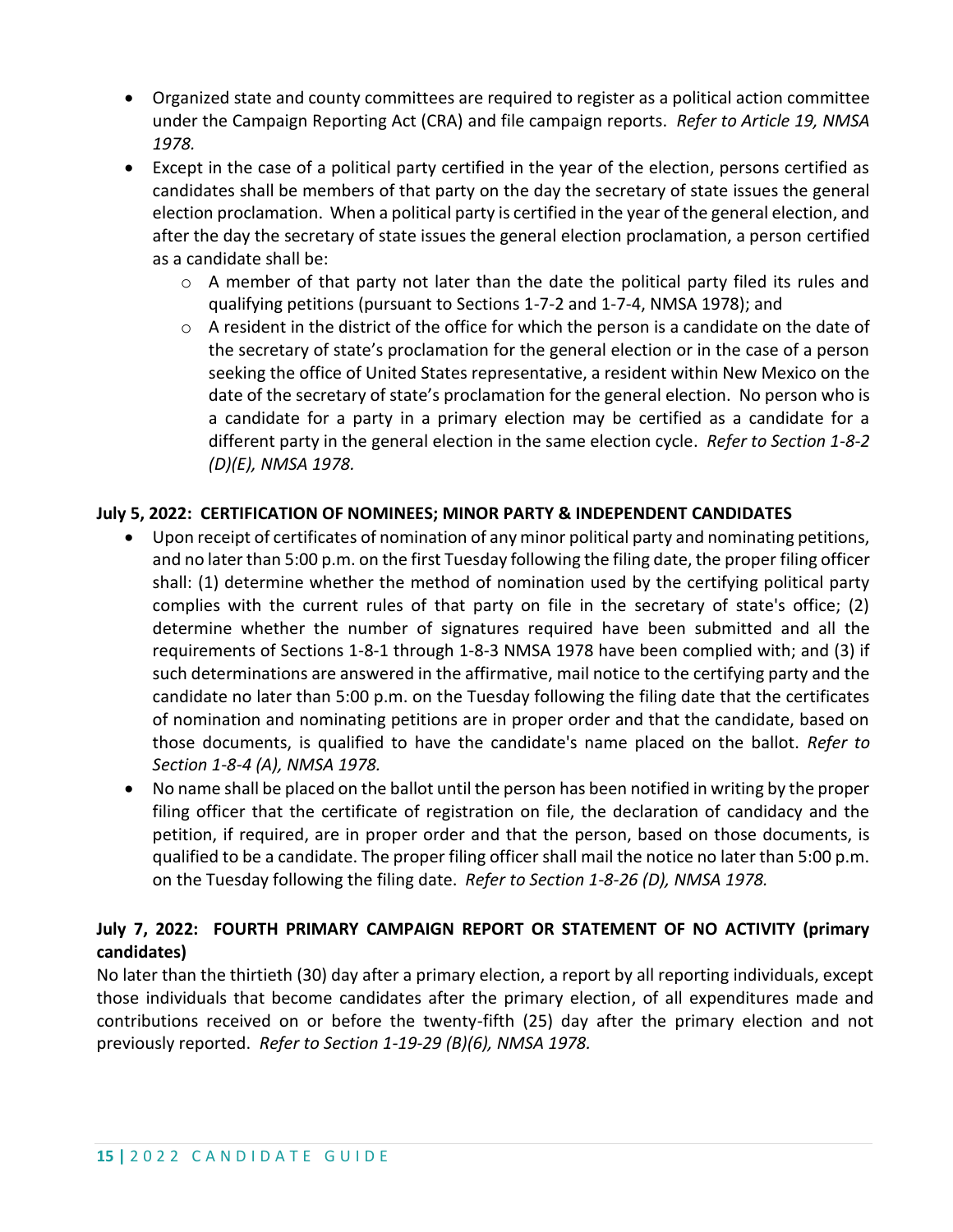## **September 6, 2022: LAST DAY TO NOMINATE A CANDIDATE TO FILL A VACANCY ON GENERAL BALLOT (OCCURRING AFTER PRIMARY)**

Appointments to fill vacancies in the list of a party's nominees shall be made and filed with the proper filing officer using a form approved by the secretary of state at least sixty-three (63) days prior to the general election, along with a declaration of candidacy subscribed and sworn by the selected nominee. The nominee shall also register and begin filing reports pursuant to the Campaign Reporting Act. Upon being nominated, the candidate shall fill out the online registration form located at [https://login.cfis.sos.state.nm.us/.](https://login.cfis.sos.state.nm.us/) Upon approval of the registration by the SOS, the candidate will receive an email with instructions to complete the setup of the CFIS account [1-19-25 through 1-19-36 NMSA 1978].

## **September 24, 2022: TRANSMISSION OF UNVOTED MILITARY-OVERSEAS BALLOTS TO FEDERAL QUALIFIED ELECTORS**

Not later than forty-five (45) days before an election, even if the forty-fifth (45) day before an election falls on a weekend or a holiday, the county clerk shall transmit a ballot and balloting materials to all federal qualified electors who by that date submit a valid military-overseas ballot application. *Refer to Section 1-6B-7 (A), NMSA 1978.*

### **October 11, 2022:**

- **VOTER REGISTRTAION BY MAIL OR ONLINE CLOSES**  *Refer to Section 1-4-8 (A), NMSA 1978.*
- **EARLY IN-PERSON VOTING BEGINS (OFFICES OF THE CLERKS)**  *Refer to Section 1-6-5.7 (F), NMSA 1978.*
- **COUNTY CLERKS BEGIN MAILING ABSENTEE BALLOTS**  *Refer to Section 1-6-5 (F), NMSA 1978<sup>2</sup> .*

## **October 15, 2022: EXPANDED EARLY VOTING BEGINS (ALTERNATE SITES)**

Commencing on the third Saturday prior to a statewide election and ending on the Saturday immediately prior to the date of the election, an early voter may vote in person on a voting system at alternate voting locations that may be established by the county clerk. *Refer to Section 1-6-5.7 (B), NMSA 1978.*

• Information related to early voting sites and sample ballots will be available on the Secretary of State's website: <https://www.sos.state.nm.us/voting-and-elections/voter-information/>

### **November 3, 2022: LAST DAY FOR VOTERS TO SUBMIT A TIMELY ABSENTEE APPLICATION** *Refer to Section 1-6-5 (F), NMSA 1978.*

### **November 4, 2022: LAST DAY COUNTY CLERKS MAY MAIL AN ABSENTEE BALLOT** *Refer to Section 1-6-5 (F), NMSA 1978.*

## **November 5, 2022: EARLY VOTING ENDS**

*Refer to Section 1-6-5.7 (B), NMSA 1978.*

<sup>&</sup>lt;sup>2</sup> Absentee voting is primarily managed by the individual county clerks. Voters who wish to vote absentee must apply for an absentee ballot. Applications are available from the county clerks and from the on-line application on our website at nmvote.org. Voters may apply for an absentee ballot at any time but should note that the county clerks have a strict timeline under which they may issue and accept them.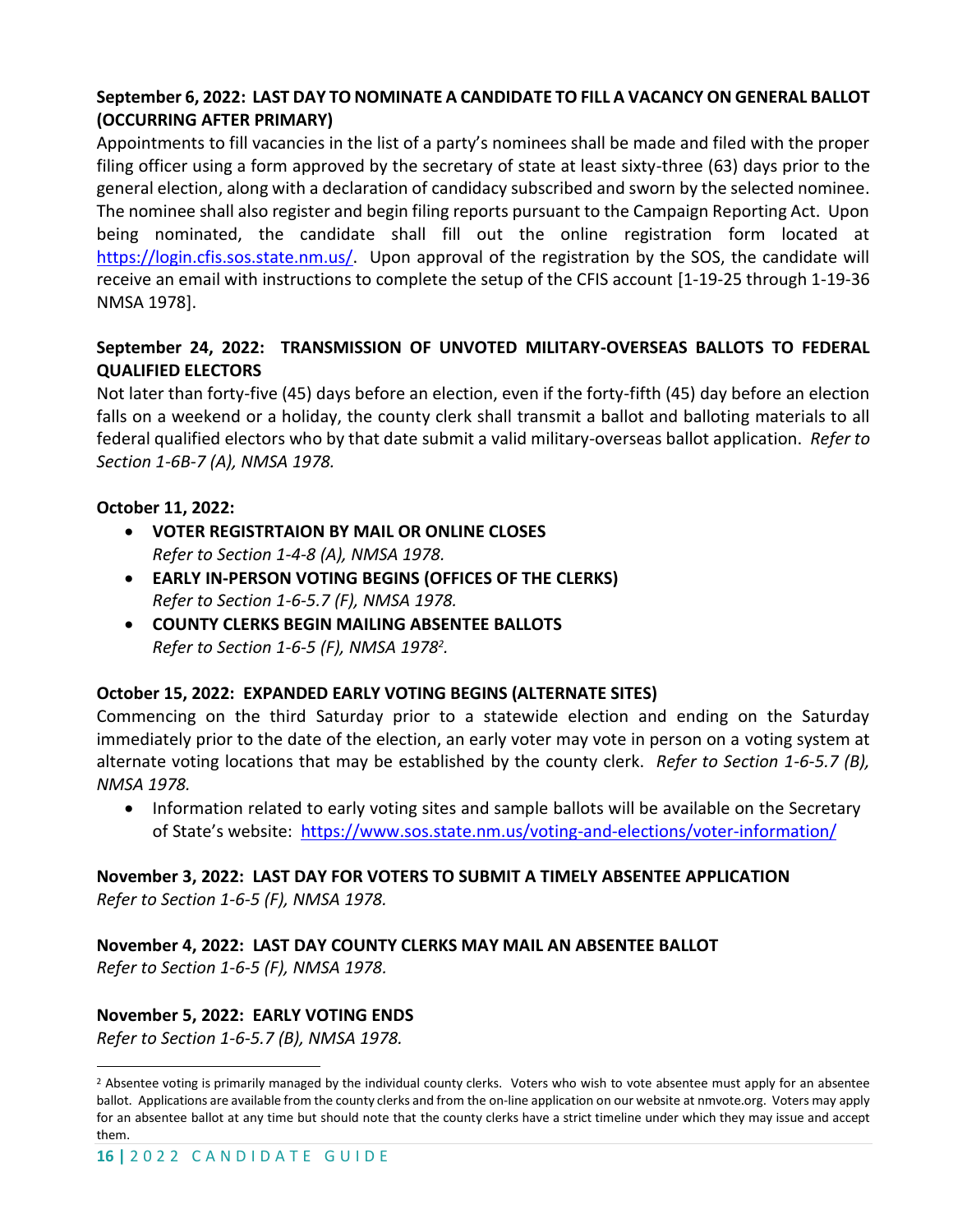## **November 8, 2022: General Election Day**

- **POLLS OPEN FROM 7:00 A.M. TO 7:00 P.M.**  *Refer to Section 1-12-1, NMSA 1978.*
- **ABSENTEE BALLOTS DUE BY 7:00 P.M. IN THE OFFICE OF THE COUNTY CLERK** A voter who requested and received an absentee ballot shall be allowed to deliver the official mailing envelope containing the voter's absentee ballot on Election Day to any polling location in the county in which the voter is registered if the voter presents the official mailing envelope to the presiding judge before the polls close on Election Day. *Refer to Sections 1-6-10 (C), and 1-12- 8.2 (A), NMSA 1978.*

## **November 29, 2022: CERTIFICATION OF ELECTION RESULTS**

The individual county canvassing boards must meet within three days of the election to canvass the election results and no later than ten days from the date of the election. A county canvassing board in a county with more than one hundred fifty thousand voters (150,000) shall meet to approve the report of the canvass of the returns and declare the results no sooner than six days and no later than thirteen days from the date of the election.

The state canvassing board shall also meet in the state capitol on the third Tuesday after each statewide election or special state election to approve the report of the canvass and declare the result of the vote on any constitutional amendment or any ballot question voted upon by the voters of more than one county. *Refer to Section 1-13-15, NMSA 1978.*

## **December 9, 2022: CERTIFICATES OF ELECTION TO WINNING CANDIDATES**

On the thirty-first (31) day after any primary or general election, the secretary of state shall issue to those candidates entitled by law election certificates, or certificate of nomination in the case of the primary election, to all county officers, magistrates and to members of the legislature elected from districts wholly within the county. In addition, the county canvassing board, immediately after completion of the canvass, shall declare the results of the election and of all ballot questions affecting only precincts within the county. *Refer to Section 1-13-13 (C), NMSA 1978.*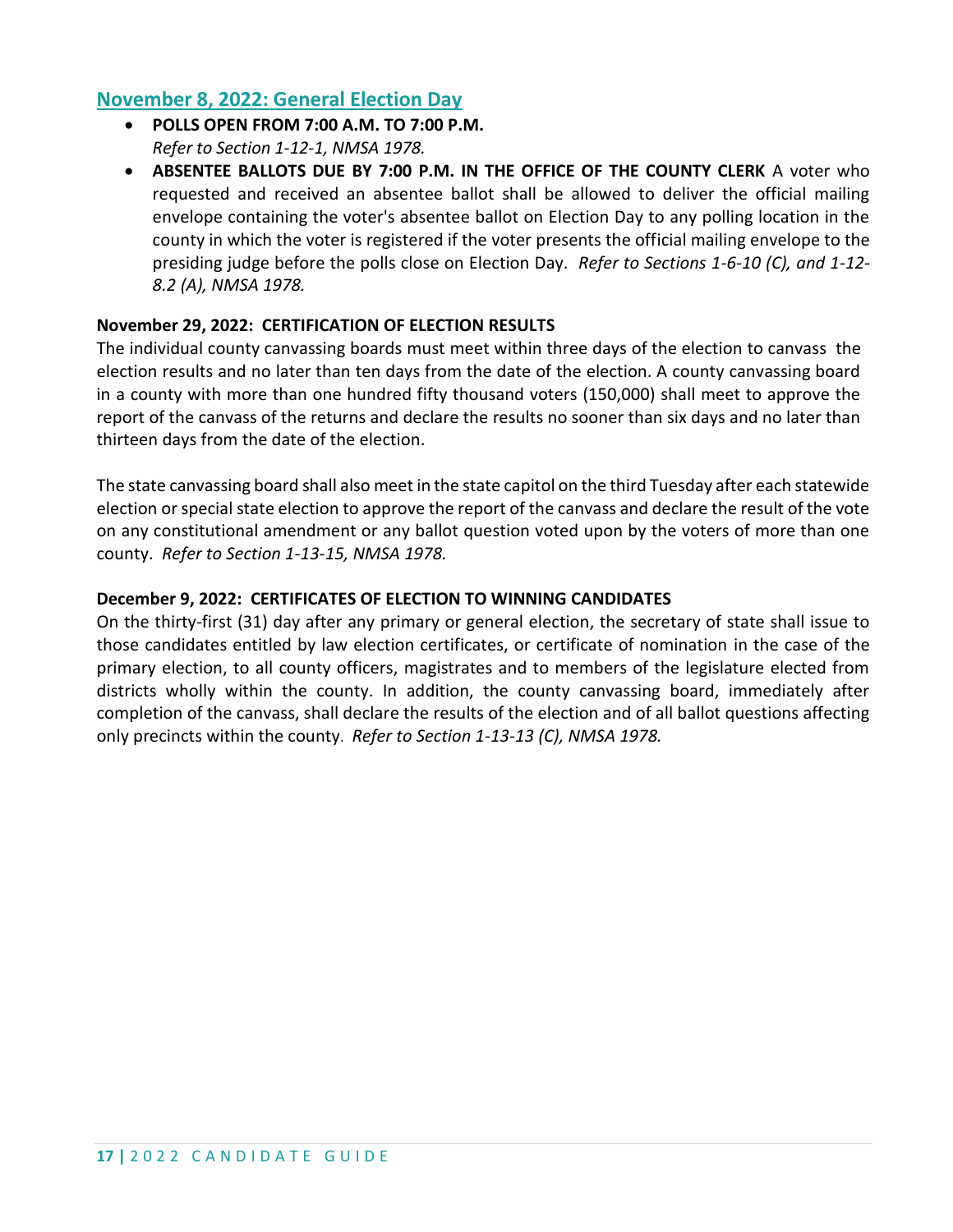## <span id="page-17-0"></span> **OFFICES APPEARING ON THE 2022 PRIMARY ELECTION BALLOT**

| <b>OFFICE</b>                         | <b>DISTRICT</b>                        | <b>TERM</b>                       |
|---------------------------------------|----------------------------------------|-----------------------------------|
|                                       | (If Applicable)                        |                                   |
| United States Representative          | District 1                             | 2 years                           |
| United States Representative          | District 2                             | 2 years                           |
| United States Representative          | District 3                             | 2 years                           |
| Governor                              | <b>Statewide Office</b>                | 4 years                           |
| Lieutenant Governor                   | <b>Statewide Office</b>                | 4 years                           |
| Secretary of State                    | Statewide Office                       | 4 years                           |
| <b>Attorney General</b>               | <b>Statewide Office</b>                | 4 years                           |
| <b>State Auditor</b>                  | Statewide Office                       | 4 years                           |
| <b>State Treasurer</b>                | Statewide Office                       | 4 years                           |
| <b>Commissioner of Public Lands</b>   | <b>Statewide Office</b>                | 4 years                           |
| <b>State Representative</b>           | All 70 Districts                       | 2 years                           |
| Supreme Court                         | <b>Statewide Office</b>                | Filling Unexpired Term            |
|                                       | Position 1                             | Original Term Expires 2024        |
| Supreme Court                         | <b>Statewide Office</b>                | <b>Filling Unexpired Term</b>     |
|                                       | Position 2                             | Original Term Expires 2024        |
| Court of Appeals                      | <b>Statewide Office</b>                | <b>Filling Unexpired Term</b>     |
|                                       | Position 1                             | Original Term Expires 2026        |
| Court of Appeals                      | <b>Statewide Office</b>                | 8 years                           |
|                                       | Position 2                             |                                   |
| Court of Appeals                      | Statewide Office                       | 8 years                           |
|                                       | Position 3                             |                                   |
| <b>Public Education Commissioners</b> | District 2                             | 4 years                           |
| <b>Public Education Commissioners</b> | District 3                             | 4 years                           |
| <b>Public Education Commissioners</b> | District 5                             | 4 years                           |
| <b>Public Education Commissioners</b> | District 6                             | 4 years                           |
| <b>Public Education Commissioners</b> | District 7                             | 4 years                           |
|                                       | PARTISAN ELECTION FOR JUDICIAL OFFICES |                                   |
| 2 <sup>nd</sup> Judicial District     | Division 7, 8, 10, 12, 16, 20 & 26     | Filling Unexpired Term. Retention |
|                                       |                                        | Election in 2026                  |
| 3rd Judicial District                 | Division 5                             | Filling Unexpired Term. Retention |
|                                       |                                        | Election in 2026                  |
| 4 <sup>th</sup> Judicial District     | Division 1 & 3                         | Filling Unexpired Term. Retention |
|                                       |                                        | Election in 2026                  |
| 5 <sup>th</sup> Judicial District     | Division 1                             | Filling Unexpired Term. Retention |
|                                       |                                        | Election in 2026                  |
| 7 <sup>th</sup> Judicial District     | Division 2                             | Filling Unexpired Term. Retention |
|                                       |                                        | Election in 2026                  |
| 9 <sup>th</sup> Judicial District     | Division 1                             | Filling Unexpired Term. Retention |
|                                       |                                        | Election in 2026                  |
| 12 <sup>th</sup> Judicial District    | Division 2                             | Filling Unexpired Term. Retention |
|                                       |                                        | Election in 2026.                 |

*Appointed judges must run in a contested, partisan election in the first general election following their appointment. Thereafter, the judge runs in nonpartisan retention elections*

*After running in a partisan election in the first general election following appointment, judges run in nonpartisan retention elections*

**VACANCIES IN OFFICE**

**Any office that becomes vacant because of resignation or death after the publication of this guide may also appear on the ballot. NMSA 1978, § 1-8-7**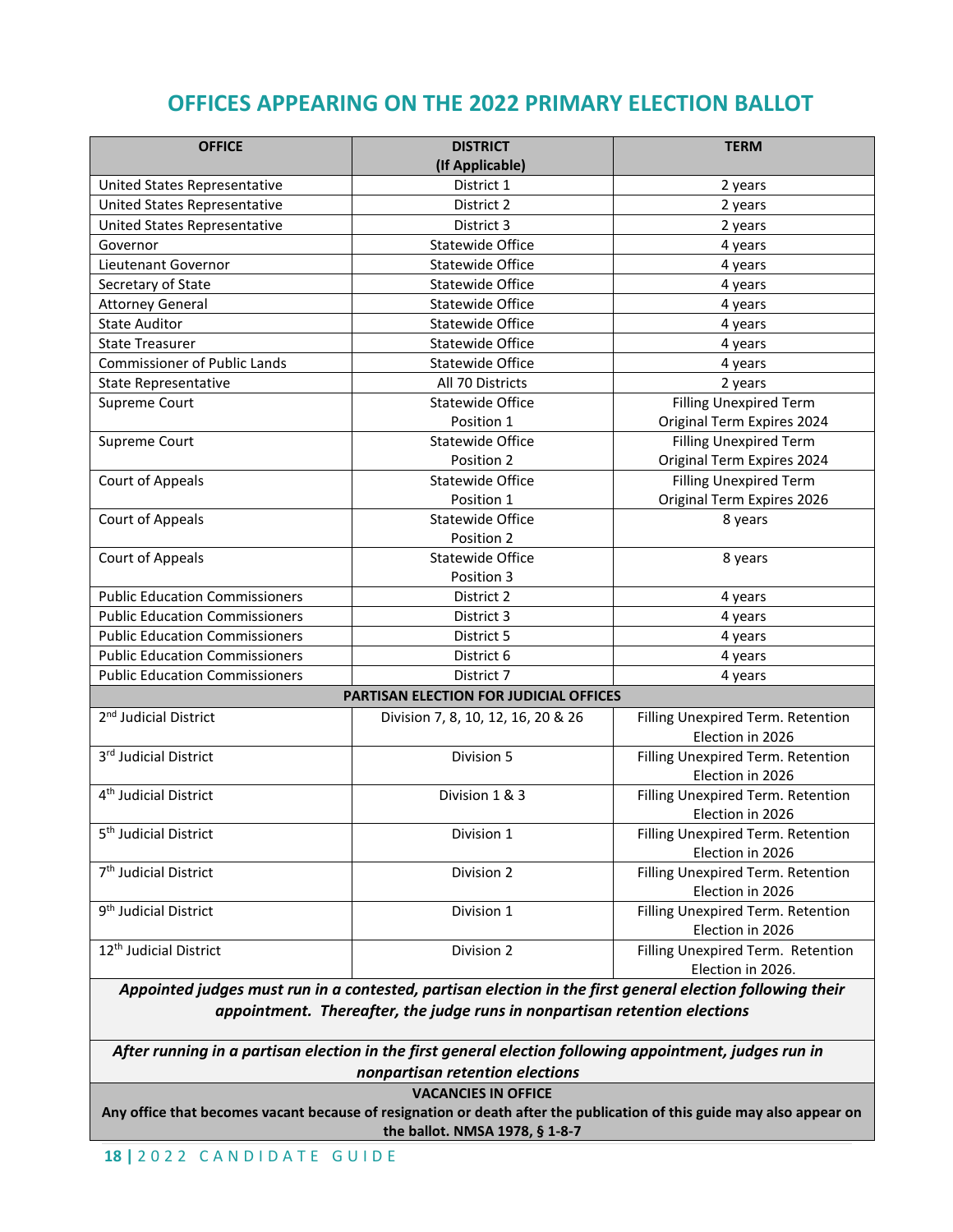| <b>COUNTY OFFICES APPEARING ON THE BALLOT</b>         |                                                              |  |  |  |
|-------------------------------------------------------|--------------------------------------------------------------|--|--|--|
| <b>BERNALILLO COUNTY</b>                              | <b>GUADALUPE COUNTY</b>                                      |  |  |  |
| County Commissioner (Districts 1 & 5)                 | County Commissioner (Districts 1 & 2)                        |  |  |  |
| <b>County Assessor</b>                                | <b>County Assessor</b>                                       |  |  |  |
| <b>County Sheriff</b>                                 | <b>County Sheriff</b>                                        |  |  |  |
| County Probate                                        | County Probate                                               |  |  |  |
| Metropolitan Court Judge (Division 4)                 | Magistrate Judge                                             |  |  |  |
| Metropolitan Court Judge (Divisions 1 through 3 and 5 |                                                              |  |  |  |
| through 19, retention election)                       |                                                              |  |  |  |
| <b>CATRON COUNTY</b>                                  | <b>HARDING COUNTY</b>                                        |  |  |  |
| County Commissioner (Districts 1 & 2)                 | County Commissioner (Districts 1 & 2)                        |  |  |  |
| <b>County Assessor</b>                                | <b>County Assessor</b>                                       |  |  |  |
| <b>County Sheriff</b>                                 | <b>County Sheriff</b>                                        |  |  |  |
| Magistrate Judge                                      | County Probate                                               |  |  |  |
|                                                       | Magistrate Judge                                             |  |  |  |
| <b>CHAVES COUNTY</b>                                  | <b>HIDALGO COUNTY</b>                                        |  |  |  |
| County Commissioner (Districts 1 & 5)                 | County Commissioner (Districts 1 & 2)                        |  |  |  |
| <b>County Assessor</b>                                | <b>County Assessor</b>                                       |  |  |  |
| <b>County Sheriff</b>                                 | <b>County Sheriff</b>                                        |  |  |  |
| County Probate                                        | County Probate                                               |  |  |  |
| Magistrate Judge (Division 1 & 2)                     | Magistrate Judge                                             |  |  |  |
| <b>CIBOLA COUNTY</b>                                  | <b>LEA COUNTY</b>                                            |  |  |  |
| County Commissioner (Districts 1 & 3)                 | County Commissioner (Districts 2 & 3)                        |  |  |  |
| <b>County Assessor</b>                                | County Assessor                                              |  |  |  |
| <b>County Sheriff</b>                                 | <b>County Sheriff</b>                                        |  |  |  |
| County Probate                                        | County Probate                                               |  |  |  |
| Magistrate Judge (Division 1 & 2)                     | Magistrate Judge (Divisions 1, 2, 3 & 4)                     |  |  |  |
| <b>COLFAX COUNTY</b>                                  | <b>LINCOLN COUNTY</b>                                        |  |  |  |
| County Commissioner (Districts 1 & 2)                 | County Commissioner (Districts 2, 4 & 5)                     |  |  |  |
| <b>County Assessor</b>                                | <b>County Clerk</b>                                          |  |  |  |
| <b>County Sheriff</b>                                 | <b>County Treasurer</b>                                      |  |  |  |
| County Probate                                        | Magistrate Judge (Divisions 1 & 2)                           |  |  |  |
| Magistrate Judge (Divisions 1 & 2)                    |                                                              |  |  |  |
| <b>CURRY COUNTY</b>                                   | <b>LOS ALAMOS COUNTY</b>                                     |  |  |  |
| County Commissioner (Districts 1, 2 & 3)              | County Council (Los Alamos County is composed of a           |  |  |  |
| <b>County Assessor</b>                                | County Council with 7 seats. Council 1, 2, 3 & 6 will run in |  |  |  |
| <b>County Sheriff</b>                                 | the 2022 election. Los Alamos has positions which run at     |  |  |  |
| County Probate                                        | large instead of by commission districts.)                   |  |  |  |
| Magistrate Judge (Divisions 1 & 2)                    | County Assessor                                              |  |  |  |
|                                                       | <b>County Sheriff</b>                                        |  |  |  |
|                                                       | County Probate                                               |  |  |  |
|                                                       | Magistrate Judge                                             |  |  |  |
|                                                       | Municipal Judge                                              |  |  |  |
| DE BACA COUNTY                                        | <b>LUNA COUNTY</b>                                           |  |  |  |
| County Commissioner (Districts 1 & 2)                 | County Commissioner (District 1 & 2)                         |  |  |  |
| <b>County Assessor</b>                                | County Assessor                                              |  |  |  |
| <b>County Sheriff</b>                                 | <b>County Sheriff</b>                                        |  |  |  |
| County Probate                                        | County Probate                                               |  |  |  |
| Magistrate Judge                                      | Magistrate Judge                                             |  |  |  |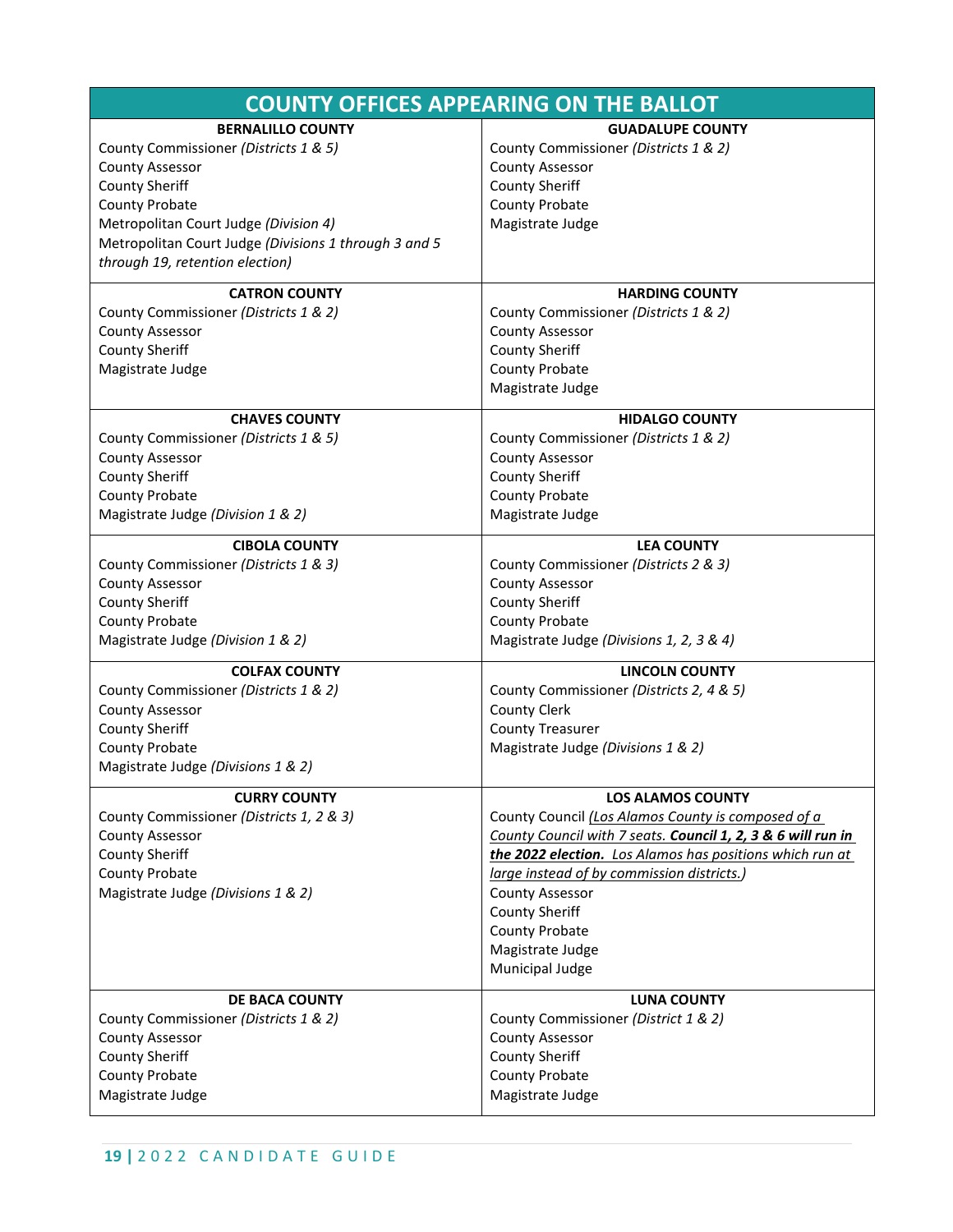| <b>DOÑA ANA COUNTY</b>                                          | <b>MCKINLEY COUNTY</b>                                          |
|-----------------------------------------------------------------|-----------------------------------------------------------------|
| County Commissioner (Districts 1 & 3)                           | County Commissioner (Districts 1 & 2)                           |
| <b>County Assessor</b>                                          | <b>County Assessor</b>                                          |
| <b>County Sheriff</b>                                           | <b>County Sheriff</b>                                           |
| County Probate                                                  | County Probate                                                  |
| Magistrate Judge (Divisions 1, 2, 3, 4, 5, 6 & 7)               | Magistrate Judge (Divisions 1, 2 & 3)                           |
|                                                                 |                                                                 |
| <b>EDDY COUNTY</b>                                              | <b>MORA COUNTY</b>                                              |
| County Commissioner (Districts 1 & 4)                           | County Commissioner (Districts 1 & 2)                           |
| <b>County Clerk</b>                                             | <b>County Assessor</b>                                          |
| <b>County Assessor</b>                                          | <b>County Sheriff</b>                                           |
| County Probate                                                  | County Probate                                                  |
| Magistrate Judge (Divisions 1, 2 & 3)                           | Magistrate Judge                                                |
| <b>GRANT COUNTY</b>                                             | <b>OTERO COUNTY</b>                                             |
| County Commissioner (Districts 1 & 2)                           | County Commissioner (Districts 1 & 2)                           |
| <b>County Assessor</b>                                          | <b>County Assessor</b>                                          |
| <b>County Sheriff</b>                                           | <b>County Sheriff</b>                                           |
| <b>County Probate</b>                                           | County Probate                                                  |
| Magistrate Judge (Divisions 1 & 2)                              | Magistrate Judge (Divisions 1 & 2)                              |
| <b>QUAY COUNTY</b>                                              | <b>SIERRA COUNTY</b>                                            |
| County Commissioner (District 3)                                | County Commissioner (Districts 1 & 2)                           |
| <b>County Assessor</b>                                          | <b>County Assessor</b>                                          |
| <b>County Sheriff</b>                                           | <b>County Sheriff</b>                                           |
| County Probate                                                  | County Probate                                                  |
| Magistrate Judge                                                | Magistrate Judge                                                |
| <b>RIO ARRIBA COUNTY</b>                                        | <b>SOCORRO COUNTY</b>                                           |
| County Commissioner (Districts 1 & 2)                           | County Commissioner (Districts 1 & 3)                           |
| <b>County Assessor</b>                                          | <b>County Assessor</b>                                          |
| <b>County Sheriff</b>                                           | <b>County Sheriff</b>                                           |
| County Probate                                                  | County Probate                                                  |
| Magistrate Judge (Divisions 1 & 2)                              | Magistrate Judge                                                |
| <b>ROOSEVELT COUNTY</b>                                         | <b>TAOS COUNTY</b>                                              |
| County Commissioner (Districts 3, 4 & 5)                        | County Commissioner (Districts 1, 2 & 5)                        |
| <b>County Assessor</b>                                          | <b>County Assessor</b>                                          |
| <b>County Sheriff</b>                                           | <b>County Sheriff</b>                                           |
| Magistrate Judge                                                | County Probate                                                  |
|                                                                 | Magistrate Judge (Divisions 1 & 2)                              |
|                                                                 |                                                                 |
| <b>SAN JUAN COUNTY</b><br>County Commissioner (Districts 1 & 2) | <b>TORRANCE COUNTY</b><br>County Commissioner (Districts 1 & 2) |
| <b>County Assessor</b>                                          | <b>County Assessor</b>                                          |
| <b>County Sheriff</b>                                           | <b>County Sheriff</b>                                           |
| <b>County Probate</b>                                           | County Probate                                                  |
| Magistrate Judge (Division 1, 2, 3, 4, 5 & 6)                   | Magistrate Judge                                                |
|                                                                 |                                                                 |
|                                                                 |                                                                 |
| <b>SAN MIGUEL COUNTY</b>                                        | <b>UNION COUNTY</b>                                             |
| County Commissioner (Districts 1 & 3)                           | County Commissioner (Districts 1 & 2)                           |
| <b>County Assessor</b>                                          | <b>County Assessor</b>                                          |
| <b>County Sheriff</b>                                           | <b>County Sheriff</b>                                           |
| County Probate                                                  | County Probate                                                  |
| Magistrate Judge (Divisions 1 & 2)                              | Magistrate Judge                                                |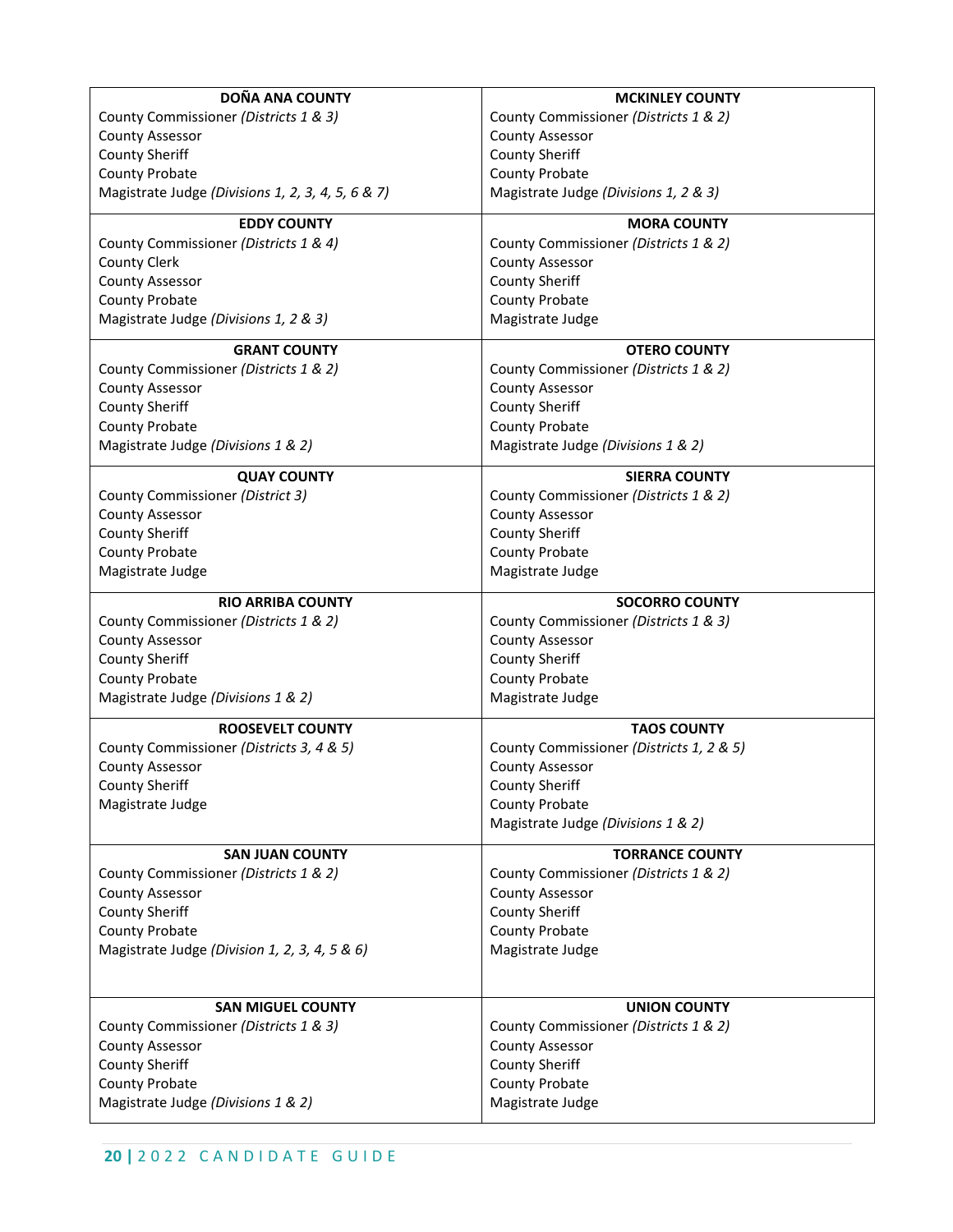| <b>SANDOVAL COUNTY</b>                   | <b>VALENCIA COUNTY</b>                                    |
|------------------------------------------|-----------------------------------------------------------|
| County Commissioner (Districts 1 & 3)    | County Commissioner (Districts 1 & 3)                     |
| <b>County Assessor</b>                   | <b>County Assessor</b>                                    |
| County Sheriff                           | <b>County Sheriff</b>                                     |
| County Probate                           | <b>County Probate</b>                                     |
| Magistrate Judge (Divisions 1, 2 & 3)    | Magistrate Judge (Divisions 1, 2 & 3)                     |
|                                          |                                                           |
|                                          |                                                           |
| <b>SANTA FE COUNTY</b>                   |                                                           |
| County Commissioner (Districts 1 & 3)    | <b>VACANCIES IN OFFICE</b>                                |
| <b>County Assessor</b>                   | Any office that becomes vacant because of resignation or  |
| <b>County Sheriff</b>                    | death after the publication of this guide may also appear |
| County Probate                           | on the ballot. Refer to Sections 1-8-7 & 1-8-8, NMSA 1978 |
| Magistrate Judge (Divisions 1, 2, 3 & 4) |                                                           |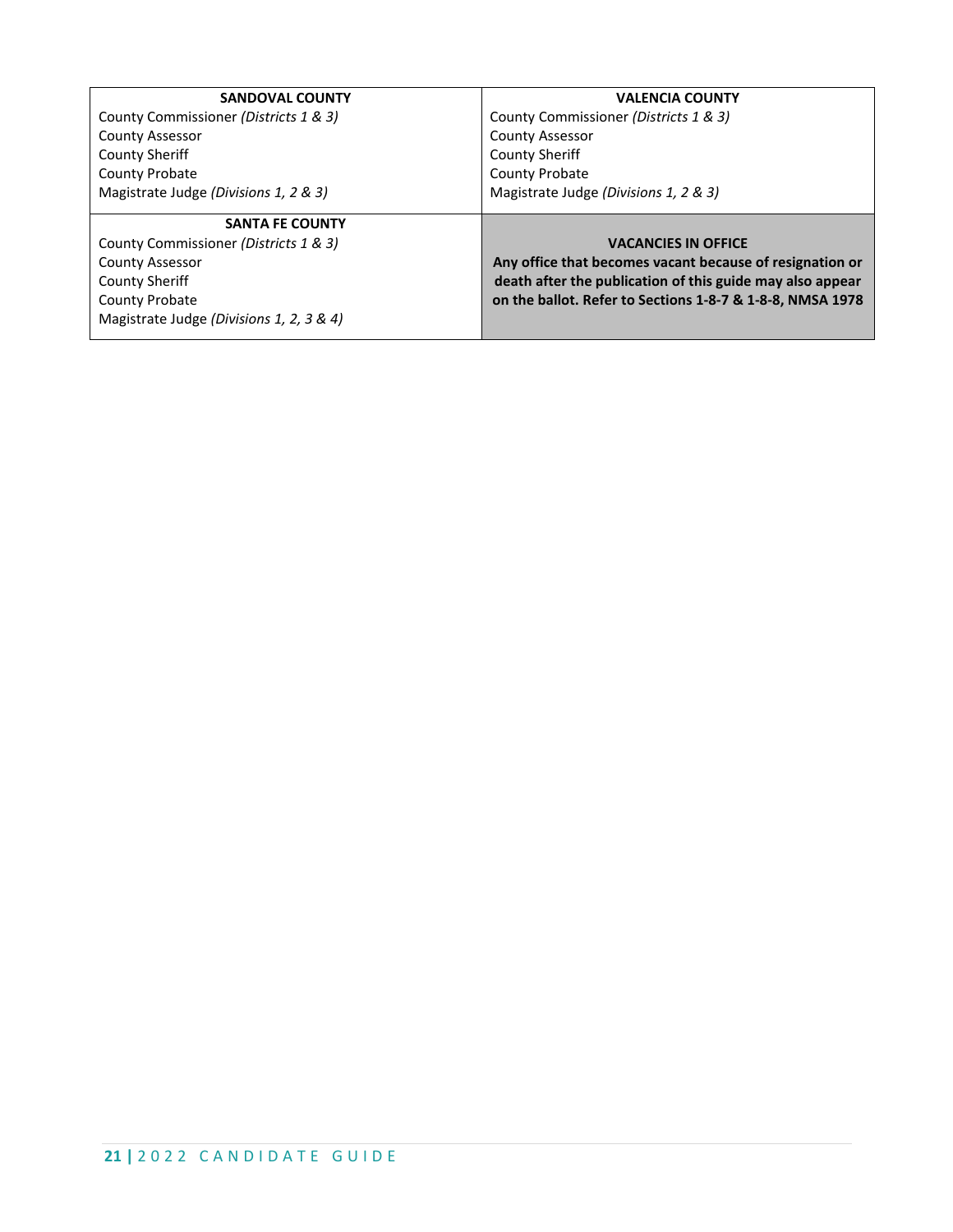## <span id="page-21-0"></span>**GENERAL ELIGIBILITY REQUIREMENTS FOR ALL OFFICES**

**Party Affiliation:** In New Mexico, **only major political party candidates will appear on the Primary Election ballot.** The three major political parties are the New Mexico Democratic Party, the New Mexico Republican Party, and the Libertarian Party of New Mexico.

The only minor political party in New Mexico is the New Mexico Working Families Party. Minor party candidates are nominated for office according to the party rules on file with the Secretary of State and pursuant to Sections 1-8-2 and 1-8-3, NMSA 1978.

Information and deadlines for qualifying as a new minor party in New Mexico can be found beginning on page 14 of this guide, on the Secretary of State's website at [https://www.sos.state.nm.us/voting-and-elections/voter-information-portal/nm-political-party](https://www.sos.state.nm.us/voting-and-elections/voter-information-portal/nm-political-party-information/)[information/](https://www.sos.state.nm.us/voting-and-elections/voter-information-portal/nm-political-party-information/) and in Sections 1-7-2 & 1-7-4, NMSA 1978.

Independent candidates are candidates whose certificate of voter registration shows affiliation with no qualified political party on the date of the secretary of state's general election proclamation and, if applicable, shows residence on the date of the secretary of state's proclamation in the district or county of the office for which the person is a candidate. Please see 1-8-45, NMSA 1978 for specific qualifications for independent candidates.

**U.S. Citizenship:** U.S. Citizenship is a prerequisite to register to vote as well as a requirement in holding elective public office in New Mexico. N.M. Const. Art. VII, Sec. 2 (a).

**Minimum Age:** The Twenty-Sixth Amendment of the United States Constitution grants the elective franchise to persons eighteen years old or older and supersedes the minimum age requirements for voter registration in the New Mexico Constitution. Please note that some elected offices have specific age eligibility requirements beyond the minimum age requirements established by the Constitution. For that information, please see the Specific Eligibility Requirements section below.

**New Mexico Requirements:** New Mexico law outlines certain requirements for candidates to have their name printed on a ballot based upon the candidate's voter registration information. Specifically, the candidate's voter registration must show:

- Affiliation with the political party as of the date of the Secretary of State's general election proclamation on January 31, 2022. *Refer to Section 1-8-12, NMSA 1978.*
	- o **Independent Candidates**: Voter registration must show no affiliation with any qualified political party on the date of the Election Proclamation. *Refer to Section 1-8-45 (A)(1)(a), NMSA 1978.*
	- o **Minor Party Candidates:** Voter registration must show the candidate was registered as a member of their minor party before the day the secretary of state issues the general election proclamation. *Refer to Section 1-8-2 (D), NMSA 1978.*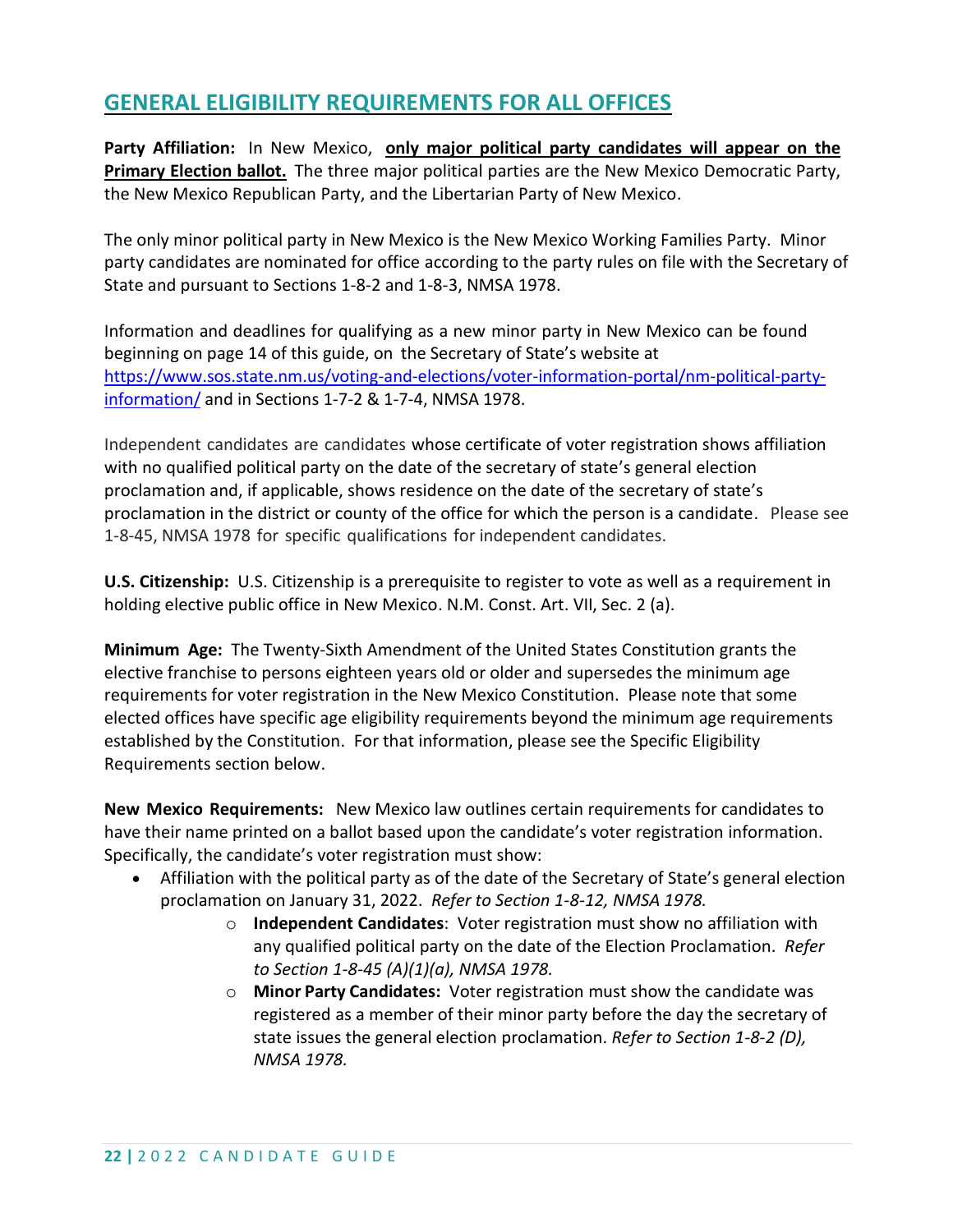**Notice to Minor Party and Independent Candidates:** If a minor political party seeks but does not obtain qualified status, its candidates may instead run as an independent candidate in the general election if they individually meet the requirements for independent candidacy. An individual who has collected signatures for the purpose of running as a minor party candidate may apply their collected signatures toward the total required of an independent candidate for the same position if the party fails to qualify. Upon collecting the number of signatures required to file as such, the candidate may then run as an independent. To do this, the candidate must meet the residency requirements set forth for independent candidates and must not have been a member of a qualified political party on the date of the Secretary of State's general election proclamation. *Refer to Section 1-8-3.1, NMSA 1978.*

- Residence in the district or county of the office for which the candidate is running on the date of the Secretary of State's General Election Proclamation (see 1-8-18 (A)(2), NMSA 1978). Residence is determined by the place shown on the certificate of voter registration as the candidate's permanent address, provided that the candidate resides on the premises (see 1-1-7.1, NMSA 1978); and
- The candidate's name will appear on the ballot to match the voter registration record on file (see 1-4-16 (B), NMSA 1978). The candidate shall provide the appropriate filing officer with their name as registered when they file for their office. Any changes to voter registration must be effective on the date of the Secretary of State's General Election Proclamation. Attempted changes to ballot name appearance at the time of candidate filing is *not* allowed.

**Felony Convictions:** A person convicted of a felony shall not hold an office of the public trust for the state, county, municipality, or a district, unless the person has presented the governor with a certificate verifying the completion of the sentence and confirming the person was granted a pardon or a certificate by the governor restoring the person's full rights of citizenship. *Refer to Section 31-13-1, NMSA 1978.*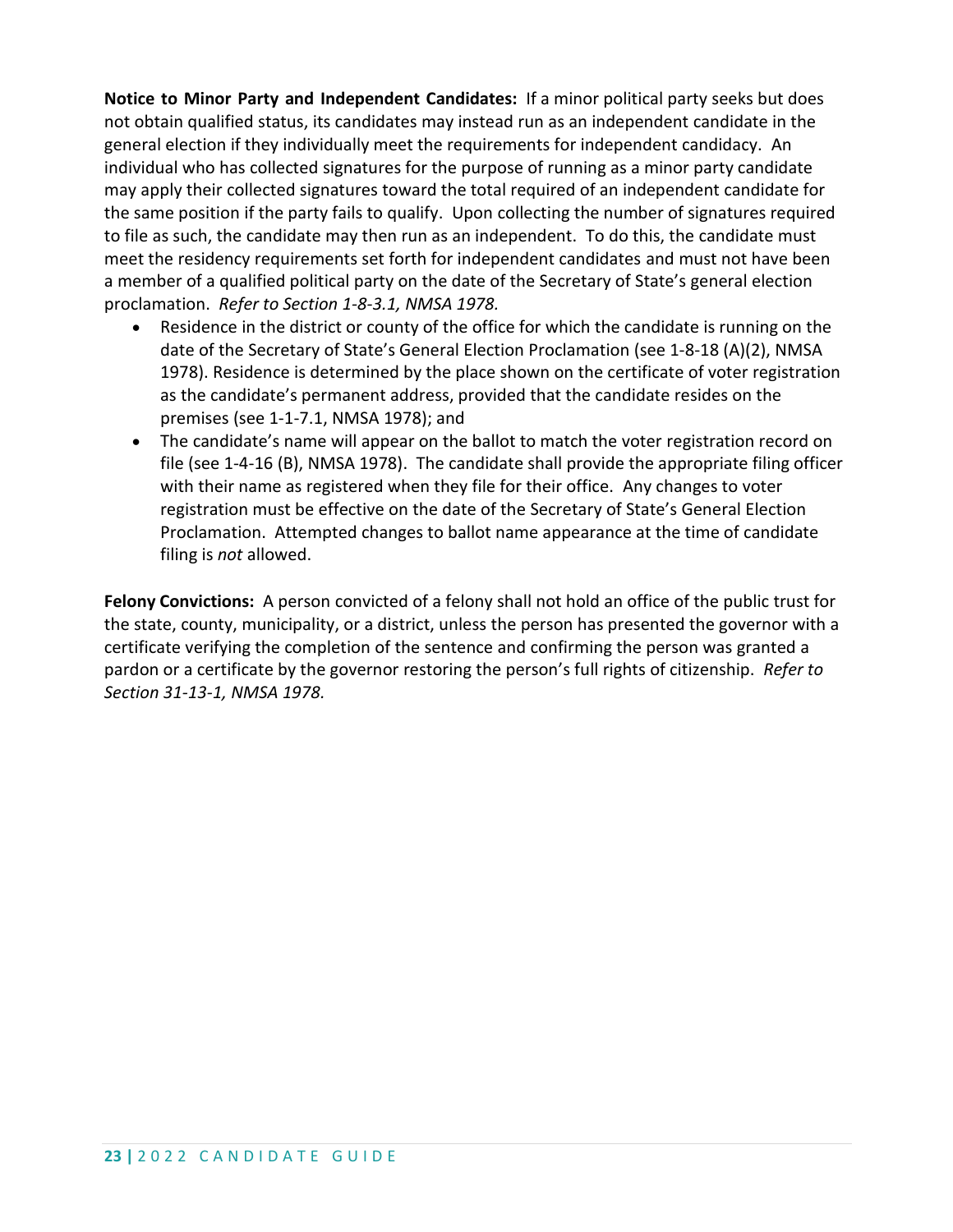## **SPECIFIC ELIGIBILITY REQUIREMENTS**

<span id="page-23-0"></span>

| <b>Office</b>                          | <b>Statutory Reference</b>                                               | Age | <b>State</b><br><b>Residence</b> | <b>District</b><br><b>Residence</b> | U.S.<br><b>Citizen</b> | Years<br>in Term | <b>Term</b><br>Limit  |
|----------------------------------------|--------------------------------------------------------------------------|-----|----------------------------------|-------------------------------------|------------------------|------------------|-----------------------|
| U.S.                                   | U.S. Const. Art. I, Sec. 2, cl.                                          | 25  | Yes                              | N/A                                 | 7 years                | $\overline{2}$   | No                    |
| Representative                         |                                                                          |     |                                  |                                     |                        |                  |                       |
| Governor                               | NM Const. Art. V, Sec. 3                                                 | 30  | 5 years                          | N/A                                 | <b>YES</b>             | $\sqrt{4}$       | $\overline{2}$        |
| Lieutenant                             | NM Const. Art. V, Sec. 3                                                 | 30  | 5 years                          | N/A                                 | <b>YES</b>             | $\overline{4}$   | $\overline{2}$        |
| Governor                               |                                                                          |     |                                  |                                     |                        |                  |                       |
| Secretary of<br>State                  | NM Const. Art. V, Sec. 3                                                 | 30  | 5 years                          | N/A                                 | <b>YES</b>             | $\overline{4}$   | $\overline{2}$        |
| <b>Attorney General</b>                | NM Const. Art. V, Sec. 3                                                 | 30  | 5 years                          | N/A                                 | <b>YES</b>             | $\overline{4}$   | $\overline{2}$        |
| <b>State Auditor</b>                   | NM Const. Art. V, Sec. 3                                                 | 30  | 5 years                          | N/A                                 | <b>YES</b>             | $\overline{4}$   | $\overline{2}$        |
| <b>State Treasurer</b>                 | NM Const. Art. V, Sec. 3                                                 | 30  | 5 years                          | N/A                                 | <b>YES</b>             | 4                | $\overline{2}$        |
| Commissioner of<br><b>Public Lands</b> | NM Const. Art. V, Sec. 3                                                 | 30  | 5 years                          | N/A                                 | <b>YES</b>             | $\overline{4}$   | $\overline{2}$        |
| State<br>Representative                | NM Const. Art. IV, Sec 3                                                 | 21  | Yes                              | Yes                                 | Yes                    | $\overline{2}$   | No                    |
| <b>Public Education</b><br>Commission  | NM Const. Art. XII, Sec 6                                                | 18  | Yes                              | Yes                                 | Yes                    | $\overline{4}$   | No                    |
| *District Court<br>Judge               | NM Const. Art. VI, Sec. 14                                               | 35  | 3 years                          | Yes                                 | Yes                    | $\overline{4}$   | Retention<br>Election |
| *Justice of the<br>Supreme Court       | NM Const. Art. VI, Sec. 8                                                | 35  | 3 years                          | N/A                                 | Yes                    | 8                | Retention<br>Election |
| *Judge of the<br>Court of Appeals      | NM Const. Art. VI, Sec. 8<br>and Sec. 28                                 | 35  | 3 years                          | N/A                                 | Yes                    | 8                | Retention<br>Election |
| *Metropolitan<br>Court Judge           | NM Const. Art. VI, Sec. 26 &<br>NMSA 1978 § 35-2-1                       | 18  | Yes                              | Yes                                 | Yes                    | $\overline{4}$   | Retention<br>Election |
| County<br>Commissioner                 | NM Const. Art. V, Sec. 13 &<br>Art. VII, Sec. 2A & NMSA<br>1978 § 4-38-3 | 18  | Yes                              | Yes                                 | Yes                    | $\overline{4}$   | $\overline{2}$        |
| <b>County Clerk</b>                    | NMSA 1978 § 4-40-2 to<br>$4 - 40 - 10$                                   | 18  | Yes                              | Yes                                 | Yes                    | $\overline{4}$   | $\overline{2}$        |
| <b>County Treasurer</b>                | NMSA 1978 § 4-43-2                                                       | 18  | Yes                              | Yes                                 | Yes                    | $\overline{4}$   | $\overline{2}$        |
| <b>County Assessor</b>                 | NMSA 1978 § 4-39-2<br>through 6                                          | 18  | Yes                              | Yes                                 | Yes                    | 4                | $\overline{2}$        |
| <b>County Sheriff</b>                  | NMSA 1978 § 4-41-2 to<br>$4 - 41 - 22$                                   | 18  | Yes                              | Yes                                 | Yes                    | $\overline{4}$   | $\overline{2}$        |
| Probate Judge                          | NM Const. Art. VI Sec. 23<br>and NMSA 1978 § 34-7-1 to<br>34-7-225       | 18  | Yes                              | Yes                                 | Yes                    | 4                | $\overline{2}$        |
| Magistrate Judge                       | NM Const. Art. VI, Sec. 26<br>and NMSA 1978 § 35-2-1                     | 18  | Yes                              | Yes                                 | Yes                    | $\overline{4}$   | No                    |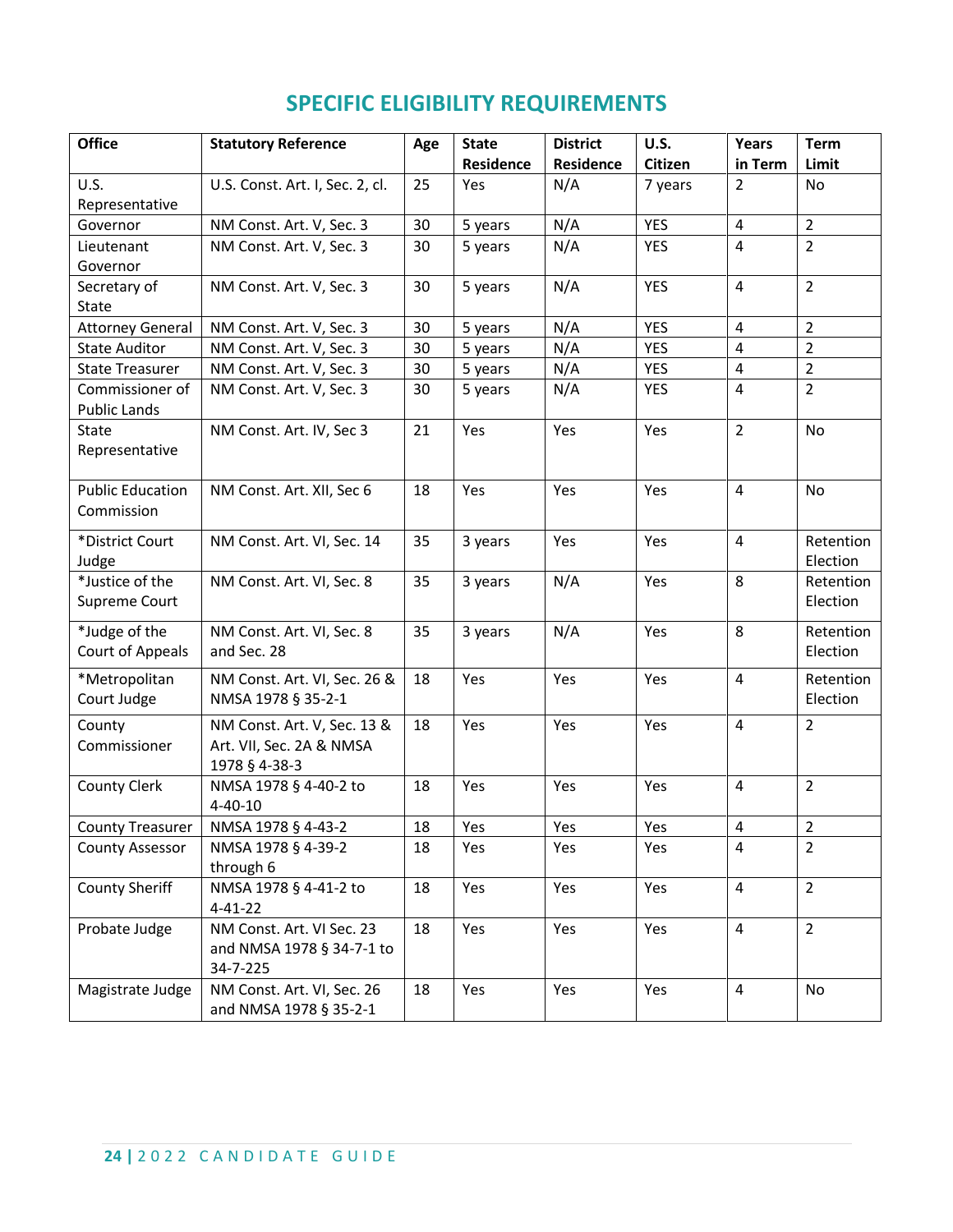## <span id="page-24-0"></span>**NOMINATING PETITIONS**

<span id="page-24-1"></span>Offices that Require Nominating Petitions:

Candidates for United States representative, statewide offices (including supreme court justice and court of appeals judge), all state legislative offices, district court judge, metropolitan court judge, district attorney, magistrate court judge, and public education commission are required to file nominating petitions upon filing for office with the appropriate filing officer. Candidates who are required to file nominating petitions do not pay a filing fee.

Candidates who are not required to file nominating petitions, i.e. county office candidates, instead pay a \$50.00 filing fee to the County Clerk upon filing for office. In cases of financial hardship, the County Clerk may waive the fee if the candidate submits a Pauper's Statement, which is available on the Secretary of State's website.

## <span id="page-24-2"></span>**GENERAL INFORMATION**

In October of 2021, the Secretary of State's office published Nominating Petition forms and the required number of signatures for statewide, judicial and district attorney offices, on the Office's website. County Clerks were also provided with the documentation.

**Please note that forms used by candidates seeking districted office will be delayed this year**, due to delays in census data gathering and the redistricting process (1-3-13 (G), NMSA 1978). Receipt of valid signatures on a petition form are based on the official district boundaries set by the legislature and, by law, our Office cannot publish petition forms for districted offices until the legislature has completed its work. We expect to publish petition forms for districted offices as soon as is practicable after the redistricting process has been completed.

**Independent and Minor Party:** In March 2022 the Secretary of State will publish petition forms for independent and minor party candidates on the website, along with the signature numbers, and provide the forms and signature numbers to each County Clerk.

New Mexico law requires candidates to collect signatures on nominating petitions on the form prescribed by the Secretary of State. This form, which can be obtained on the Secretary of State's website or by contacting your local County Clerk, is the **only** acceptable form and **cannot** be altered. All other forms will be rejected on filing day. Candidates may make as many copies of the from as needed. Petition forms must be on 8.5" x 11" sized normal weight copy paper and must be single-sided.

The provided form is electronically fillable and **all** information at the top of the form must be completed. Candidates not electronically filling the form must assure that forms are filled in with blue or black ink and are legible. Candidates are urged to avoid the use of white out, overtyping, using strikeovers or strikethroughs, cutting, pasting, or erasure when filling out the top portion of the petition form. Please note that petition signatures **cannot** be completed electronically.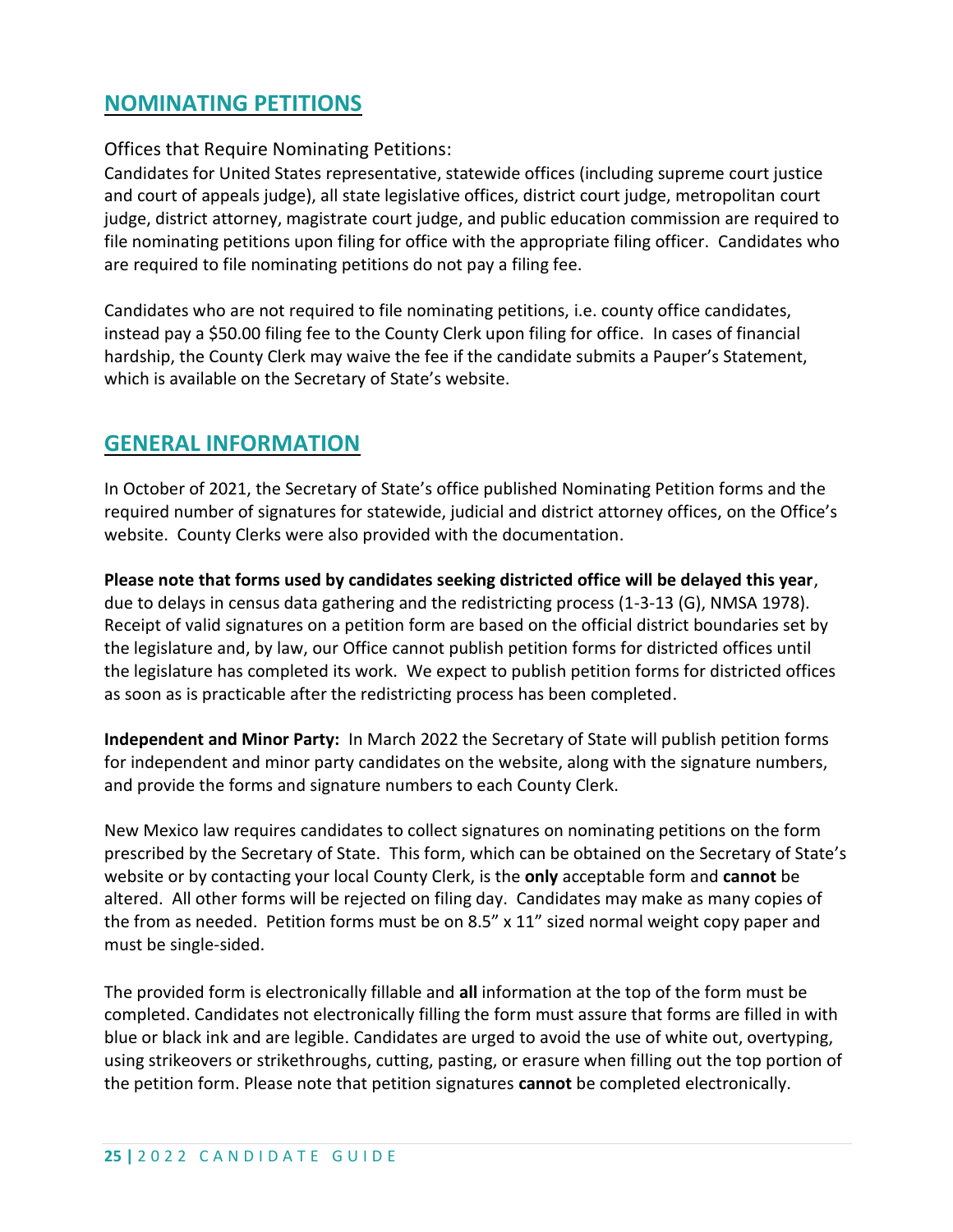Section 1-1-26, NMSA 1978, requires the following information shall be listed in the appropriate space at the top of a nominating petition before the petition has been signed by a voter:

- The candidate's name as it appears on the candidate's certificate of registration
- The address where the candidate resides
- The office sought by the candidate
- If the office sought is a districted office or a division within a judicial district or has been assigned a position number for purposes of the election, the district, division, or position number of the office sought
- If the office sought will be on the general election ballot, the party affiliation of the candidate or that the candidate is unaffiliated with any qualified political party
- If the office sought will be nominated at a political party primary, the party affiliation of voters permitted to sign the petition

**Independent and Minor Party Candidates:** The above requirements provided by Section 1-1-26, NMSA 1978 do not apply. Instead, voters signing petitions nominating independent and minor party candidates must be registered to vote in the applicable district, county, or state, depending on the office (see 1-8-50, NMSA 1978).

## <span id="page-25-0"></span>**CIRCULATING NOMINATING PETITIONS**

Candidates are ultimately responsible for the contents of their petitions and for the actions of the individuals representing them in the public. **It is extremely important that individuals assisting candidates with collecting petition signatures are adequately trained and appropriately informed.** Both candidates and the individuals assisting them face risks for failing to follow the law regarding petitions, including:

- A person knowingly falsifying any information on a nominating petition is guilty of falsifying an election document (see 1-8-32 (A), NMSA 1978). Falsifying an election document is a fourth-degree felony (see 1-20-9 (F), NMSA 1978).
- It is a misdemeanor to knowingly circulate, present, or offer to present a nominating petition for the signature of a voter that does not contain the information specified under the law (see 1-8-32 (B), NMSA 1978).
- Petitions submitted not in compliance with the law are not counted, which invalidates the signatures on those petitions, therefore not counting towards the candidate's required number of signatures.
- The law provides for legal challenges to petitions. If a challenge is filed in district court, candidates must defend their collection of signatures and risk a finding of invalid signatures by a district court judge or the New Mexico Supreme Court. If enough signatures are invalidated, the candidate could fail to appear on the ballot (see 1-8-35 (A), NMSA 1978).

When circulating nominating petitions, the candidate must assure that signatures are collected from qualified, registered voters in the appropriate district or county, belonging to the candidate's political party. Voters signing petitions must sign the petition with their usual signature, print their name as registered, print their address as registered, and provide their city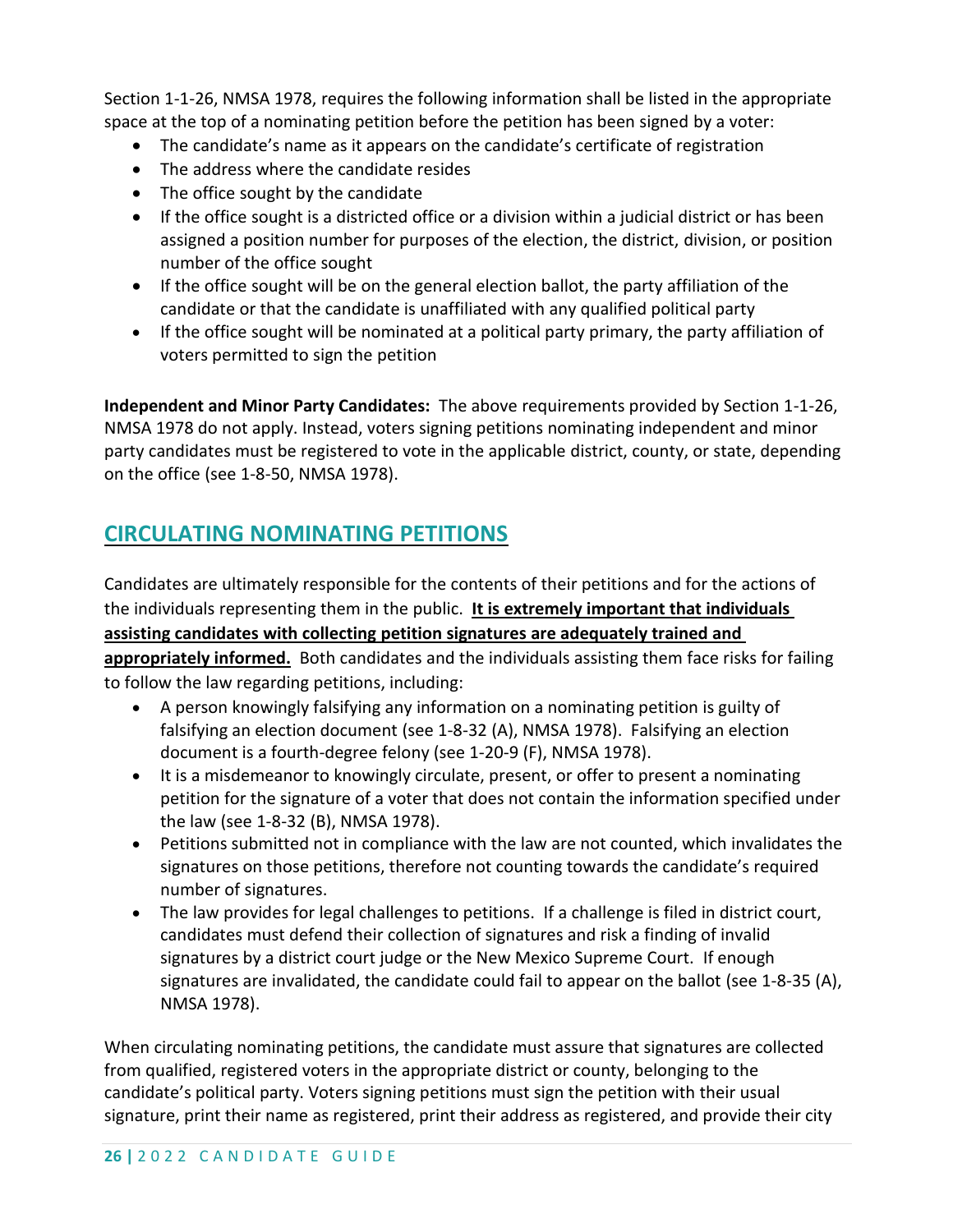and/or zip code. Signatures lacking any of these items are not counted. Voters may sign only one petition per eligible office. Petition signatures must be legible and completed in blue or black ink and cannot be completed electronically.

**Independent and Minor Party candidates:** Voters signing petitions for independent and minor party candidates are not required to be registered in the minor candidate's political party. Instead, the voters certify that they are residents of the state, district, county, or area to be represented by the office for which the person seeking nomination is a candidate (see 1-8-2 (B) and 1-8-50, NMSA 1978).

**Independent and minor party candidates MUST** ensure they are circulating the correct nominating petition form which will be published March 2022 on the Secretary of State's website.

**Minimum Number of Signatures:** Candidates required to collect petition signatures have a minimum number of valid signatures they must collect to qualify for the ballot. The number requirements are calculated and published by the Secretary of State pursuant to 1-8-33, NMSA 1978 for major party candidates. The petition signature numbers are calculated from a required percentage of the total votes cast for all of the party's candidates for governor at the last preceding primary election at which the party's candidate for governor was nominated. Information on the calculations is available upon request from the Bureau of Elections.

- **Minor Party Candidates:** The minimum required number of signatures is based upon the number of voters for the office of governor or president, as the case may be (see 1-8-2, NMSA 1978).
- **Independent Candidates:** The basis of percentage for the total number of votes cast in each instance referred to in this section shall be the total vote cast for governor at the last preceding general election at which a governor was elected (see 1-8-51, NMSA 1978).

The required number of petition signatures for each required office on the 2022 primary ballot is presented in the following pages. It is strongly recommended that candidates obtain at least 10% more signatures than the minimum requirement, in the event of a challenge to the petitions and some signatures being disqualified.

## <span id="page-26-0"></span>**REQUIRED NUMBER OF PETITION SIGNATURES**

## <span id="page-26-1"></span>**Important Notice Regarding Nominating Petitions (1-3-13, NMSA 1978)**

- **During years in which districts are redrawn pursuant to the provisions of this section, nominating petitions shall not be made available for relevant offices until completion of the procedures specified in Subsection D or E of 1-3-13, NMSA 1978.**
- Governing bodies are currently undergoing redistricting, which is anticipated to be complete by the end of the year. Candidates are responsible for ensuring that signors are in the adopted districts for which they are running.

Candidates required to circulate petitions must meet statutory thresholds of signatures to qualify for the ballot. Candidates who seek, but do not receive preprimary convention designation may still qualify to appear on the ballot in the primary election by collecting additional signatures.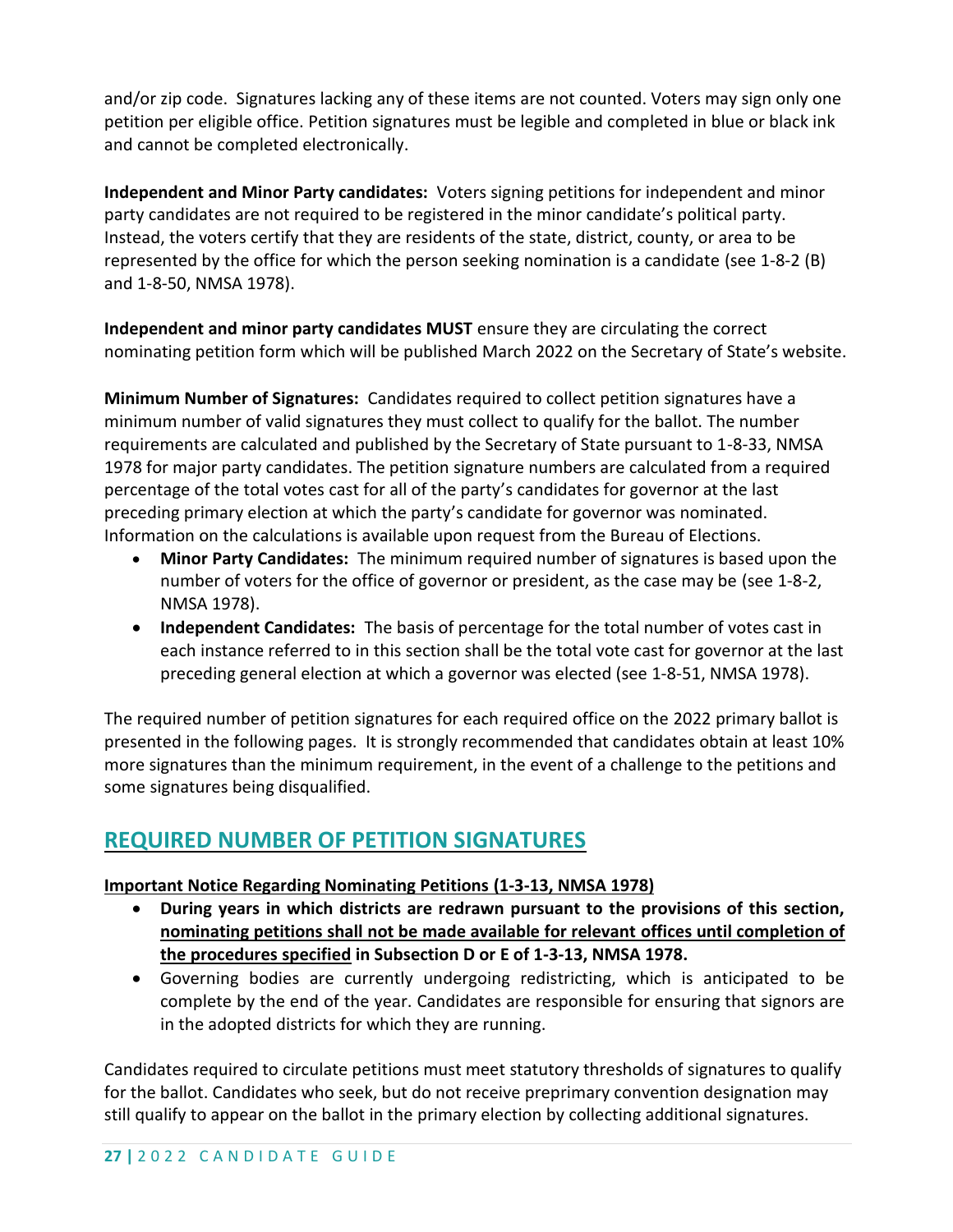## <span id="page-27-0"></span>**United States House of Representatives**

| <b>Congressional District</b> | <b>Democrats</b>     | <b>Republicans</b> | <b>Libertarians</b> |
|-------------------------------|----------------------|--------------------|---------------------|
|                               | 1,282 (2% threshold) | 524 (2% threshold) | 77 (2% threshold)   |
|                               | 859 (2% threshold)   | 441 (2% threshold) | 77 (2% threshold)   |
|                               | 1,376 (2% threshold) | 537 (2% threshold) | 77 (2% threshold)   |

## <span id="page-27-1"></span>**Statewide Office**

| <b>Statewide Office</b>                | <b>Democrats</b>     | <b>Republicans</b>   | <b>Libertarians</b> |
|----------------------------------------|----------------------|----------------------|---------------------|
| Governor                               | 3,518 (2% threshold) | 1,503 (2% threshold) | 230 (2% threshold)  |
| Lt. Governor                           | 3,518 (2% threshold) | 1,503 (2% threshold) | 230 (2% threshold)  |
| <b>Secretary of State</b>              | 3,518 (2% threshold) | 1,503 (2% threshold) | 230 (2% threshold)  |
| <b>State Auditor</b>                   | 3,518 (2% threshold) | 1,503 (2% threshold) | 230 (2% threshold)  |
| <b>State Treasurer</b>                 | 3,518 (2% threshold) | 1,503 (2% threshold) | 230 (2% threshold)  |
| <b>Attorney General</b>                | 3,518 (2% threshold) | 1,503 (2% threshold) | 230 (2% threshold)  |
| <b>Commissioner of Public</b><br>Lands | 3,518 (2% threshold) | 1,503 (2% threshold) | 230 (2% threshold)  |
| <b>Supreme Court</b>                   | 3,518 (2% threshold) | 1,503 (2% threshold) | 230 (2% threshold)  |
| <b>Court of Appeals</b>                | 3,518 (2% threshold) | 1,503 (2% threshold) | 230 (2% threshold)  |

### <span id="page-27-2"></span>**State House of Representatives**

| <b>House District</b> | <b>County/Counties Covered</b> | <b>Democrats</b> | <b>Republicans</b> | <b>Libertarians</b> |
|-----------------------|--------------------------------|------------------|--------------------|---------------------|
|                       | San Juan                       | 23               | 81                 | 10                  |
|                       | San Juan                       | 26               | 55                 | 10                  |
| 3                     | San Juan                       | 27               | 73                 | 10                  |
|                       | San Juan                       | 40               | 23                 | 10                  |
| 5.                    | McKinley & San Juan            | 103              | 15                 | 10                  |
| 6                     | Cibola & McKinley              | 84               | 18                 | 10                  |
|                       | Valencia                       | 53               | 26                 | 10                  |
| 8                     | Valencia                       | 53               | 41                 | 10                  |
| 9                     | McKinley                       | 65               | 10                 | 10                  |
| 10                    | Bernalillo                     | 66               | 13                 | 10                  |
| 11                    | Bernalillo                     | 151              | 14                 | 10                  |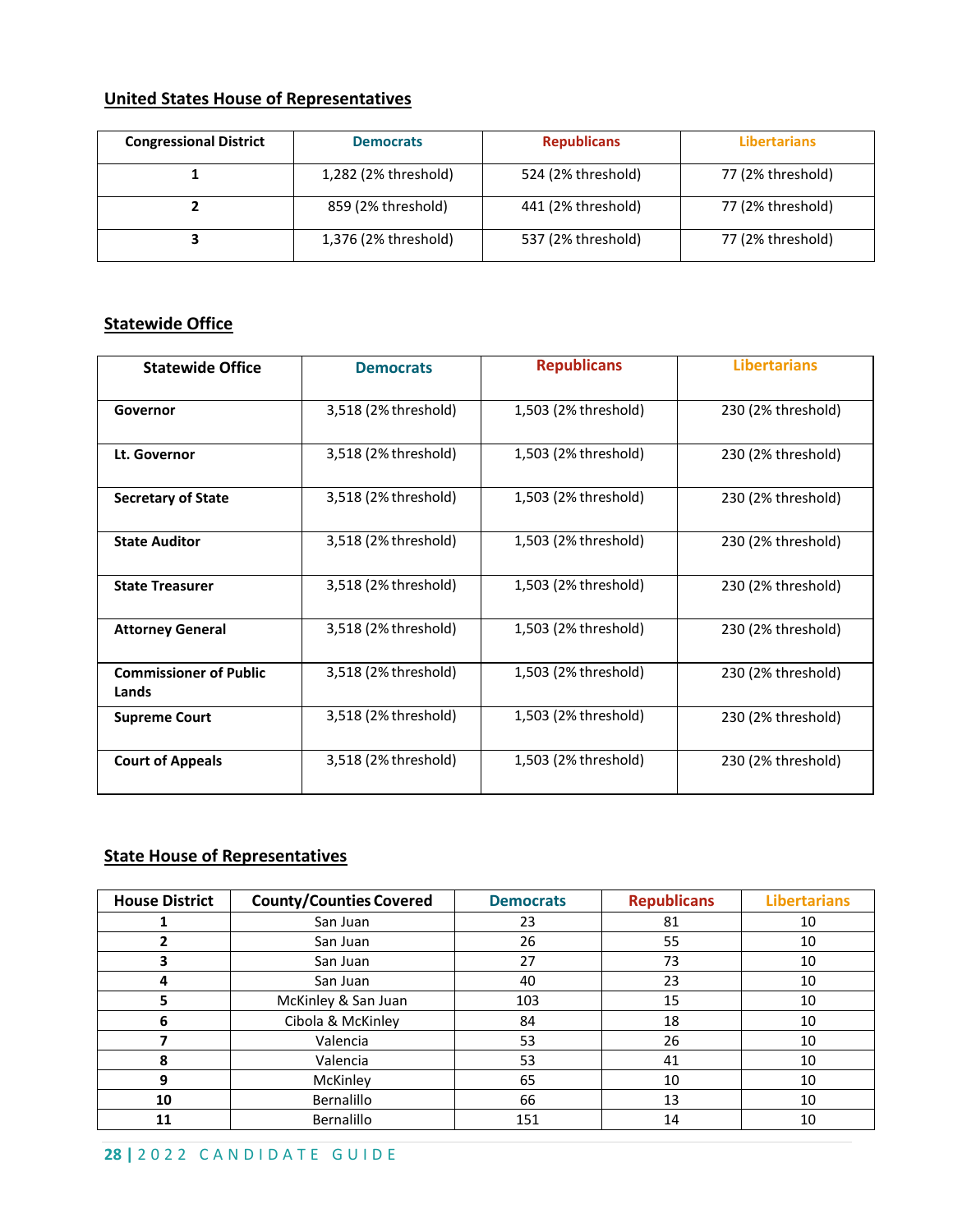### *State House Districts Continued*

| <b>House District</b> | <b>County/Counties Covered</b>   | <b>Democrats</b> | <b>Republicans</b> | <b>Libertarians</b> |
|-----------------------|----------------------------------|------------------|--------------------|---------------------|
| 12                    | Bernalillo                       | 48               | 10                 | 10                  |
| 13                    | Bernalillo                       | 36               | 10                 | 10                  |
| 14                    | Bernalillo                       | 79               | 10                 | 10                  |
| 15                    | Bernalillo                       | 116              | 23                 | 10                  |
| 16                    | Bernalillo                       | 96               | 24                 | 10                  |
| 17                    | Bernalillo                       | 64               | 27                 | 10                  |
| 18                    | Bernalillo                       | 147              | 10                 | 10                  |
| 19                    | Bernalillo                       | 60               | 10                 | 10                  |
| 20                    | Bernalillo                       | 76               | 35                 | 10                  |
| 21                    | Bernalillo                       | 54               | 20                 | 10                  |
| 22                    | Bernalillo & Torrance            | 94               | 78                 | 10                  |
| 23                    | Sandoval                         | 71               | 49                 | 10                  |
| 24                    | Bernalillo                       | 94               | 37                 | 10                  |
| 25                    | Bernalillo                       | 110              | 21                 | 10                  |
| 26                    | Bernalillo                       | 52               | 13                 | 10                  |
| 27                    | Bernalillo                       | 88               | 42                 | 10                  |
| 28                    | Bernalillo                       | 87               | 47                 | 10                  |
| 29                    | Bernalillo                       | 73               | 25                 | 10                  |
| 30                    | Bernalillo                       | 82               | 34                 | 10                  |
| 31                    | Bernalillo                       | 81               | 44                 | 10                  |
| 32                    | Doña Ana, Hidalgo & Luna         | 63               | 36                 | 10                  |
| 33                    | Doña Ana                         | 66               | 21                 | 10                  |
| 34                    | Doña Ana                         | 34               | 10                 | 10                  |
| 35                    | Doña Ana                         | 66               | 23                 | 10                  |
| 36                    | Doña Ana                         | 50               | 23                 | 10                  |
| 37                    | Doña Ana                         | 51               | 20                 | 10                  |
| 38                    | Doña Ana, Sierra & Socorro       | 60               | 44                 | 10                  |
| 39                    | Catron, Grant & Hidalgo          | 138              | 44                 | 10                  |
| 40                    | Colfax, Mora, Rio Arriba,        | 97               | 19                 | 10                  |
|                       | San Miguel & Taos                |                  |                    |                     |
| 41                    | Rio Arriba, Sandoval, Santa Fe & | 129              | 14                 | $10\,$              |
|                       | Taos                             |                  |                    |                     |
| 42                    | Taos                             | 173              | 13                 | $10\,$              |
| 43                    | Los Alamos, Sandoval & Santa Fe  | 100              | 33                 | 10                  |
| 44                    | Bernalillo & Sandoval            | 87               | 35                 | 10                  |
| 45                    | Santa Fe                         | 127              | 12                 | 10                  |
| 46                    | Santa Fe                         | 183              | 13                 | 10                  |
| 47                    | Santa Fe                         | 193              | 11                 | 10                  |
| 48                    | Santa Fe                         | 128              | 10                 | 10                  |
| 49                    | Catron, Sierra, Socorro &        | 70               | 71                 | 10                  |
|                       | Valencia<br>Sandoval & Santa Fe  |                  |                    |                     |
| 50<br>51              | Otero                            | 142<br>32        | 40<br>70           | 10<br>10            |
| 52                    | Doña Ana                         | 50               | 16                 | 10                  |
| 53                    | Doña Ana & Otero                 | 34               | 18                 | 10                  |
| 54                    | Chaves, Eddy & Otero             | 20               | 52                 | 10                  |
| 55                    | Eddy & Lea                       | 28               | 50                 | 10                  |
| 56                    | Lincoln & Otero                  | 38               | 82                 | 10                  |
| 57                    | Sandoval                         | 39               | 25                 | 10                  |
| 58                    | Chaves                           | 21               | 36                 | 10                  |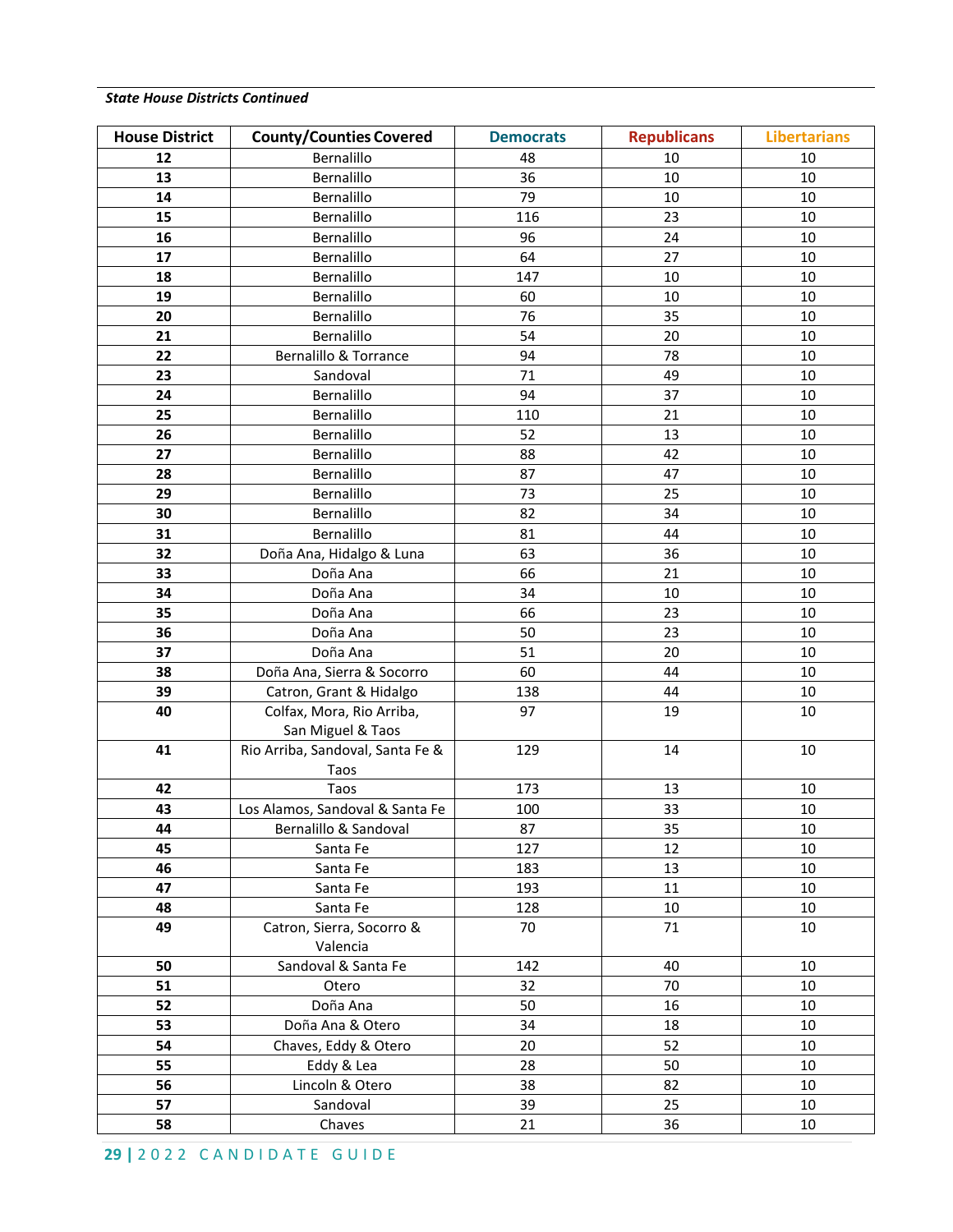### *State House Districts Continued*

| <b>House District</b> | <b>County/Counties Covered</b>  | <b>Democrats</b> | <b>Republicans</b> | <b>Libertarians</b> |
|-----------------------|---------------------------------|------------------|--------------------|---------------------|
| 59                    | Chaves                          | 28               | 90                 | 10                  |
| 60                    | Sandoval                        | 40               | 26                 | 10                  |
| 61                    | Lea                             | 11               | 22                 | 10                  |
| 62                    | Lea                             | 12               | 57                 | 10                  |
| 63                    | Curry, De Baca, Guadalupe,      | 61               | 30                 | 10                  |
|                       | Roosevelt & San Miguel          |                  |                    |                     |
| 64                    | Chaves, Curry & Roosevelt       | 19               | 81                 | 10                  |
| 65                    | Rio Arriba, Sandoval & San Juan | 114              | 11                 | 10                  |
| 66                    | Chaves, Eddy & Lea              | 20               | 35                 | 10                  |
| 67                    | Colfax, Curry, Harding, Quay,   | 52               | 60                 | 10                  |
|                       | San Miguel & Union              |                  |                    |                     |
| 68                    | Bernalillo                      | 57               | 25                 | 10                  |
| 69                    | Bernalillo, Cibola, McKinley,   | 67               | 13                 | 10                  |
|                       | San Juan, Socorro & Valencia    |                  |                    |                     |
| 70                    | San Miguel & Torrance           | 146              | 21                 | 10                  |

## <span id="page-29-0"></span>**Public Education Commission (PEC)**

| <b>PEC District</b> | <b>Democrats</b> | <b>Republicans</b> | <b>Libertarians</b> |
|---------------------|------------------|--------------------|---------------------|
|                     | 564              | 264                |                     |
|                     | 726              | 120                |                     |
|                     | 425              | 235                |                     |
|                     | 530              | 326                |                     |
|                     | 338              | 120                |                     |

## <span id="page-29-1"></span>**District Court Offices**

| <b>Judicial District Judges</b>                                           | <b>Democrats</b> | <b>Republicans</b> | <b>Libertarians</b> |
|---------------------------------------------------------------------------|------------------|--------------------|---------------------|
| 2 <sup>nd</sup> Judicial District,<br>Divisions 8, 10, 12, 16, 20 &<br>26 | 1,812            | 546                | 15                  |
| 3rd Judicial District,<br><b>Division 5</b>                               | 368              | 138                | 15                  |
| 4 <sup>th</sup> Judicial District,<br>Divisions 1 & 3                     | 243              | 21                 | 15                  |
| 5 <sup>th</sup> Judicial District,<br><b>Division 1</b>                   | 130              | 328                | 15                  |
| 7 <sup>th</sup> Judicial District,<br><b>Division 2</b>                   | 113              | 123                | 15                  |
| 9 <sup>th</sup> Judicial District,<br><b>Division 1</b>                   | 39               | 106                | 15                  |
| 12th Judicial District,<br><b>Division 2</b>                              | 83               | 178                | 15                  |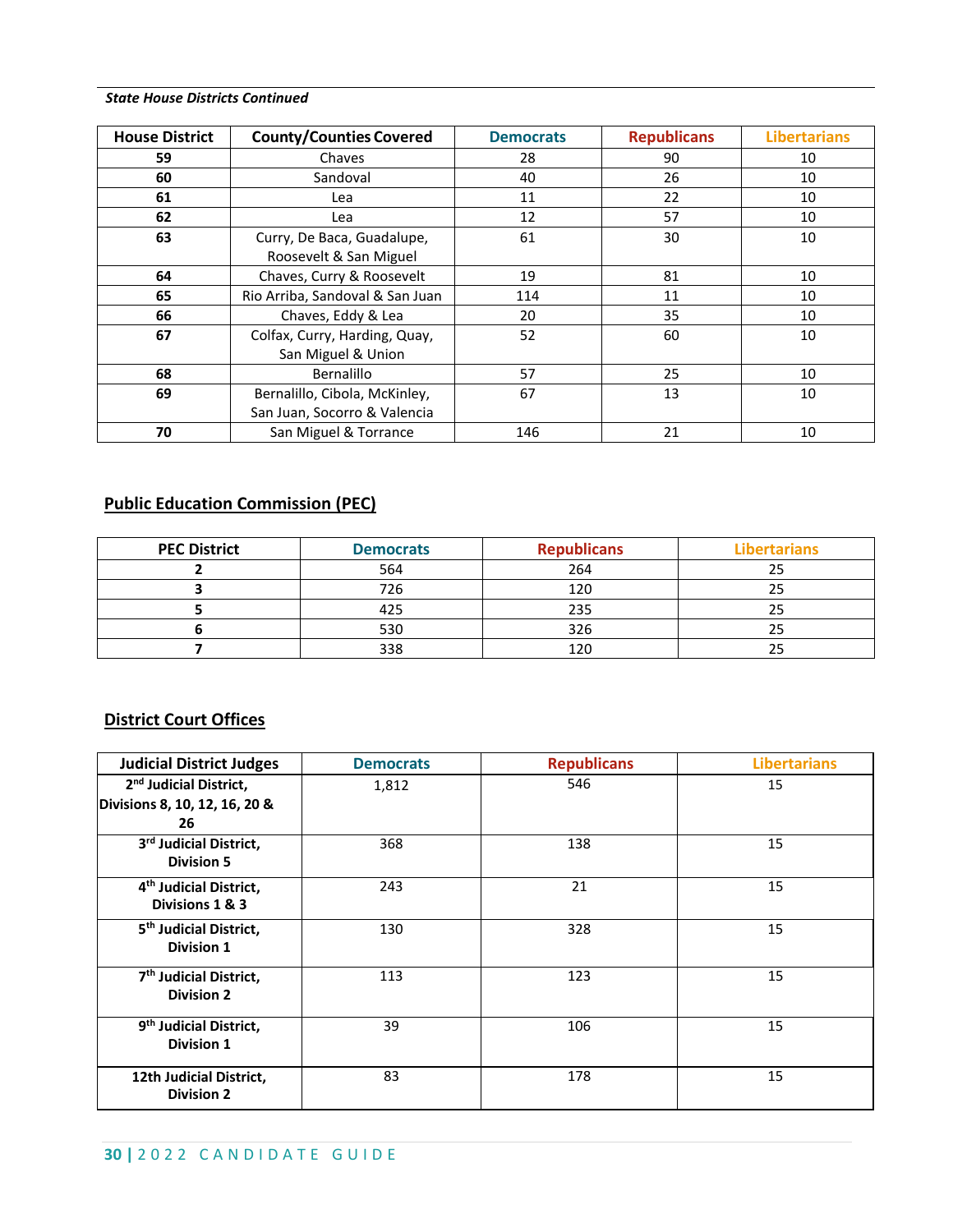## <span id="page-30-0"></span>**Metropolitan and Magistrate Courts**

| Court                       | <b>Division</b>          | <b>Democrats</b> | <b>Republicans</b> | <b>Libertarians</b> |
|-----------------------------|--------------------------|------------------|--------------------|---------------------|
| Bernalillo Metropolitan     | 4, 10, 12, 15 & 16       | 1812             | 546                | 10                  |
| <b>Catron Magistrate</b>    |                          | 10               | 20                 | 10                  |
|                             | $\mathbf{1}$             | 21               | 39                 | 10                  |
| Chaves Magistrate           | $\overline{2}$           | 30               | 105                | 10                  |
| Cibola Magistrate           | 1 & 2                    | 68               | 18                 | 10                  |
| Colfax Magistrate           | 1 & 2                    | 45               | 16                 | 10                  |
|                             | $\mathbf{1}$             | 13               | 14                 | 10                  |
| <b>Curry Magistrate</b>     | $\overline{2}$           | 13               | 49                 | 10                  |
| De Baca Magistrate          | $\overline{\phantom{a}}$ | 10               | 10                 | 10                  |
| Dona Ana Magistrate         | 1, 2, 3, 4, 5, 6 & 7     | 368              | 138                | 10                  |
|                             | 1                        | 15               | 10                 | 10                  |
| <b>Eddy Magistrate</b>      | $\overline{2}$           | 23               | 39                 | 10                  |
|                             | 3                        | 14               | 31                 | 10                  |
| <b>Grant Magistrate</b>     | 1 & 2                    | 136              | 40                 | 10                  |
| <b>Guadalupe Magistrate</b> | $\overline{\phantom{a}}$ | 41               | 10                 | 10                  |
| <b>Harding Magistrate</b>   | --                       | 10               | 10                 | 10                  |
| Hidalgo Magistrate          | $\overline{\phantom{a}}$ | 19               | 10                 | 10                  |
|                             | 1                        | 10               | 37                 | 10                  |
|                             | $\overline{2}$           | $10\,$           | 10                 | 10                  |
| Lea Magistrate              | 3                        | 10               | 32                 | 10                  |
|                             | 4                        | 10               | 25                 | 10                  |
| Lincoln Magistrate          | 1 & 2                    | 23               | 46                 | 10                  |
| Los Alamos Magistrate       | 1 Position               | 79               | 28                 | 10                  |
| Luna Magistrate             | --                       | 43               | 28                 | 10                  |
| McKinley Magistrate         | 1, 2 & 8 & 3             | 220              | 30                 | 10                  |
| Mora Magistrate             | $\overline{\phantom{a}}$ | 50               | 10                 | 10                  |
| Otero Magistrate            | 1 & 2                    | 60               | 131                | 10                  |
| Quay Magistrate             |                          | 16               | 24                 | 10                  |
| Rio Arriba Magistrate       | 1 & 2                    | 242              | 16                 | 10                  |
| Roosevelt Magistrate        | $\overline{\phantom{a}}$ | 13               | 43                 | 10                  |
|                             | 1                        | 20               | 66                 | 10                  |
|                             | $\overline{2}$           | 33               | 20                 | 10                  |
|                             | 3                        | 22               | 64                 | 10                  |
| San Juan Magistrate         | $\overline{\mathbf{4}}$  | 38               | 26                 | 10                  |
|                             | 5                        | 19               | 35                 | 10                  |
|                             | 6                        | 14               | 35                 | 10                  |
| San Miguel Magistrate       | 1 & 2                    | 152              | 12                 | 10                  |
| Sandoval Magistrate         | 1, 2 & 3                 | 354              | 159                | 10                  |
| Santa Fe Magistrate         | 1, 2, 3 & 4              | 755              | 72                 | 10                  |
| Sierra Magistrate           | $-$                      | 25               | 34                 | 10                  |
| Socorro Magistrate          | $\overline{\phantom{a}}$ | 50               | 30                 | 10                  |
| Taos Magistrate             | $\mathbf{1}$             | 197              | 14                 | 10                  |
| <b>Torrance Magistrate</b>  | $\overline{\phantom{a}}$ | 30               | 39                 | 10                  |
| <b>Union Magistrate</b>     | --                       | 10               | $11\,$             | 10                  |
| Valencia Magistrate         | 1, 2 & 3                 | 151              | 96                 | 10                  |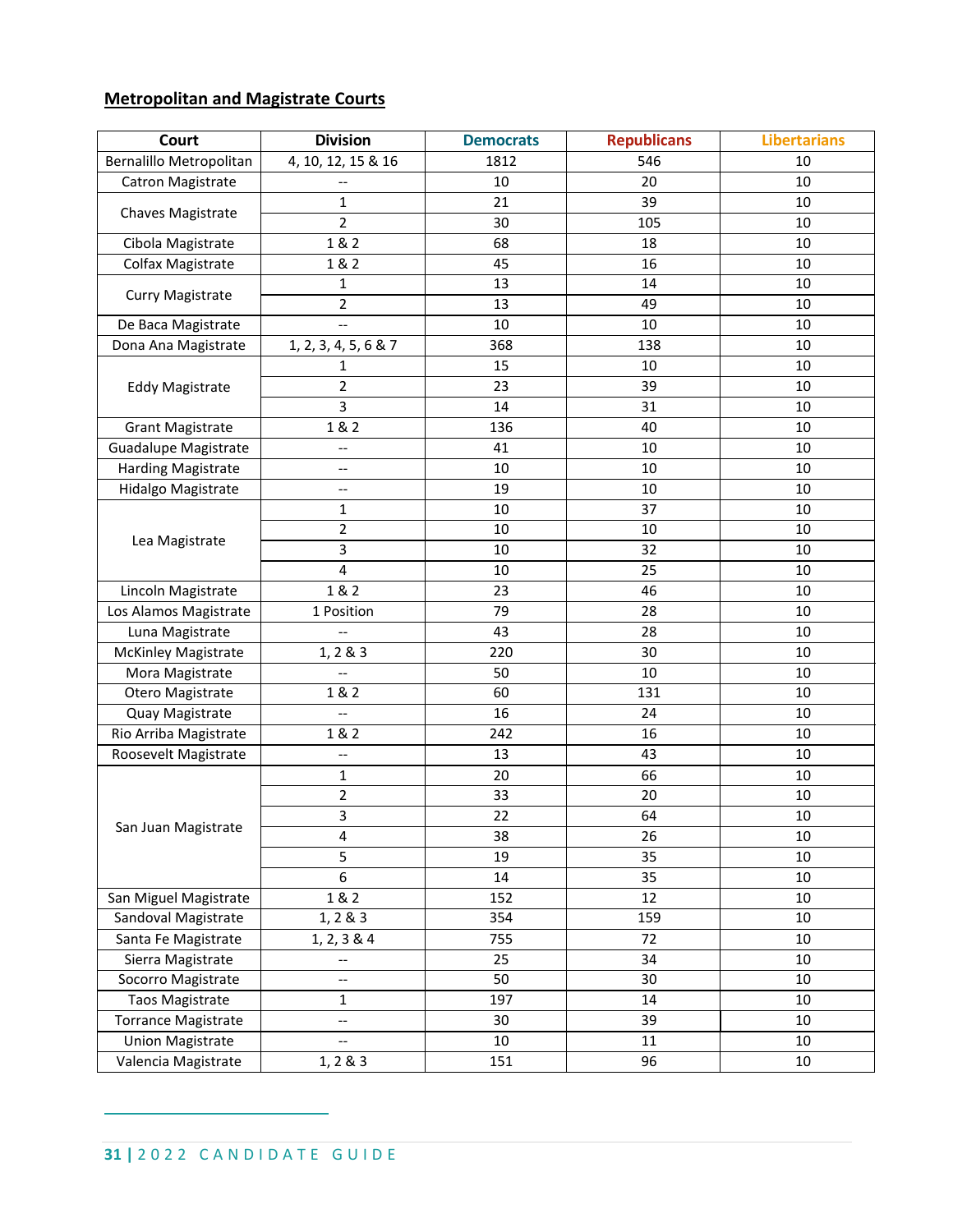## <span id="page-31-0"></span>**SUBMISSION OF NOMINATING PETITIONS**

Nominating petitions are submitted to the appropriate filing officer simultaneously with the Declaration of Candidacy on candidate filing day. The appropriate filing officer for each office is listed on page 33.

**Only signatures on original petition pages are counted.** Copied, reproduced, or electronically stored petitions are not counted by the filing officer and signatures contained on those petitions are not counted toward the number of required signatures.

**Number of signatures:** Individual petition pages may contain one (1) to twenty (20) signatures. All necessary information is required for each signature to count. Signatures and accompanying information must be legible to the filing officer. The total number of petition forms must contain enough valid signatures to qualify the candidate for the ballot.

**Petitions with incomplete individual voter information, as outlined above, are not counted.** For example, if a petition contains 20 voter signatures, but 3 of those voters failed to provide the required information or are illegible, those 3 signatures are not counted, but the remaining 17 are counted.

**No alterations to submitted petitions.** A nominating petition when filed shall not be withdrawn nor added to, nor shall any person be permitted to revoke his signature thereon. A nominating petition shall be complete when filed. The proper filing officer shall not permit additions to or withdrawals from a nominating petition after it is filed, nor shall any person be permitted to revoke his signature on a petition after it has been filed. The original nominating petition shall remain in the filing officer's office and copies shall be made available by the filing officer (see 1-8- 34, NMSA 1978).

**Challenges to Petitions.** Challenges to petitions primarily occur when a voter files an action in district court challenging the validity of the petitions. Individuals wishing to challenge a petition shall file a court action challenging petitions within ten days after the declaration of candidacy and petitions are filed. See 1-8-35, NMSA 1978 regarding the requirements of a petition challenge for major party candidates and 1-8-45, NMSA 1978 for independent candidates.

**All nominating petitions submitted to the filing officer are public records.** The filing officer retains the original nominating petitions and shall make copies available to the public upon request for a fee. The request form for petitions is on the Secretary of State's website. *Candidates are encouraged to make copies of their petitions prior to filing them for the candidate's own records.*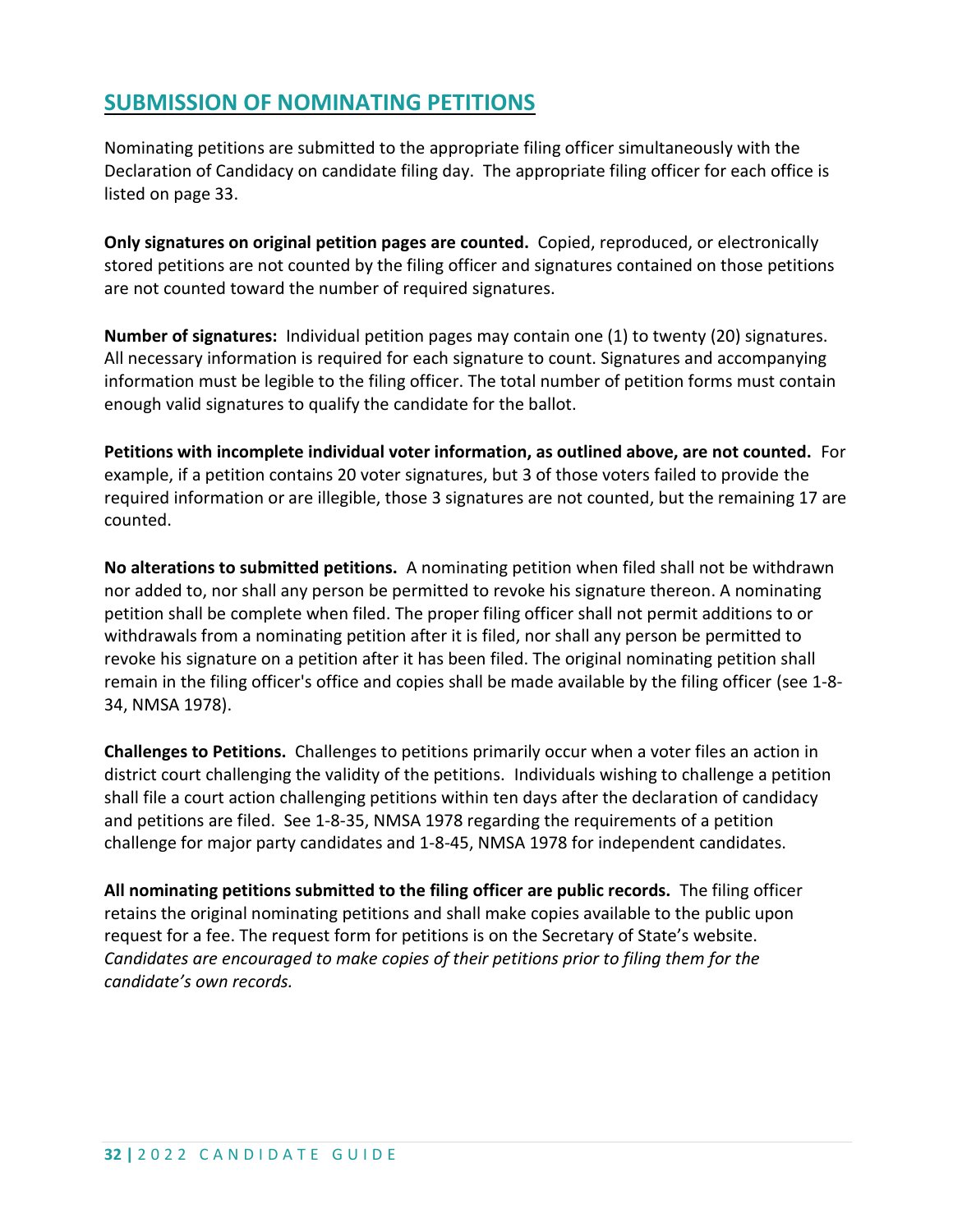## <span id="page-32-0"></span>**FILING DAY: WHERE TO FILE**

As defined in Section 1-1-5.9, NMSA 1978, the "proper filing officer" for declarations of candidacy and candidate qualifications documents will be either the Secretary of State (statewide or federal offices) or the county clerk (for all other candidates), of the county in which the candidate resides.

<span id="page-32-1"></span>Candidates for the following offices shall file with the **Secretary of State**:

- United States Representative
- Governor
- Lieutenant Governor
- Secretary of State
- Attorney General
- State Auditor
- State Treasurer
- Commissioner of Public Lands
- Justice of the Supreme Court
- Judge of the Court of Appeals

### <span id="page-32-2"></span>Candidates for the following offices shall file with the appropriate **County Clerk:**

- State Senator
- State Representative
- Public Education Commission
- District Court Judge
- District Attorney
- Metropolitan Court Judge
- Magistrate Court Judge
- County Sheriff
- County Assessor
- County Commissioner
- County Councilor
- County Clerk
- County Treasurer
- Probate Judge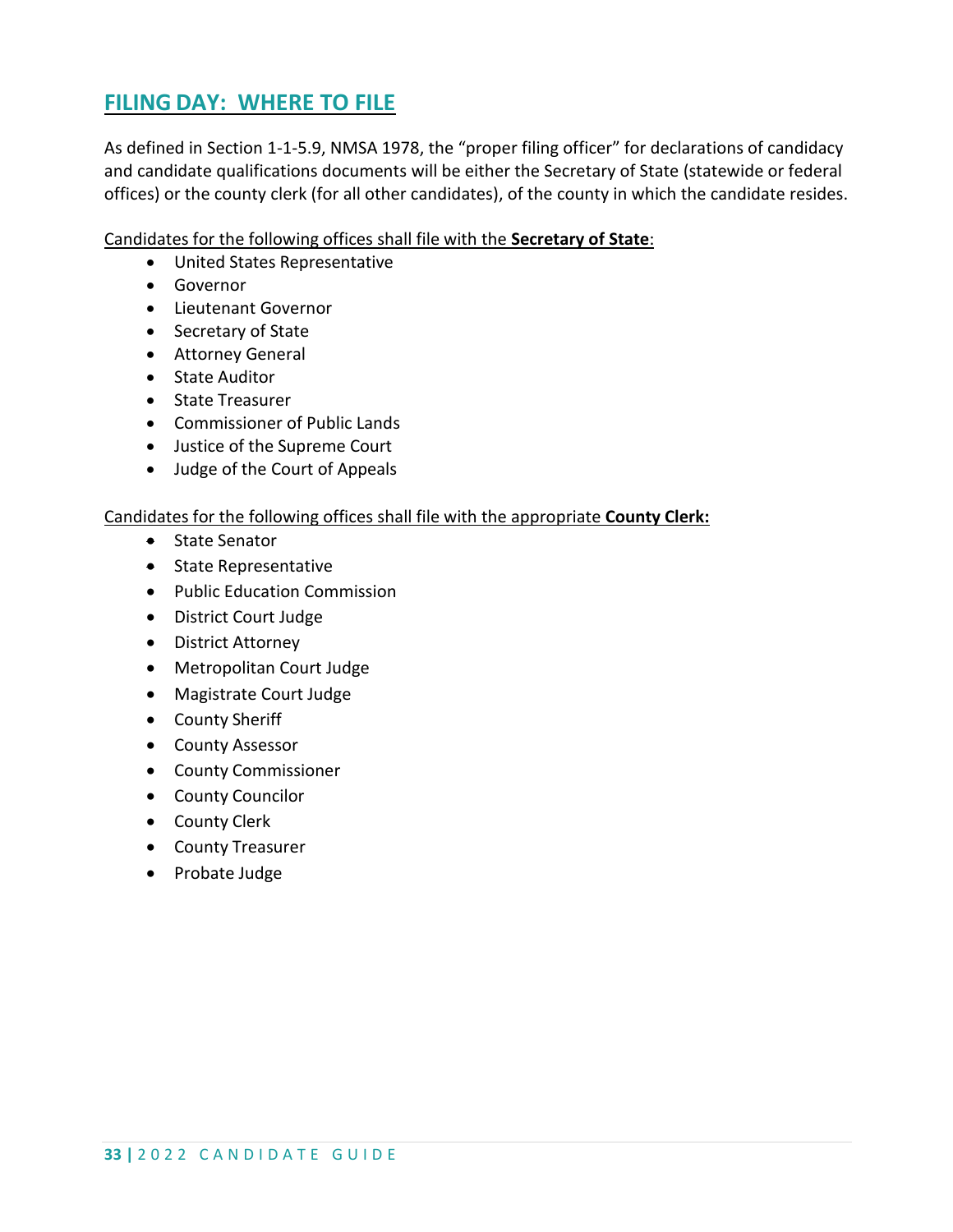## **NEW MEXICO COUNTY CLERKS**

#### **Bernalillo**

Clerk: Linda Stover (D) 415 Silver Ave SW, 2nd Floor Albuquerque, NM 87102 (505) 468-1290 [clerk@bernco.gov](mailto:clerk@bernco.gov)

### **Catron**

Sharon Armijo (R) P.O. Box 197 Reserve, NM 87830 (575) 533-6400 [sharon.armijo@catroncountynm.gov](mailto:sharon.armijo@catroncountynm.gov)

**Chaves** Cindy Fuller (R)

P.O. Box 580 Roswell, NM 88202 (575) 624-6614 [cindy.fuller@chavescounty.gov](mailto:cindy.fuller@chavescounty.gov)

#### **Cibola**

Michelle E. Dominguez (D) 700 East Roosevelt Ste. 50 Grants, NM 87020 (505) 285-2535 [mdominguez@co.cibola.nm.us](mailto:mdominguez@co.cibola.nm.us)

#### **Colfax**

Rayetta M. Trujillo (D) P.O Box 159 Raton, NM 87740 (575) 445-5551 [rtrujillo@co.colfax.nm.us](mailto:rtrujillo@co.colfax.nm.us)

#### **Curry**

Annie Hogland (R) 417 Gidding St., Suite 130 Clovis, NM 88101 (575) 763-5591 [ahogland@currycounty.org](mailto:ahogland@currycounty.org)

**De Baca** Jeffrey Barfield Hromas (R) P.O. Box 347 Fort Sumner, NM 88119 (575) 355-2601 [Jeffhromas@plateautel.net](mailto:Jeffhromas@plateautel.net)

#### **Doña Ana** Amanda Lopez Askin (D) 845 N. Motel Blvd. Las Cruces, NM 88007 (575) 647-7421 [dacclerk@donaanacounty.org](mailto:dacclerk@donaanacounty.org)

#### **Eddy**

Darlene Rosprim (R) 325 S. Main Street Carlsbad, NM 88220 (575) 885-3383 [darlene@co.eddy.nm.us](mailto:darlene@co.eddy.nm.us)

#### **Grant**

Marisa Castrillo (D) P.O. Box 898 Silver City, NM 88062 (575) 574-0042 [grantmcastri@cybermesa.com](mailto:grantmcastri@cybermesa.com)

#### **Guadalupe**

Robert Serrano III (D) 1448 Historic Route 66 Ste 1 Santa Rosa, NM 88435 (575) 472-3791 [rserrano@guadco.us](mailto:rserrano@guadco.us)

#### **Harding**

C.J. Garrison (R) 35 Pine Street Mosquero, NM 87733 (575) 673-2301 [hardingcc@plateautel.net](mailto:hardingcc@plateautel.net)

#### **Hidalgo**

**Lea**

Alyssa Esquivel (D) 300 S. Shakespeare St. Lordsburg, NM 88045 (575) 542-9213 [countyclerk@hidalgocounty.org](mailto:countyclerk@hidalgocounty.org)

Keith Manes (R) Box 1507 Lovington, NM 88260 (575) 396-8619 [kmanes@leacounty.net](mailto:kmanes@leacounty.net)

#### **Lincoln** Whitney Whittaker (R) Box 338 Carrizozo, NM 88301 (575) 648-2394 ext. 130 [wwhittaker@lincolncountynm.gov](mailto:wwhittaker@lincolncountynm.gov)

### **Los Alamos**

Naomi D. Maestas (D) 1000 Central Avenue, Suite 240 Los Alamos, NM 87544 505-662-8010 [naomi.maestas@lacnm.us](mailto:naomi.maestas@lacnm.us)

## **Luna** Berenda McWright (D)

700 S. Silver Deming, NM 88030 (575) 546-0491 [berenda\\_mcwright@lunacountynm.us](mailto:berenda_mcwright@lunacountynm.us)

#### **McKinley**

Jacqueline Katherine Sloan (D) 207 West Hill Street Gallup, NM 87301 (505) 863-6866 [clerk@co.mckinley.nm.us](mailto:clerk@co.mckinley.nm.us)

#### **Mora**

Carlos J. Arellano (D) P.O. Box 360 Mora, NM 87732 (575) 387-2448 [cjarellano@countyofmora.com](mailto:cjarellano@countyofmora.com)

### **Otero**

Robyn Holmes (R) 1104 N. White Sands Blvd., Ste. C Alamogordo, NM 88310 (575) 437-4942 [rholmes@co.otero.nm.us](mailto:rholmes@co.otero.nm.us)

### **Quay** Ellen L. White (D)

Box 1225 Tucumcari, NM 88401 (575) 461-0510 [ellen.white@quaycounty-nm.gov](mailto:ellen.white@quaycounty-nm.gov)

#### **Rio Arriba**

Linda J. Padilla (D) 1122 Industrial Park Rd. Española, NM 87532 (505) 753-1780 [ljpadilla@rio-arriba.org](mailto:ljpadilla@rio-arriba.org)

#### **Roosevelt**

Mandi Park (R) 109 W. First Street Portales, NM 88130 (575) 356-8562 [mpark@rooseveltcounty.com](mailto:mpark@rooseveltcounty.com)

#### **San Juan** Tanya Shelby (R) P.O. Box 550 Aztec, NM 87410 (505) 334-9471 [tshelby@sjcounty.net](mailto:tshelby@sjcounty.net)

#### **San Miguel**

Geraldine E. Gutierrez (D) 500 W. National Ave. Suite 113 Las Vegas, NM 87701 (505) 425-9331 [ggutierrez@co.sanmiguel.nm.us](mailto:ggutierrez@co.sanmiguel.nm.us)

#### **Sandoval**

Anne Brady-Romero (D) P.O. Box 40 Bernalillo, NM 87004 (505) 867-7572 [clerk@sandovalcountynm.gov](mailto:clerk@sandovalcountynm.gov)

#### **Santa Fe**

Katharine E. Clark (D) 100 Catron St Santa Fe, NM 87501 (505) 986-6280 [clerk@santafecountynm.gov](mailto:clerk@santafecountynm.gov)

#### **Sierra**

Shelly K. Trujillo (R) 100 N. Date Street, Suite 6 Truth or Consequences, NM 87901 (575) 894-2840 [strujillo@sierraco.org](mailto:strujillo@sierraco.org)

#### **Socorro**

Betty L. Saavedra (D) P.O. Box I Socorro, NM 87801 (575) 835-0423 [bsaavedra@co.socorro.nm.us](mailto:bsaavedra@co.socorro.nm.us)

#### **Taos**

Valerie Rael-Montoya (D) 105 Albright St., Suite D Taos, NM 87571 (575) 737-6380 [valerie.montoya@taoscounty.org](mailto:valerie.montoya@taoscounty.org)

#### **Torrance**

Yvonne Otero (R) P.O. Box 767 Estancia, NM 87016 (505) 246-4735 [yotero@tcnm.org](mailto:yotero@tcnm.org)

#### **Union**

Brenda Green (R) P.O. Box 430 Clayton, NM 88415 (575) 374-9491 [brenda.green@unionnm.us](mailto:brenda.green@unionnm.us)

#### **Valencia**

Michael Milam (R) P.O. Box 969 Los Lunas, NM 87031 (505) 866-2073 [mike.milam@co.valencia.nm.us](mailto:mike.milam@co.valencia.nm.us)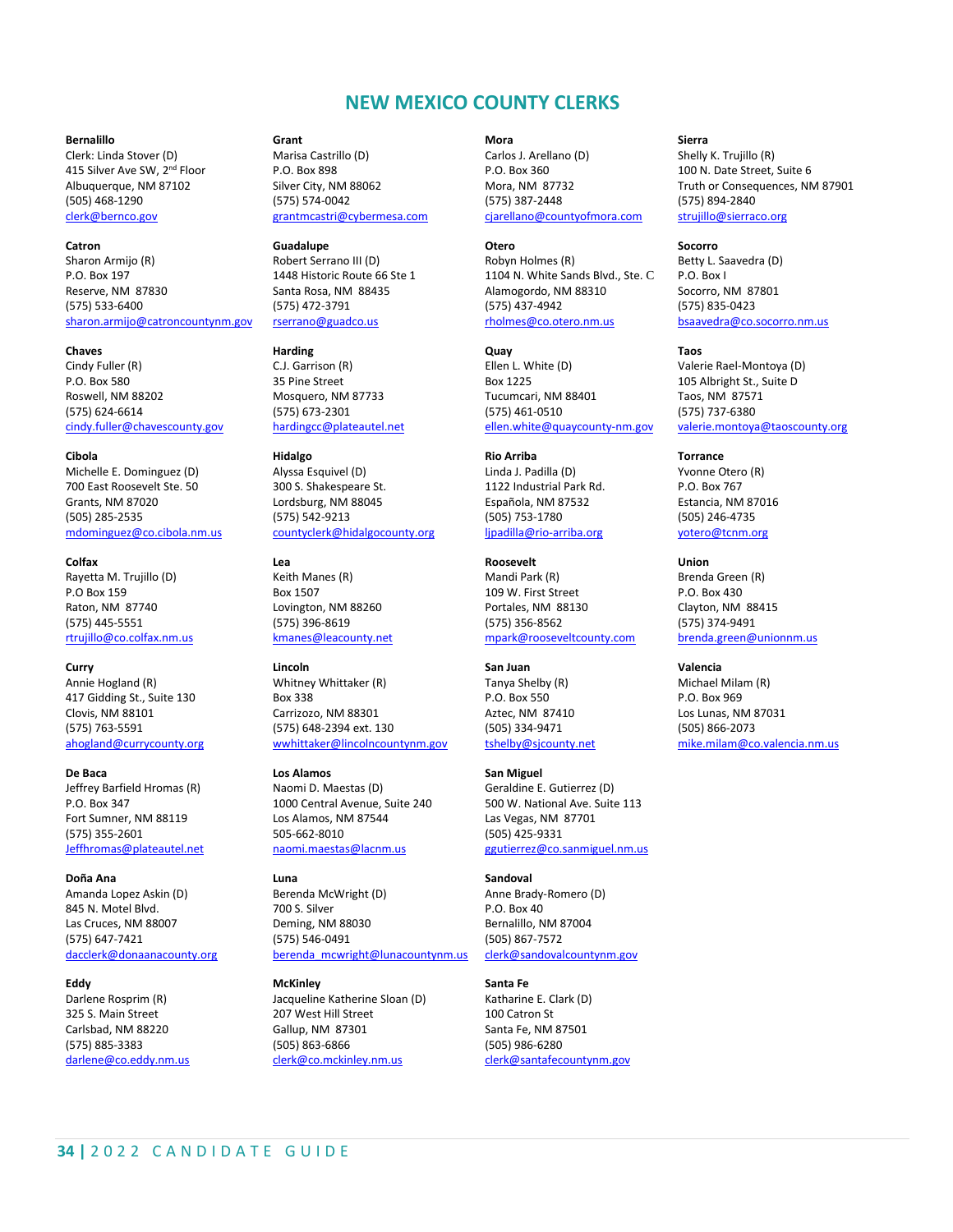## <span id="page-34-0"></span>**WHEN TO FILE**

**Preprimary Convention Designation:** Candidates for statewide or federal office who seek preprimary convention designation will file for office on February 1, 2022, in the Secretary of State's office between the hours of 9:00 a.m. and 5:00 p.m. For candidates succeeding in preprimary designation, the party is responsible for submitting certificates of designation to the Secretary of State on the first Tuesday following the party's convention at which the candidate's designation took place.

Candidates who seek but do not obtain preprimary convention designation status may still file for office pursuant to 1-8-33 (D), NMSA 1978 by collecting additional petition signatures, submitting the additional petitions to the Secretary of State, and filing a new declaration of candidacy. The newly collected petition signatures are added to the previously submitted signatures and cumulatively totaled. This filing day is either 1) ten days after the primary convention or 2) filing day for all other candidates, whichever is later. At the time this guide is published, the Secretary has not been informed by the parties as to when their statewide conventions are being held. Please check with the individual parties to obtain these dates.

**All other major party candidates:** Major party candidates for offices not eligible for receiving a preprimary party designation will file for office on March 8, 2022 between the hours of 9:00 a.m. and 5:00 p.m. Filing is completed in the office of the appropriate filing officer listed above.

**Write-in candidates<sup>3</sup> :** Write-in candidates shall file for office on March 15, 2022 between the hours of 9:00 a.m. and 5:00 p.m. Filing is completed in the office of the appropriate filing officer as listed above.

**Minor party, independent, and write-in candidates for the general election:** Filing day is June 30, 2022 between the hours of 9:00 a.m. and 5:00 p.m. Filing is completed in the office of the appropriate filing officer as listed above.

## <span id="page-34-1"></span>**WHAT TO FILE**

## **Candidates are required to file the appropriate information with the appropriate filing officer on the filing day designated for their office.**

Each candidate must come to the filing officer during the designated hours with the following information:

- Declaration of Candidacy (completed prior to arrival)
- Candidate Campaign Committee Registration Form (completed electronically and prior to arrival; candidates can bring a copy of the registration form submitted electronically)
	- o Not required for federal candidates
- Nominating Petitions (if required)

<sup>&</sup>lt;sup>3</sup> Specific information relevant only to write-in candidates is located on page 35 herein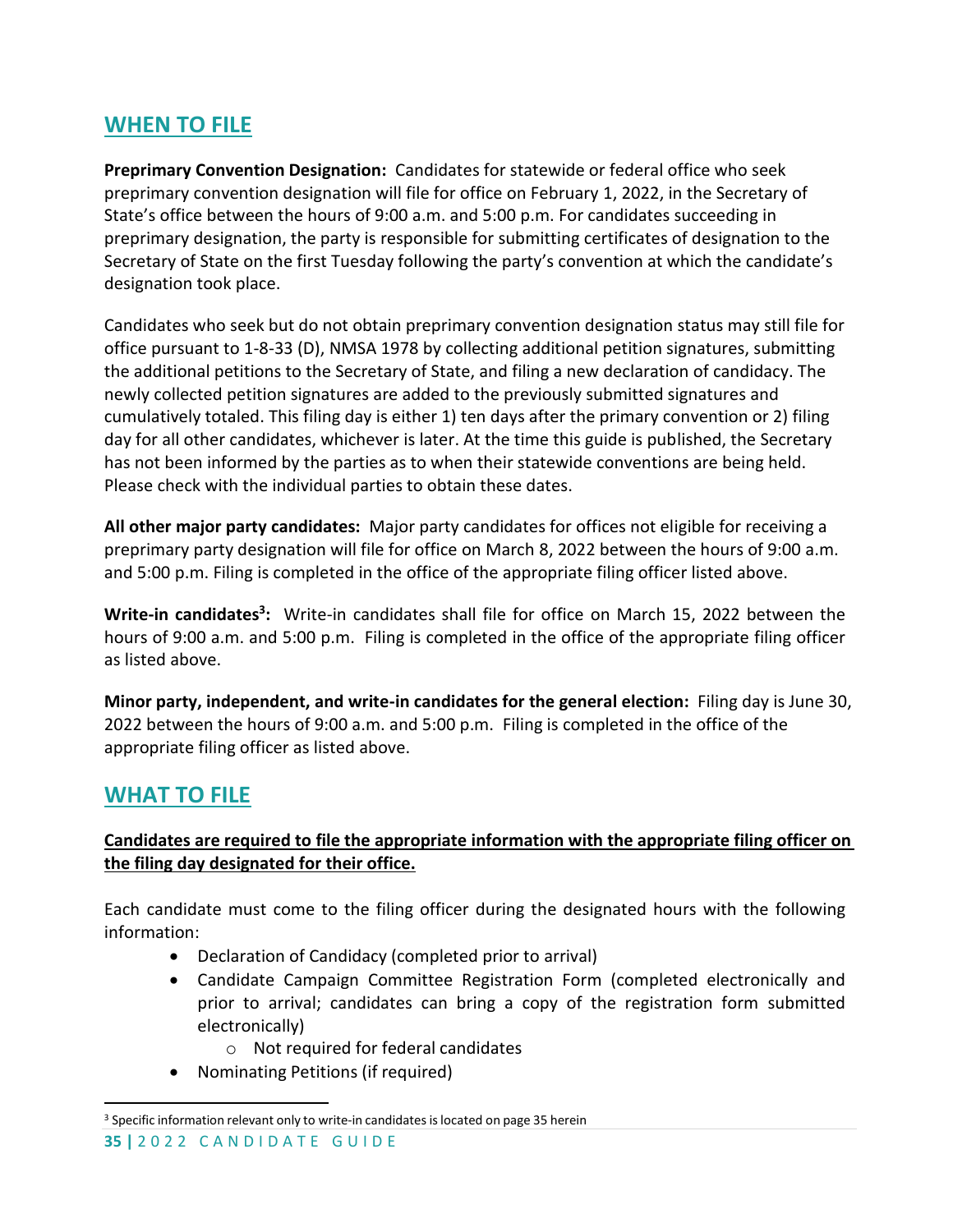- Filing Fee or pauper's statement (for county candidates only)
- Financial Disclosure Statement<sup>\*\*</sup> (if required)
- Affidavit of Designee for Filing (if someone is filing on behalf of candidate)

## <span id="page-35-0"></span>**FILING DAY TIPS**

- Do not expect early service. Filing officers will not accept filings prior to 9:00 a.m.
- Do not wait until the last minute.
- Candidates not appearing by 5:00 p.m. in the appropriate filing officer's office cannot file.
- Candidates must file in the office of the appropriate filing officer. Be certain of who your appropriate filing officer is and the location of their office.
- Be prepared with all necessary information and have all forms completed.
- All required forms for filing day are available on the Secretary of State's website.

Candidates must file in person, either themselves or via a proxy showing written authorization from the candidate, permitting the individual to act on the candidate's behalf. Further, filing officers may accept one and only one declaration of candidacy from any individual, i.e. candidates may file for only one office in an election cycle. *Refer to Section 1-8-27, NMSA 1978.*

## <span id="page-35-1"></span>**FILING FOR OFFICE AS A WRITE-IN CANDIDATE**

Individuals wishing to appear on the primary ballot as a write-in candidate should review 1-8-36.1, NSMA 1978 in its entirety. Write-in candidates are permitted in the primary election only for the following offices:

- United States Representative
- Governor
- Lieutenant Governor
- Secretary of State
- Attorney General
- State Auditor
- State Treasurer
- Commissioner of Public Lands
- Justice of the Supreme Court
- Judge of the Court of Appeals
- State Senate
- State House of Representatives
- District Court Judge
- District Attorney
- Public Education Commissioner
- Magistrate Judge

<sup>4</sup> Financial disclosures are required of all candidatesfor legislative or statewide office. They are filed at the time the declaration of candidacy is filed and must be on the correct form. The Financial Disclosure Act, 10-16A-1 through 8, NMSA 1978 governsthis requirement as well as subsequent disclosuresrequired for certain elected officials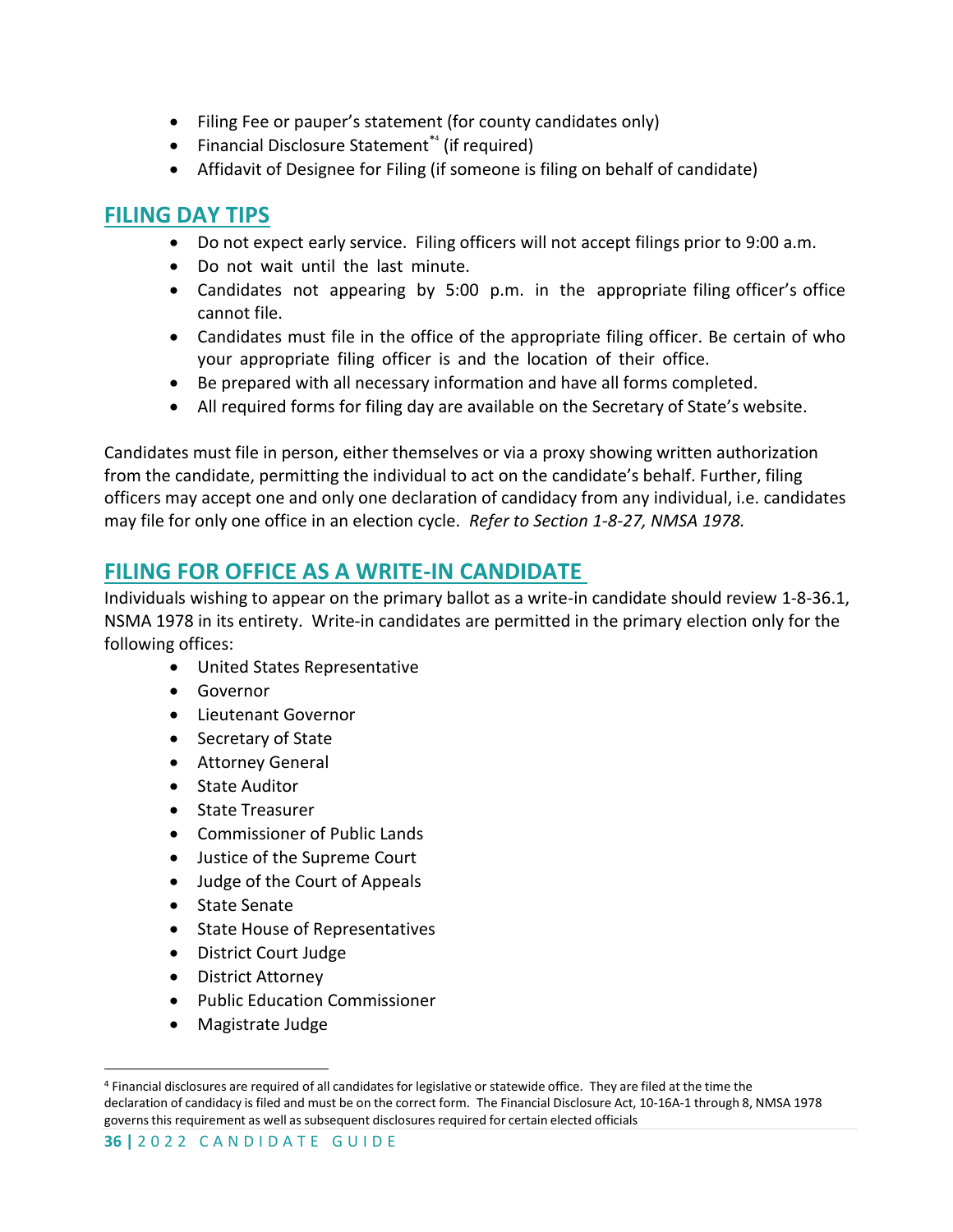A write-in candidate's certificate of registration must reflect the party which is shown on his or her certificate of voter registration and meet the general and specific qualifications for the office sought. Write-in candidates shall file a declaration of intent with the appropriate filing officer. Once the declaration of intent is filed, write-in candidates are considered a candidate for all purposes and provisions relating to candidates in the Election Code, including the financial reporting obligations. Names of write-in candidates are not printed on the ballot.

## <span id="page-36-0"></span>**NOTIFICATIONOF BALLOTQUALIFICATION**

Filing officers are required to notify candidates whether they are or are not qualified to have their name appear on the ballot.

**Candidates that qualify:** Filing officers are required to notify candidates qualifying for the ballot of their qualification no later than 5:00 p.m. on the first Tuesday following the filing date. The notification dates are February 8, 2022 for candidates seeking preprimary designation and March 15, 2022 for all major party candidates. Those seeking qualification as write-in candidates will be notified on March 22, 2022. Qualification for the ballot requires meeting the minimum number of petition signatures (if required and presuming any challenge is overcome) and the candidate's declaration of candidacy and certificate of voter registration are in proper order. Filing officers are required to mail a notice to qualified candidates.

**Candidates that do not qualify:** Candidates who are notified that they did not qualify to have their name placed on the ballot may challenge the filing officer's decision by filing a petition with the district court within ten (10) days of the notification. Procedures for a challenge and all other information regarding notification of qualification are found in 1-8-26, NMSA 1978.

## <span id="page-36-1"></span>**BALLOT POSITION INFORMATION**

**Preprimary Candidates:** Candidates designated and certified by state convention are placed on the ballot in the order of votes received at the convention, i.e., the candidate with the highest number of votes is listed first, followed by the remaining candidates in descending order of votes. Candidates with a tie convention vote are determined by lot.

**All Other Candidates:** Candidates for statewide office or federal office who are not designated by convention but qualified by declaration of candidacy are placed on the ballot by lot below the convention designated candidates. Candidates for any other office, qualified by declaration of candidacy are arranged on the ballot by lot. Determination by lot occurs immediately following the closing time for filing declarations of candidacy. All candidates or their agents are entitled to be present and have the option of each making one draw from the lot (see 1-8-43, NMSA 1978).

**Ballot Order by Office:** The names of the candidates of each political party qualified to participate in a general election shall be placed by party on the general election ballot in the order of preference as determined by lot at a drawing held for that purpose (see 1.10.6.8 NMAC).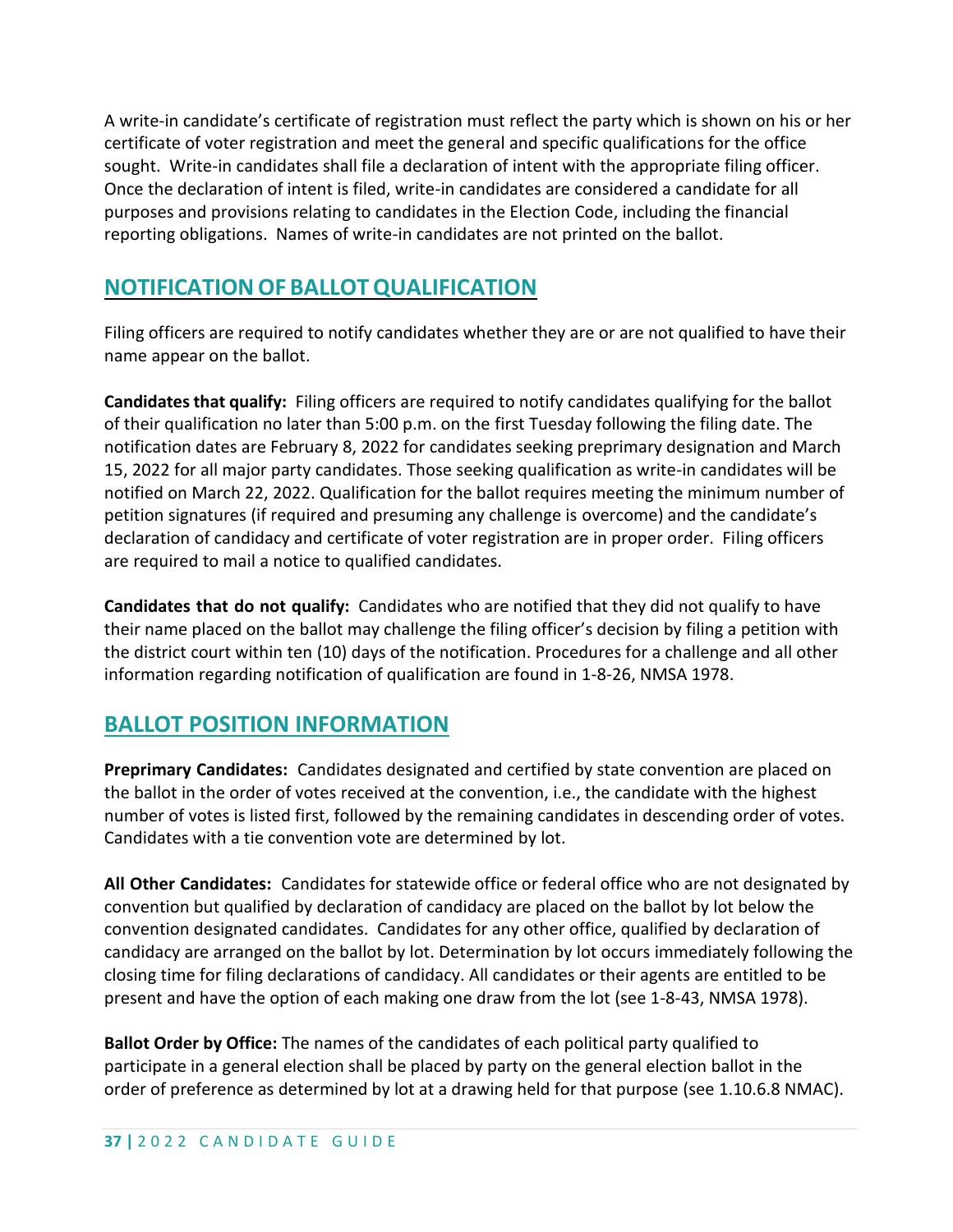## <span id="page-37-0"></span>**CAMPAIGNFINANCEREQUIREMENTS**

### <span id="page-37-1"></span>**A note about getting started with your campaign**

In the beginning stages of your campaign, you must open a bank account that is only used for campaign purposes, if you do not already have one.

If your financial institution requires written confirmation that you are in fact a candidate for office, the "Candidate Campaign Committee Registration" form is the only item available to demonstrate the campaign is active until the declaration of candidacy is filed.

If a financial institution requests that the candidate produce a declaration of candidacy, they can be informed that this form is not made available until filing day. Such issues are typically a confusion in terminology and can be alleviated with an explanation from the candidate regarding the filing day form and requirements. Non-statewide candidates must file their Candidate Campaign Committee Registration Forms and begin reporting upon spending or receiving more than \$1,000; Statewide candidates must file their Candidate Campaign Committee Registration Form and begin reporting upon spending or receiving \$3,000 (see 1-19-26 (G), NMSA 1978).

## <span id="page-37-2"></span>**CAMPAIGN REPORTS**

The following information is intended as an introduction to campaign reporting requirements and highlights some statutory guidance which may be helpful for experienced and first-time candidates. Candidates are responsible for adhering to all statutory requirements outlined in the Campaign Reporting Act.

**New Mexico Campaign Finance System (CFIS)** The New Mexico Campaign Finance System (CFIS) is the online application where candidates must report their campaign finances and can be accessed a[t https://login.cfis.sos.state.nm.us/#/index.](https://login.cfis.sos.state.nm.us/#/index) A valid email address is required to use the system. For further information, please refer to the CFIS System Resources for Candidates and Campaign Finance Reporting Schedule found on the secretary of state's website at [https://www.sos.state.nm.us/candidate-and-campaigns/how-to-become-a-candidate/campaign](https://www.sos.state.nm.us/candidate-and-campaigns/how-to-become-a-candidate/campaign-finance-reporting-information/)[finance-reporting-information/.](https://www.sos.state.nm.us/candidate-and-campaigns/how-to-become-a-candidate/campaign-finance-reporting-information/)

## <span id="page-37-3"></span>**Candidates - Political or Campaign Committees – Treasurer – Bank Account – Anonymous Contributions – Contributions from Special Events – Credit and Debit Card Contributions** (Section 1-19-34, NMSA 1978)

It is the responsibility of the political or campaign committee or candidate to ensure that a treasurer is appointed and constantly maintained. If a new treasurer is appointed, the secretary of state must be notified within ten days. A candidate may serve as their own treasurer.

All transactions are to be authorized by and through the treasurer or candidate. The treasurer will maintain a bank account in the name of the candidate or committee and maintain receipts of deposits and disbursements from the account. It is permitted for investments from a bank account to earn interest, provided that the investments and earnings are reported.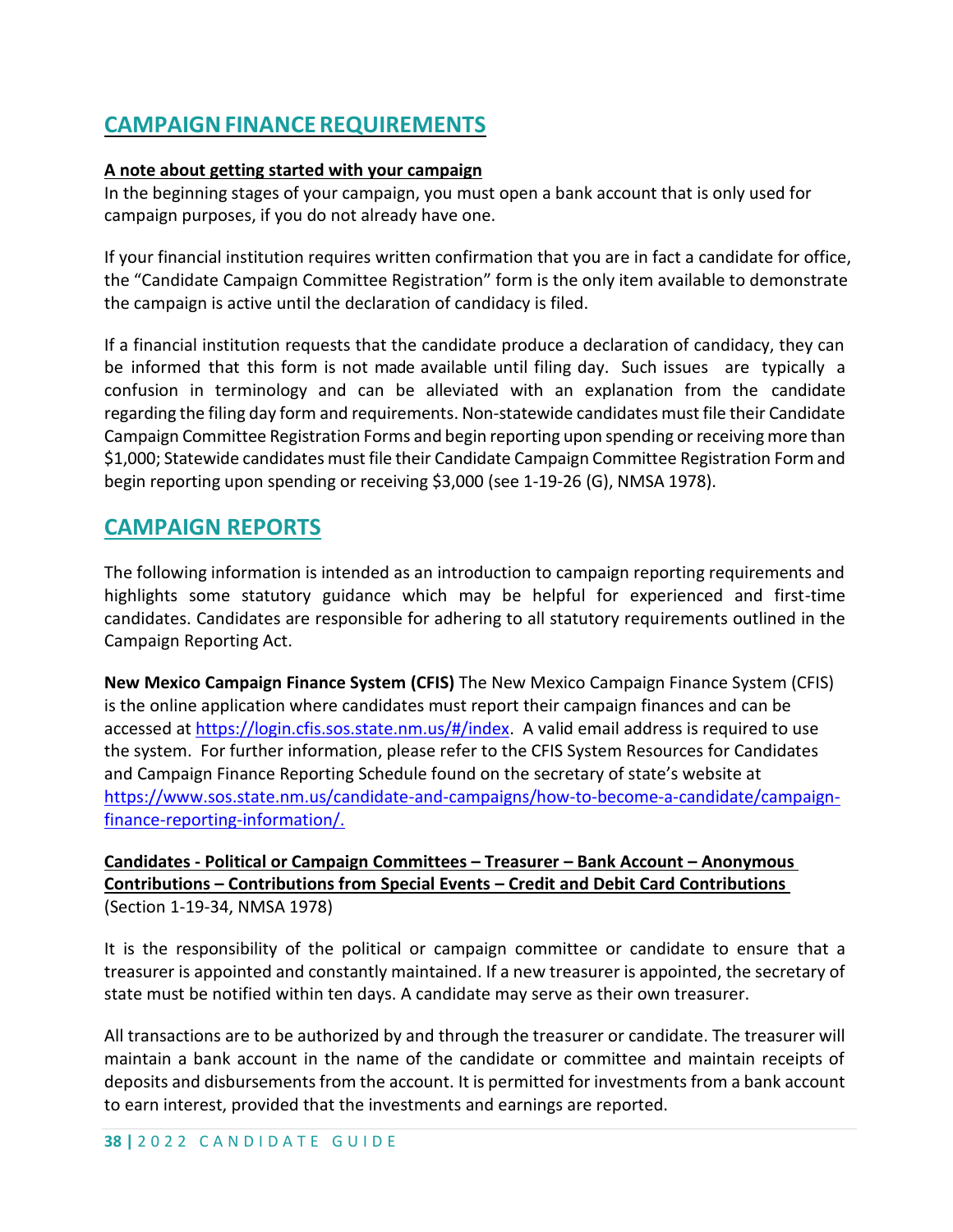The treasurer must maintain a full, true, and itemized record of each transaction, including the amount disbursed or received, the date, to whom disbursed or from whom received, and the purpose of the transaction.

Anonymous contributions may not exceed \$100 each, and the total amount of anonymous contributions received by a reporting individual may not exceed, for statewide candidates, \$2,000 for each of the primary and general election cycles or, for all other candidates, \$500.

**Exception for special events**: Cash contributions received at a special event are not subject to the above limitation, provided that:

- After expenses, the event raises no more than \$1,000 in anonymous cash contributions,
- The sponsor, date, place, total amount received, expenses incurred, estimated number of persons in attendance, and other identifiable factors that describe the special event are documented,
- Tickets costing \$25 or less are sold for admission to the event, and
- No more than \$25 dollars in cash is accepted from any one contributor.

Any amount over \$1,000 raised at a special event, after expenses, must be reported as individual contributions. Contributions received in excess of the limits provided by the Campaign Reporting Act (CRA) are donated to the state general fund or another organization (see 1-19-34 (D), NMSA 1978 for further guidance).

A candidate or political committee shall not accept a contribution made by a credit card or debit card via the internet or where the card is not physically present unless, at the time the contribution is made, the contributor provides the card security code assigned to and printed or imprinted on the card, and the billing address associated with the card.

Further, Section 2-11-8.1, NMSA 1978 prohibits lobbyists from serving as a campaign chairman, treasurer, or fundraising chairman for a candidate for the legislature or statewide office.

The CRA requires candidates to file reports in CFIS on specific dates with specific reporting periods. Candidates who fail to file timely or correctly, or who violate the CRA risk negative implications, including complaints, fines, and administrative, civil, and/or criminal penalties.

## <span id="page-38-0"></span>**Reports and Statements – Late Filing Penalty – Failure to File** (Section 1-19-35, NMSA 1978)

If a statement of no activity or a report of expenditures and contributions is not filed or is filed after any deadline imposed by the Campaign Reporting Act, the responsible reporting individual or political committee shall be liable for and shall pay to the secretary of state fifty dollars (\$50.00) per day for each regular working day after the filing due date, as determined by the Campaign Reporting Act, until the report is filed. The maximum fine, as provided by Section 1-19-35 (H), NMSA 1978 is as follows:

• Five thousand dollars (\$5,000) for statewide candidate committees and political committees,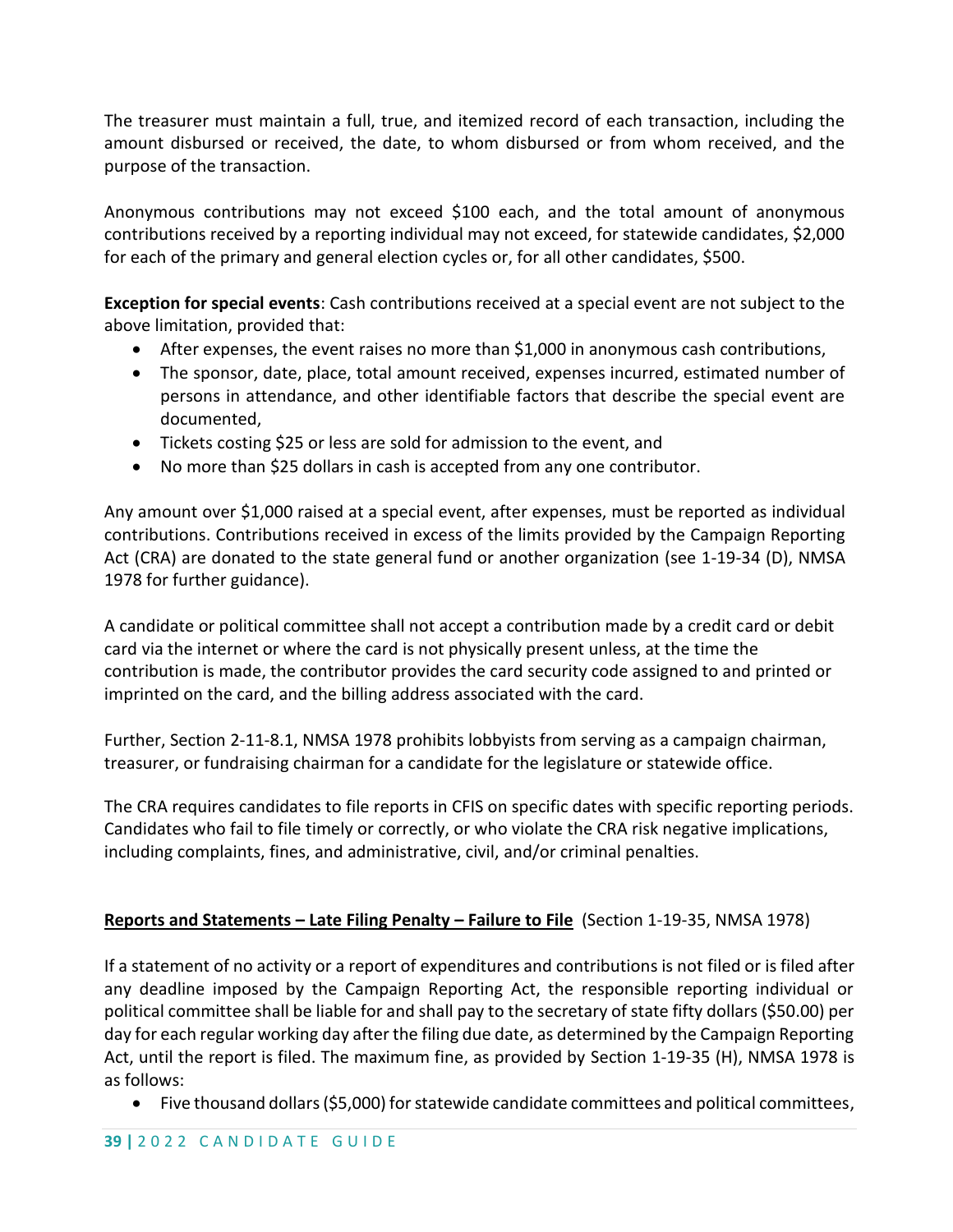- Two thousand five hundred dollars (\$2,500) for legislative, district judge, district attorney, and public education commission candidate committees,
- one thousand dollars (\$1,000) for county candidate committees running in a county designated as class A, and
- Five hundred dollars (\$500) for all other non-class A county candidate committees

The above requirement does not apply to supplemental reports required to be filed and delivered the Thursday prior to the election and any supplemental report. If any reporting individual fails to file or files a late report of expenditures and contributions due on the Thursday prior to the election, they shall be liable and pay to the secretary of state five hundred dollars (\$500) for the first working day and fifty dollars (\$50.00) for each subsequent working day after the time required for the filing of the report until the complete report is filed. The maximum fine, as provided by Section 1-19-35 (H), NMSA 1978 is as follows:

- Five thousand dollars (\$5,000) for statewide candidate committees and political committees,
- Two thousand five hundred dollars (\$2,500) for legislative, district judge, district attorney, and public education commission candidate committees,
- one thousand dollars (\$1,000) for county candidate committees running in a county designated as class A, and
- Five hundred dollars (\$500) for all other non-class A county candidate committees

If a supplemental report required by Section 1-19-29 (B)(5), NMSA 1978 is not filed, or filed late, the reporting individual or political committee shall be liable for and pay to the secretary of state a penalty equal to the amount of each contribution received or pledged after the Tuesday before the election that was not timely filed.

The secretary of state will issue a written notice of failure to file a report, or a report filed passed the deadline which informs the reporting individual of the violation and fine. The reporting individual will have ten working days from the date of the letter to come into voluntary compliance and provide a written explanation of any reason why the violation occurred. The secretary of state may waive or reduce the fine if the explanation is filed in a timely manner and the secretary of state determines that good cause exists.

A final determination by the SOS shall be a notice of final action and sent by certified mail.

Any report or statement of no activity will be considered timely filed only if it is received by the secretary of state by the date and time prescribed by law.

Penalties for failure or refusal to submit filings to or pay fines imposed by the secretary of state as required by the Campaign Reporting act may include, in addition to any other penalties provided by law, (1) the candidate's name not appearing on the ballot, (2) the candidate not being issued a certificate of nomination, or (3) the candidate not being permitted to file a declaration of candidacy or nominating petition for any future election. These penalties may be lifted if the candidate satisfies all reporting requirements and pays all penalties owed.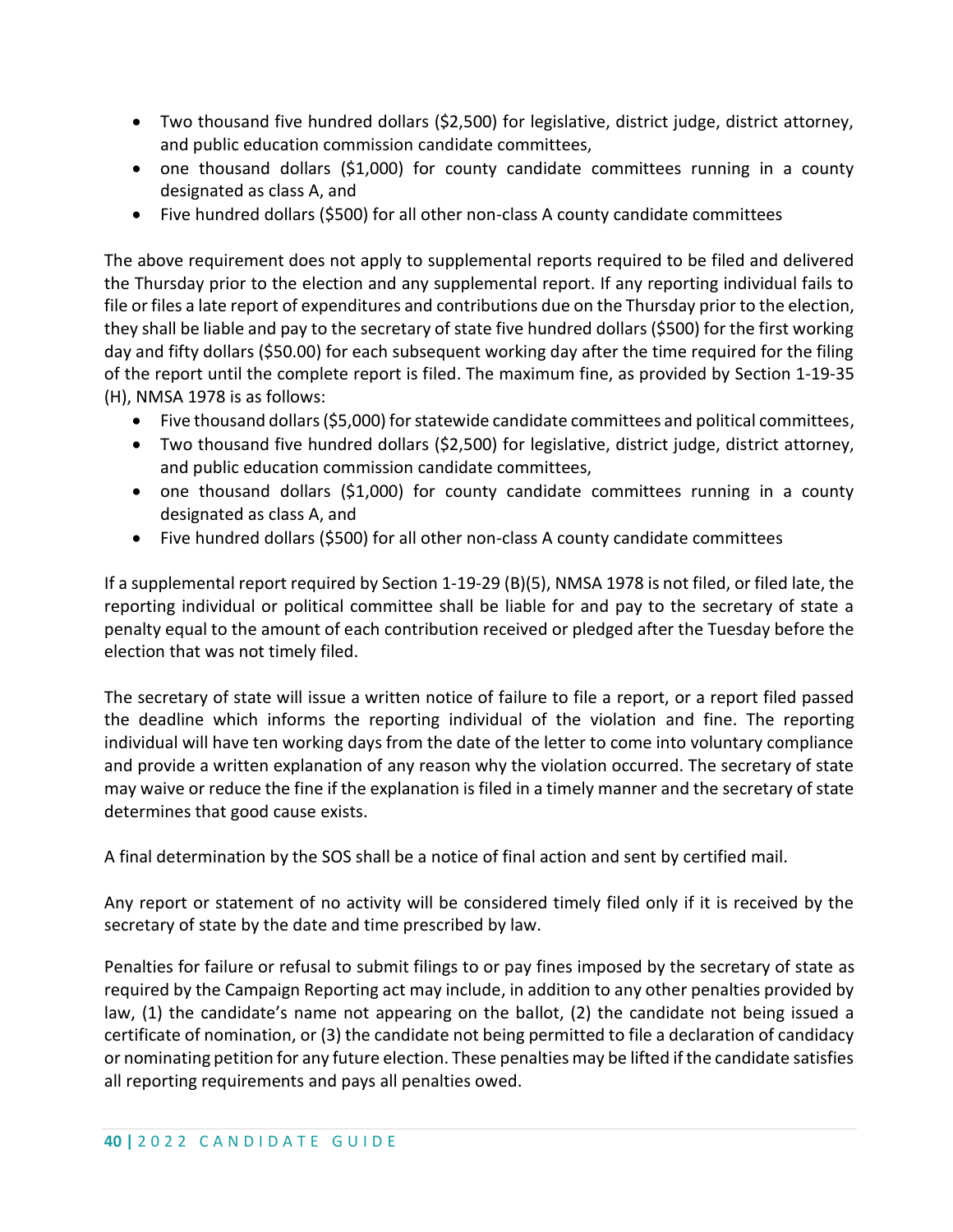### **Withdrawn candidates or candidates who do not win election**

*Candidates that are not moving on to the general election are encouraged to file a final report to inactivate their account that indicates:*

*(1) there are no outstanding campaign debts;*

*(2) all money has been expended in accordance with the provisions of Section 1-19-29.1 NMSA 1978; and*

*(3) the bank accounts have been closed.*

*Candidates are required to continue to file reports according to the reporting schedule in Section 1-91-29 NMSA 1978 until a final report is filed even if they withdraw or lose the primary or general election.*

## <span id="page-40-0"></span>**FUNDRAISING NOTES**

**Legislative Session Fundraising Prohibition:** As explained in NMSA 1978, Section 1-19-34.1, the Prohibited Period refers to the period of time before and during any session of the New Mexico State Legislature during which it is unlawful for certain elected officials, candidates for office, and their agents to knowingly solicit a contribution for any campaign or committee governed by the Campaign Reporting Act.

The parties to whom the Prohibited Period applies are as follows:

- 1. A state legislator, the attorney general, the secretary of state, the state treasurer, the commissioner of public lands or the state auditor.
- 2. A candidate for state legislator, attorney general, secretary of state, state treasurer, commissioner of public lands or state auditor.
- 3. Any agent on behalf of the attorney general, the secretary of state, the state treasurer, the commissioner of public lands or the state auditor 4. any agent on behalf of a candidate for attorney general, the secretary of state, state treasurer, commissioner of public lands or state auditor

In a regular legislative session, the Prohibited Period begins on January 1 prior to the start of the session and lasts through the adjournment of the session. In a special legislative session, the Prohibited Period begins after the proclamation declaring the special session has been issued and lasts through the adjournment of the session.

In the case of the following parties:

- 1. The governor or the lieutenant governor.
- 2. Any agent on the governor's or the lieutenant governor's behalf.

The fundraising restrictions imposed by the Prohibited Period function are the same, but the duration of the Prohibited Period is longer. In a regular legislative session, the Prohibited Period begins on January 1 prior to the start of the session and ends on the twentieth day following the adjournment of the session. In a special legislative session, the Prohibited Period begins after the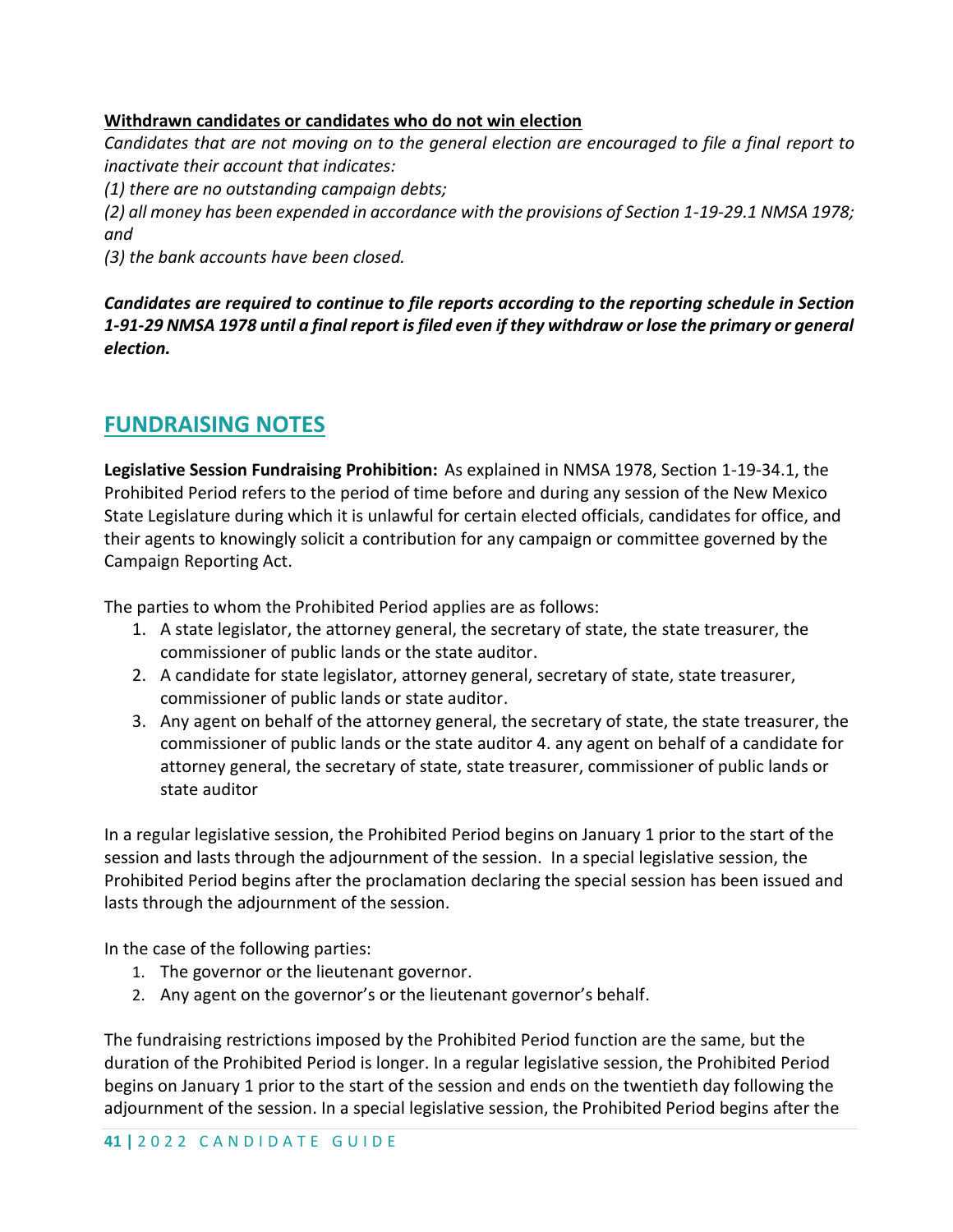proclamation declaring the special session has been issued and ends on the twentieth day following the adjournment of the session.

Additionally, no lobbyist may serve as a campaign chair, treasurer, or fundraising chair for a candidate for the legislature or other state office. It is unlawful during the prohibited period for any lobbyist or lobbyist's employer to contribute to or act as an agent or intermediary for political contributions to or arrange for the making of political contributions to the campaign funds of any statewide elected official or legislator or any candidate for those offices (see 2-11-8.1, NMSA 1978).

Raffles: While not specifically prohibited in the Election Code, upon guidance from the New Mexico Gaming Control Board (GCB), the Secretary of State cautions candidates against holding a raffle for fundraising purposes.<https://www.nmgcb.org/>.

## <span id="page-41-0"></span>**DISCLAIMERS IN ADVERTISEMENTS**

## **Campaign Signs and Campaign Materials:**

A person who makes one or more campaign expenditures, coordinated expenditures, or independent expenditures for an advertisement that, in aggregate, exceed one thousand dollars (\$1,000) during the election cycle, shall ensure that the advertisement contains the name of the candidate, committee, or other person who authorized and paid for the advertisement.

Exceptions to the above requirement include:

- 1. bumper stickers, pins, buttons, pens and similar small items upon which the disclaimer cannot be conveniently printed; or
- 2. skywriting, water towers, wearing apparel or other means of displaying an advertisement of such a nature that the inclusion of a disclaimer would be impracticable.

Disclaimer statements shall be legible on any advertisement that is disseminated or displayed by visual media. If the advertisement is transmitted by audio media, the statement shall be clearly spoken during the advertisement. If the advertisement is transmitted by audiovisual media, the statement shall be both written legibly and spoken clearly by the advertisement (see 1-19-26.4, NMSA 1978).

For other issues regarding appropriate contributions and expenditures, please refer to the Campaign Reporting Act and any administrative rules related to campaign finance at <https://www.sos.state.nm.us/candidate-and-campaigns/> AND <https://www.sos.state.nm.us/legislation-and-lobbying/legal-resources/nm-administrative-rules/>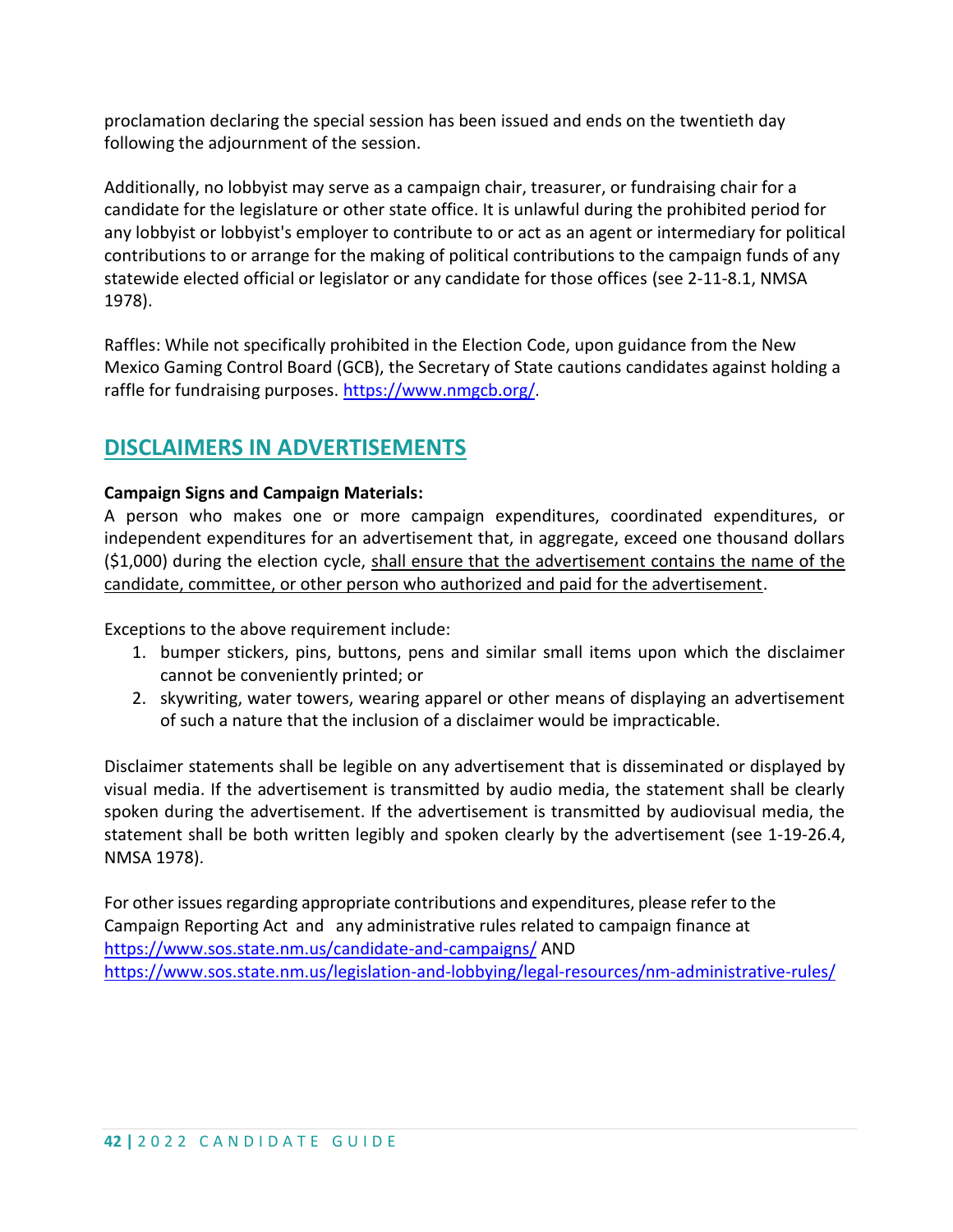## <span id="page-42-0"></span>**PRIMARY ELECTION REPORTING DEADLINES**

- **First Primary Report**: Due April 11, 2022 (reporting period is October 5, 2021 through April 4, 2022)
- **Second Primary Report**: Due May 9, 2022 (reporting period is April 5, 2022 through May 2, 2022)
- **Third Primary Report**: Due June 2, 2022, (reporting period is May 3, 2022 through May 31, 2022)
- **Fourth Primary Report**: Due July 7, 2022 (reporting period is June 1, 2022 through July 2, 2022)

## <span id="page-42-1"></span>**GENERAL ELECTION REPORTING DEADLINES**

- **First General Report**: Due September 12, 2022 (reporting period isJuly 3, 2021 through September 5, 2022)
- **Second General Report**: Due October 11, 2022 (reporting period is September 6, 2022 through October 3, 2022)
- **Third General Report**: Due November 3, 2022, (reporting period is October 4, 2022 through November 1, 2022)
- **Fourth General Report**: Due January 9, 2023 (reporting period is November 2, 2022 through December 31, 2022)

## <span id="page-42-2"></span>**Candidates are required to file reports or a statement of no activity according to the schedule prescribed in Section 1-19-29, NMSA 1978 until the reporting individual files a "Final" report in CFIS indicating that:**

- There are no outstanding campaign debts (balance of \$0);
- all money has been expended in accordance with the provisions of Section 1-19-29.1; and
- the bank account has been closed.

**This applies to candidates that receive a certificate of nomination as well as to candidates who DO NOT receive a certificate of nomination after completion of the primary.**

**Fines and penalties will continue to accrue for each report or statement of no activity not filed until a final CFIS report is received and the CFIS account is closed.**

## <span id="page-42-3"></span>**ELECTION RESULTS AND CANVASS INFORMATION**

To the extent possible, county clerks will provide unofficial election results on election night. However, the results are not official until the canvasses are completed. Please contact the county clerk for information regarding their election night reporting procedures. The Secretary of State will publish election night results on our website in as near real time as possible as the results are received from the individual counties.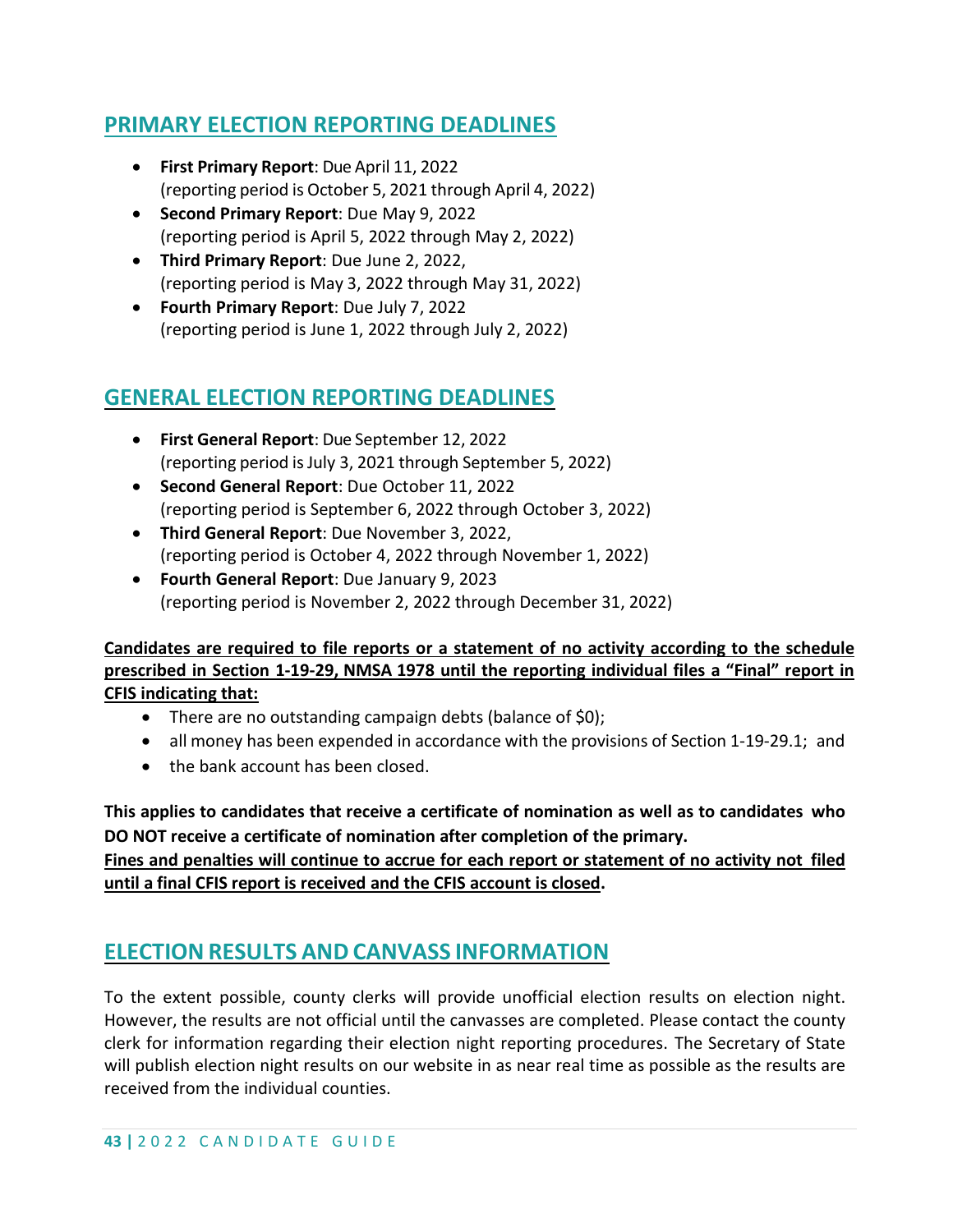The individual county canvassing boards must meet within three days of the election to canvass the election results and no later than ten days from the date of the election. A county canvassing board in a county with more than one hundred fifty thousand voters (150,000) shall meet to approve the report of the canvass of the returns and declare the results no sooner than six days and no later than thirteen days from the date of the election.

The state canvassing board shall meet in the State Capitol on the third Tuesday after the election, June 28, 2022. No sooner than thirty-one (31) days after the election, the state canvassing board shall issue certificates of nomination to the appropriate prevailing candidates. Accordingly, prevailing candidates should not expect to receive their certificates of nomination prior to July 8, 2022.

## <span id="page-43-0"></span>**ITEMS OF NOTE**

## <span id="page-43-1"></span>**Public Financing Information:** (Sections 1-19A-1 to 1-19A-17, NMSA 1978)

The Voter Action Act (VAA) provides individuals seeking candidacy for covered offices with an opportunity to apply for public funds to finance the candidate's campaign. The funds are held by the state treasury in the Public Election Fund and disbursed to candidates once they are certified by the Office of the Secretary of State (SOS).

Candidates for statewide judicial offices (New Mexico Supreme Court Justice and Court of Appeals Judge) are eligible to apply for public financing under the VAA. The VAA specifically excludes judicial retention elections from public financing.

The following covered offices are eligible to apply for public financing in the 2022 election cycle:

- 1. Supreme Court Justice Positions
- 2. Court of Appeals Positions
- 3. Second Judicial District Positions
- 4. Third Judicial District Positions
- 5. Fourth Judicial District Positions
- 6. Fifth Judicial District Positions
- 7. Seventh Judicial District Positions
- 8. Twelfth Judicial District Positions

Participation in public financing is optional. Candidates that opt to participate are required to follow the application process prescribed by the SOS to meet all requirements for certification as set forth in the VAA.

## <span id="page-43-2"></span>**Third Party Agents Collecting Applications:** (Section 1-6-4.3, 1978)

• A person or organization that is not part of a government agency and that collects applications for mailed ballots shall submit the applications to the appropriate office for filing within forty-eight hours of their completion or the next business day if the appropriate office is closed for that forty-eight-hour period.